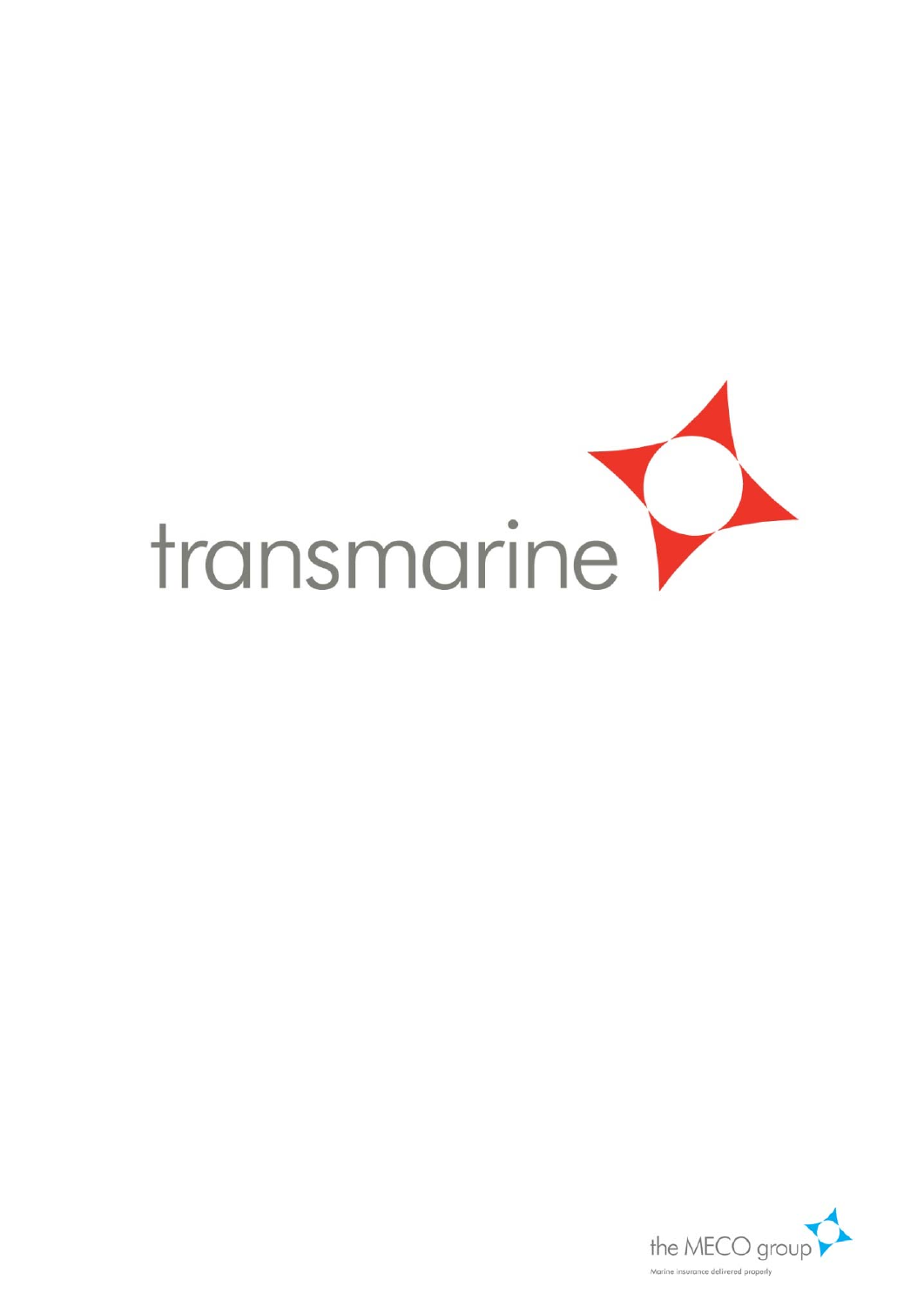# **TRANSMARINE**

# **Terms and Conditions**

**Commencing 1st January 2019** 

| <b>Managers:</b>                            | <b>Michael Else and Company Limited</b> |
|---------------------------------------------|-----------------------------------------|
| Address:                                    | <b>65 Leadenhall Street</b>             |
|                                             | London                                  |
|                                             | EC3A 2AD                                |
|                                             |                                         |
| Telephone:                                  | +44 20 7702 3928                        |
| E-mail:                                     | transmarine@themecogroup.co.uk          |
| Website:                                    | www.themecogroup.co.uk                  |
|                                             |                                         |
| <b>Managing Director:</b>                   | <b>Christopher Else</b>                 |
| <b>Claims Director:</b>                     | <b>Richard Bokszczanin</b>              |
| <b>Chief Operations Officer: Lee Wilson</b> |                                         |
| <b>Underwriting Director: Gavin Ritchie</b> |                                         |
| <b>Class Underwriter:</b>                   | <b>Charlie Barnes</b>                   |

**Underwritten by: Underwriters at Lloyd's**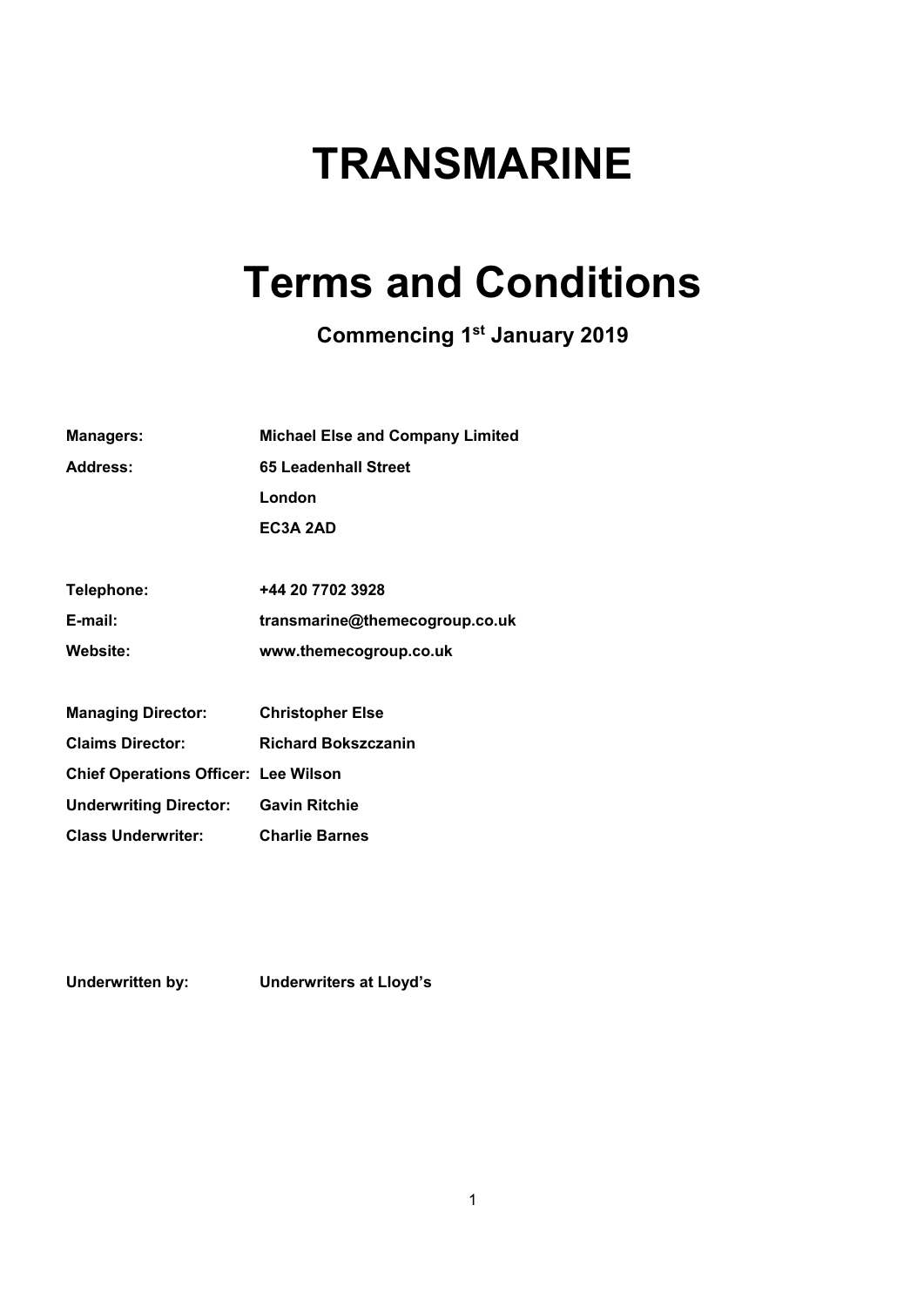# **After office hours contact details**

# *Underwriting*

| <b>Christopher Else</b> | Mobile         | +44 7785 244 866            |
|-------------------------|----------------|-----------------------------|
|                         | Mobile (Dubai) | +971 55 402 1599            |
|                         | E-mail address | celse@themecogroup.co.uk    |
| <b>Charlie Barnes</b>   | Mobile         | +44 7747 478 298            |
|                         | E-mail address | cbarnes@themecogroup.co.uk  |
| <b>Gavin Ritchie</b>    | Mobile         | +44 7768 400 487            |
|                         | Mobile (Dubai) | +971 55 402 1600            |
|                         | E-mail address | gritchie@themecogroup.co.uk |
| <b>Lachlan Morison</b>  | Mobile         | +44 7500 049 634            |
|                         | E-mail address | Imorison@themecogroup.co.uk |
| <b>Kim Toher</b>        | Mobile         | +44 7827 345 299            |
|                         | E-mail address | ktoher@themecogroup.co.uk   |
| <b>Andrew Meech</b>     | Mobile         | +44 7554 451 514            |
|                         | E-mail address | ameech@themecogroup.co.uk   |

*Finance*

| <b>Lee Wilson</b> | Mobile         | +44 7747 478 295           |
|-------------------|----------------|----------------------------|
|                   | E-mail address | lwilson@themecogroup.co.uk |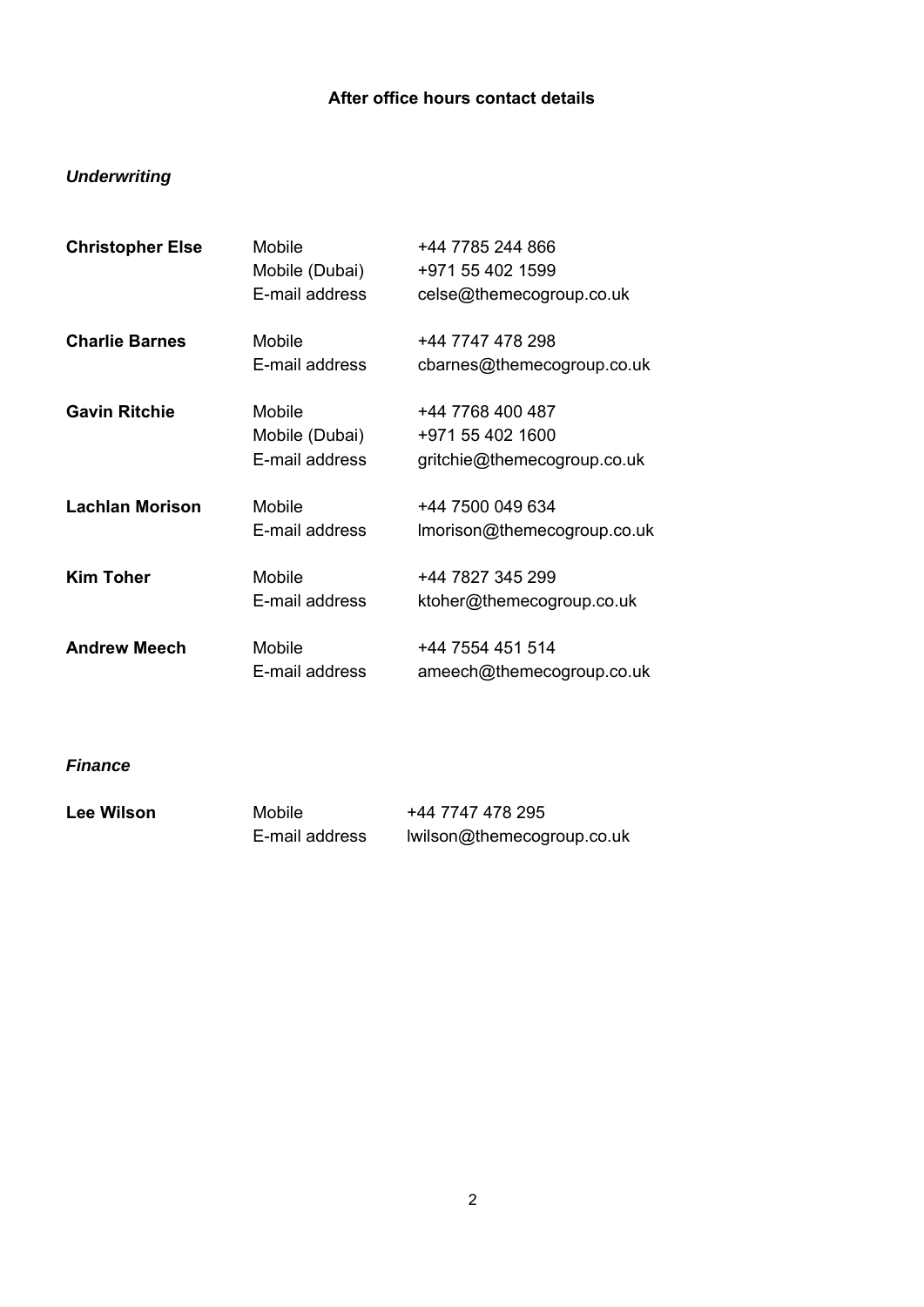# **After office hours contact details**

# *Claims Department (out of office hours mobile + 44 7770 476 841)*

| <b>Richard Bokszczanin</b> | Mobile         | +44 7798 607 139                |
|----------------------------|----------------|---------------------------------|
|                            | E-mail address | rbokszczanin@themecogroup.co.uk |
| <b>Anne-Marie Castle</b>   | Mobile         | +44 7747 478 296                |
|                            | Mobile (Dubai) | +971 55 429 6050                |
|                            | E-mail address | acastle@themecogroup.co.uk      |
| <b>Edward Turner</b>       | Mobile         | +44 7747 478 302                |
|                            | E-mail address | eturner@themecogroup.co.uk      |
| Marta de Leon              | Mobile         | +44 7747 478 301                |
|                            | E-mail address | mdeleon@themecogroup.co.uk      |
| <b>Franklin George</b>     | <b>Mobile</b>  | +44 7747 478 300                |
|                            | Mobile (Dubai) | +971 52 189 4319                |
|                            | E-mail address | fgeorge@themecogroup.co.uk      |
| <b>Sian Morris</b>         | Mobile         | +44 7887 414 196                |
|                            | E-Mail address | smorris@themecogroup.co.uk      |
| <b>Maria Luisa Rivera</b>  | Mobile (Dubai) | +971 58 281 7903                |
|                            | E-mail address | mrivera@themecogroup.co.uk      |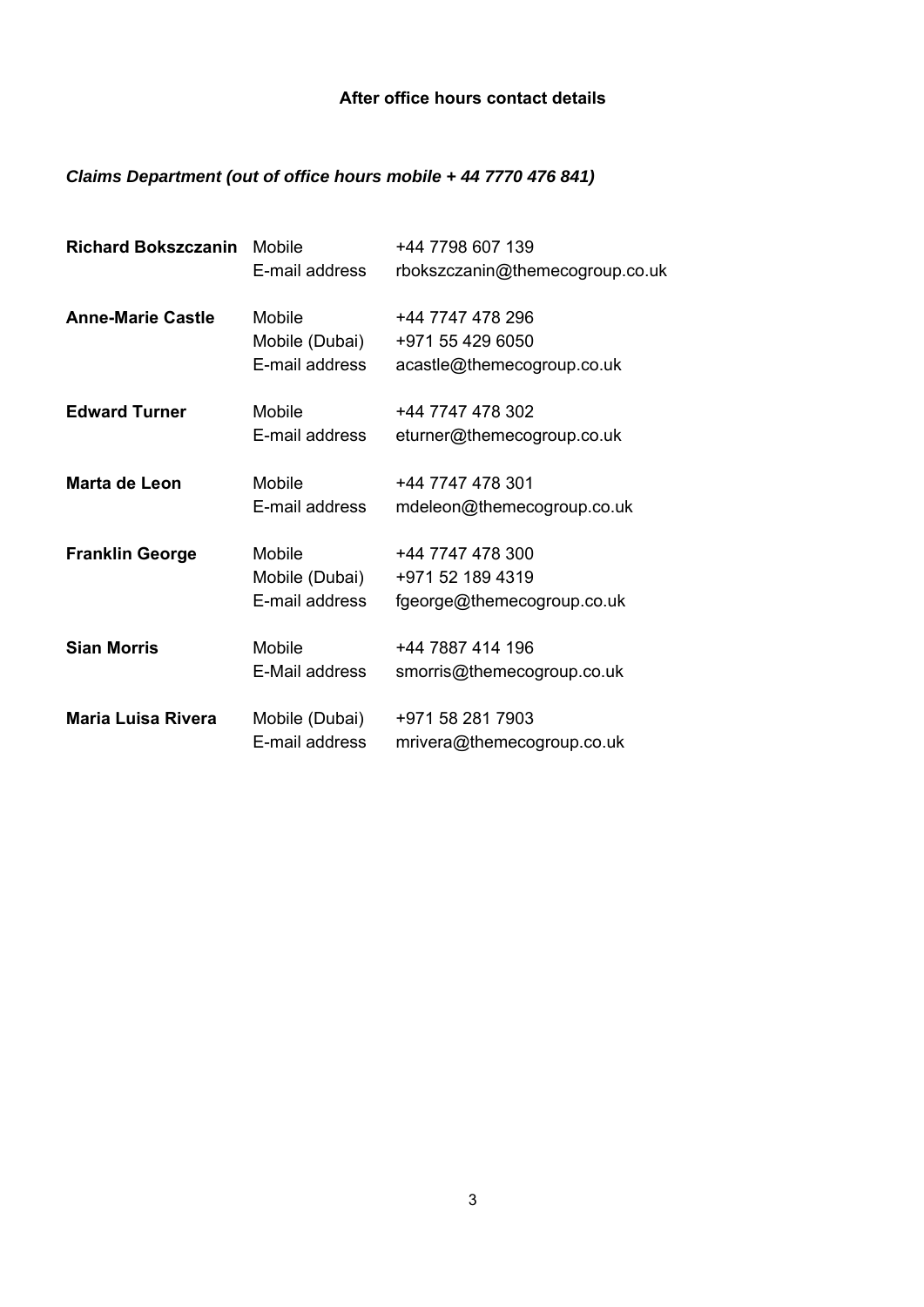# **Shanghai Representative Office**

Michael Else & Company (HK) Ltd Shanghai Representative Office Room 1201 Enterprise Square 228 Mei Yuan Road Shanghai China Tel: +86 21 6381 0099

# **After office hours contact details**

*Claims Department (out of office hours mobile +86 1862 103 7591)* 

| <b>Ashley Xu</b>   | Mobile<br>E-mail address | +86 186 2103 7261<br>axu@themecogroup.co.uk   |
|--------------------|--------------------------|-----------------------------------------------|
| <b>Baigiu Guan</b> | Mobile<br>E-mail address | +86 156 1899 0446<br>bguan@themecogroup.co.uk |
| Danni Gao          | Mobile<br>E-mail address | +86 156 9211 6123<br>dgao@themecogroup.co.uk  |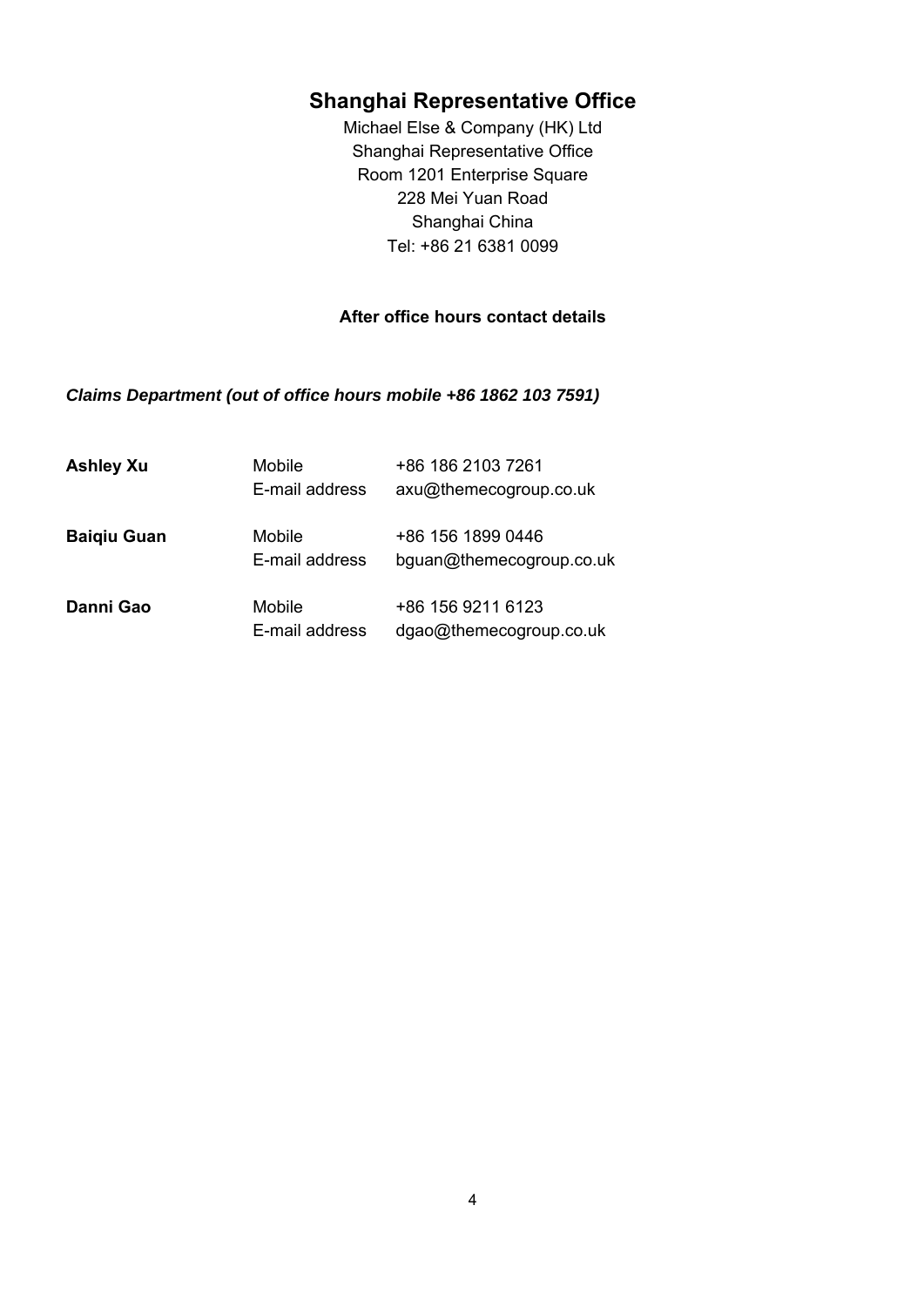# **CONTENTS**

# **CLASS I - STRIKE INSURANCE**

| Clause | <b>Name</b>                                     | Page           |
|--------|-------------------------------------------------|----------------|
| 1      | <b>Strike Insurance</b>                         | 7              |
| 2      | <b>Limitation of Cover</b>                      | $\overline{7}$ |
| 3      | Obligations of the Assured in Respect of Claims | 10             |
| 4      | <b>Claims Handling</b>                          | 11             |
| 5      | Interest                                        | 12             |
| 6      | Fraud                                           | 12             |
| 7      | <b>Excess</b>                                   | 12             |
| 8      | Duty of Fair Presentation                       | 12             |
| 9      | <b>Time Bar</b>                                 | 13             |
| 10     | <b>Additional Cover</b>                         | 13             |
| 11     | <b>Termination of Insurance</b>                 | 13             |
| 12     | Liabilities of an Assured following Termination | 14             |
| 13     | Assignment                                      | 15             |
| 14     | Subrogation                                     | 15             |
| 15     | Set-off                                         | 15             |
| 16     | <b>Payments and Returns</b>                     | 15             |
| 17     | Forbearance                                     | 16             |
| 18     | Joint Insurance                                 | 16             |
| 19     | Double Insurance                                | 17             |
| 20     | Law                                             | 17             |
| 21     | <b>Dispute Resolution</b>                       | 17             |
| 22     | Correspondence                                  | 18             |
| 23     | <b>Notices</b>                                  | 18             |
| 24     | <b>Definitions</b>                              | 19             |

# **CLASS II - TRADE DISRUPTION INSURANCE**

| Clause         | Name                                            | Page |
|----------------|-------------------------------------------------|------|
|                |                                                 |      |
| 1              | <b>Trade Disruption Insurance</b>               | 21   |
| $\overline{2}$ | <b>Limitations of Cover</b>                     | 25   |
| 3              | Obligations of the Assured in Respect of Claims | 30   |
| 4              | <b>Claims Handling</b>                          | 30   |
| 5              | Interest                                        | 31   |
| 6              | Fraud                                           | 31   |
| 7              | <b>Excess</b>                                   | 31   |
| 8              | Repairs of the Insured Vessel                   | 32   |
| 9              | Duty of Fair Presentation                       | 32   |
| 10             | <b>Time Bar</b>                                 | 33   |
| 11             | <b>Additional Cover</b>                         | 33   |
| 12             | <b>Termination of Insurance</b>                 | 33   |
| 13             | Liabilities of an Assured following Termination | 35   |
| 14             | Assignment                                      | 35   |
| 15             | Subrogation                                     | 35   |
| 16             | Set-off                                         | 35   |
|                | 5                                               |      |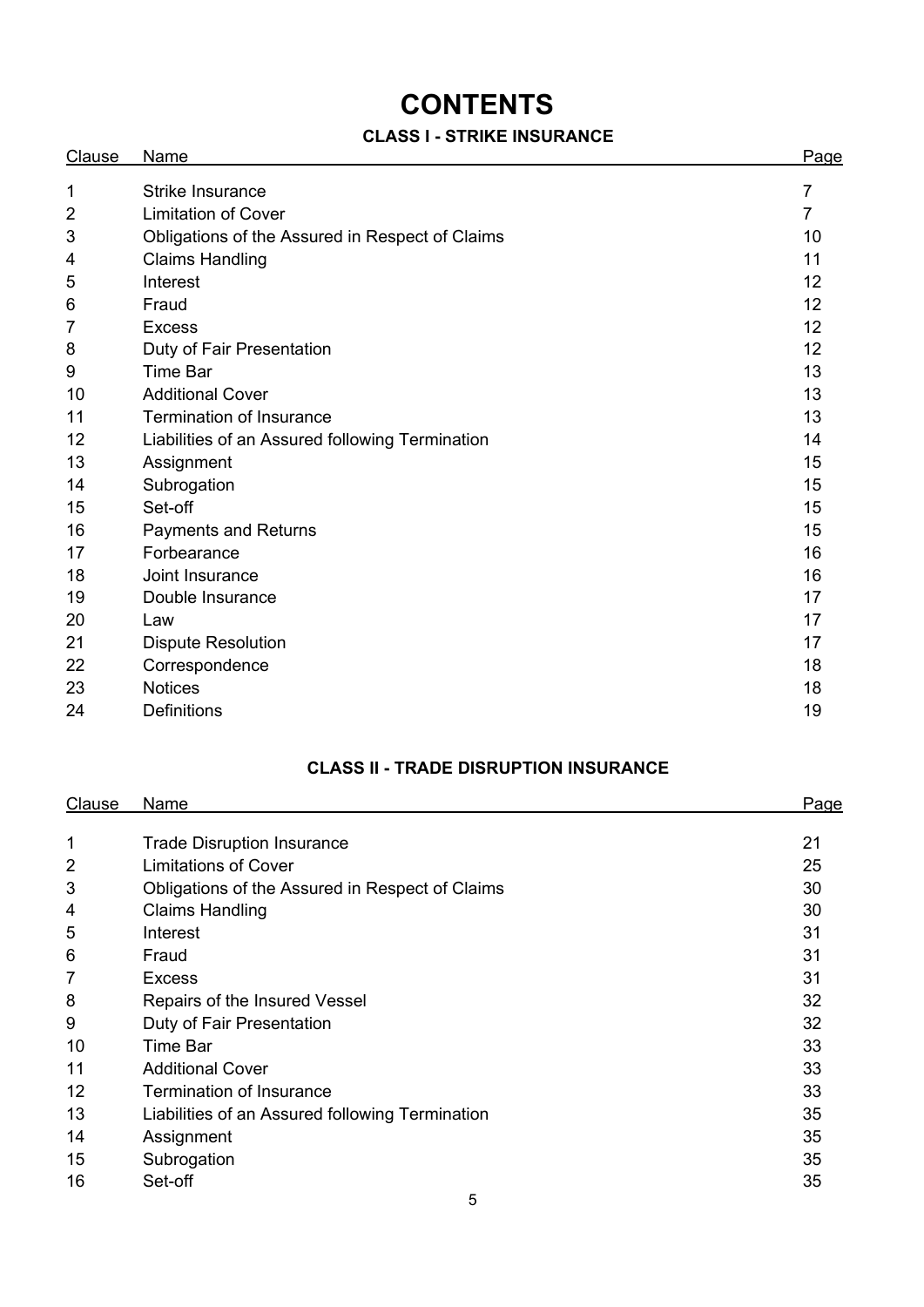| 18<br>Forbearance<br>19<br>Joint Insurance<br>20<br>Double Insurance<br>21<br>Law<br>22<br><b>Dispute Resolution</b><br>23<br>Correspondence<br>24<br><b>Notices</b><br>25<br><b>Definitions</b> | 17 | <b>Payments and Returns</b> | 35 |
|--------------------------------------------------------------------------------------------------------------------------------------------------------------------------------------------------|----|-----------------------------|----|
|                                                                                                                                                                                                  |    |                             | 36 |
|                                                                                                                                                                                                  |    |                             | 36 |
|                                                                                                                                                                                                  |    |                             | 37 |
|                                                                                                                                                                                                  |    |                             | 37 |
|                                                                                                                                                                                                  |    |                             | 37 |
|                                                                                                                                                                                                  |    |                             | 38 |
|                                                                                                                                                                                                  |    |                             | 38 |
|                                                                                                                                                                                                  |    |                             | 39 |

#### **CLASS III - TRADE DISRUPTION INSURANCE FOR THE CRUISE AND PASSENGER VESSEL INDUSTRY**

| Clause | Name                                            | Page |
|--------|-------------------------------------------------|------|
|        |                                                 |      |
| 1      | <b>Trade Disruption Insurance</b>               | 41   |
| 2      | <b>Limitations of Cover</b>                     | 45   |
| 3      | Obligations of the Assured in Respect of Claims | 50   |
| 4      | Claims Handling                                 | 50   |
| 5      | Interest                                        | 51   |
| 6      | Fraud                                           | 51   |
| 7      | <b>Excess</b>                                   | 52   |
| 8      | Repairs of the Insured Vessel                   | 52   |
| 9      | Duty of Fair Presentation                       | 52   |
| 10     | <b>Time Bar</b>                                 | 53   |
| 11     | <b>Additional Cover</b>                         | 53   |
| 12     | <b>Termination of Insurance</b>                 | 53   |
| 13     | Liabilities of an Assured following Termination | 55   |
| 14     | Assignment                                      | 55   |
| 15     | Subrogation                                     | 55   |
| 16     | Set-off                                         | 55   |
| 17     | <b>Payments and Returns</b>                     | 55   |
| 18     | Forbearance                                     | 56   |
| 19     | Joint Insurance                                 | 56   |
| 20     | Double Insurance                                | 57   |
| 21     | Law                                             | 57   |
| 22     | <b>Dispute Resolution</b>                       | 58   |
| 23     | Correspondence                                  | 58   |
| 24     | <b>Notices</b>                                  | 58   |
| 25     | <b>Definitions</b>                              | 59   |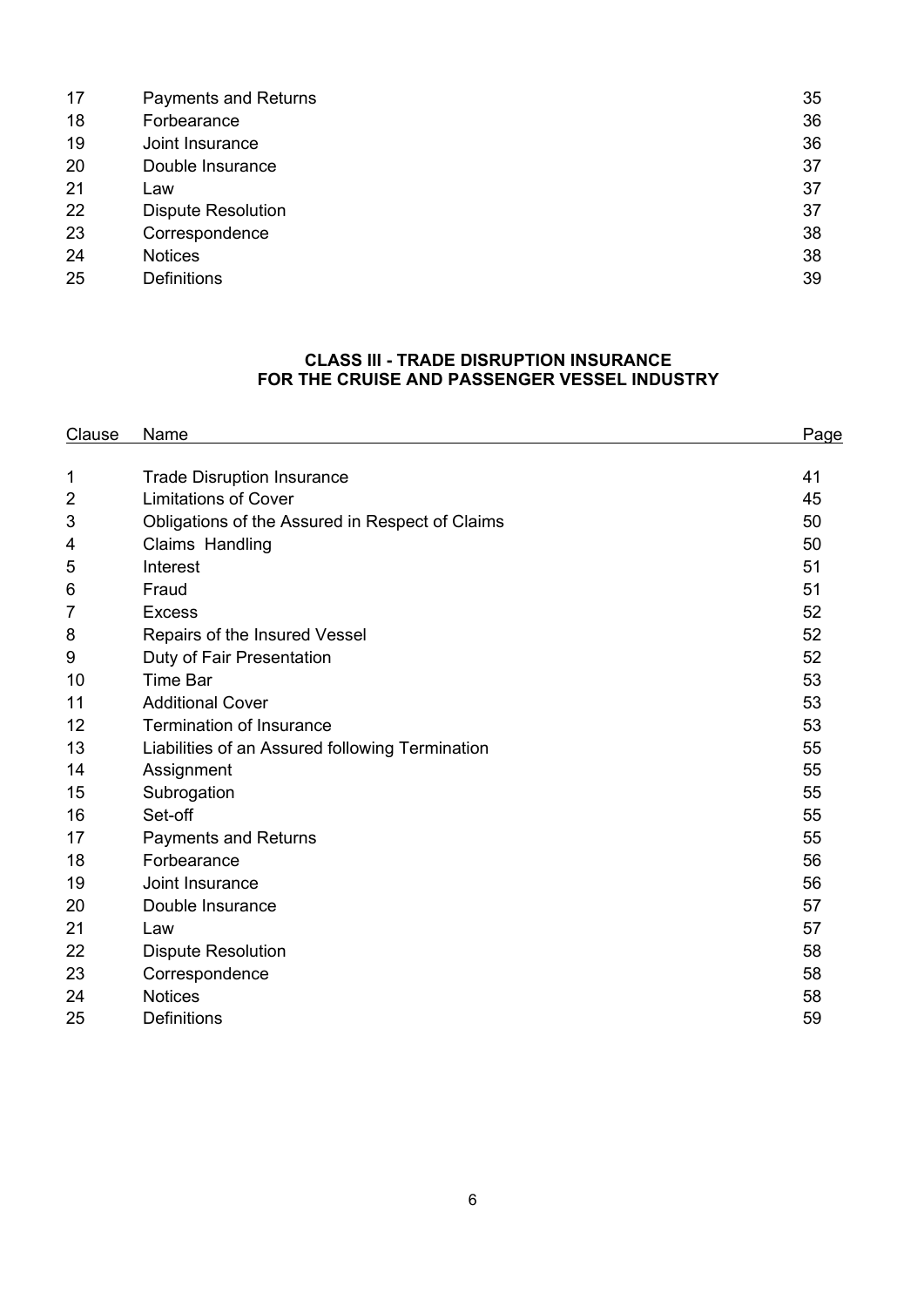#### **CLASS I - STRIKE INSURANCE**

#### 1. **STRIKE INSURANCE**

#### 1.1 **Risks Insured**

Always subject to these Terms and Conditions and the terms specified in the Certificate of Insurance an Assured shall be entitled to compensation for any Applicable Delay(s) occurring during the Policy Year and suffered by an Insured Vessel whilst at, or off, any port as a result of one, or more, of the following risks:

- (a) Strike or Lockout (other than a Crew Strike);
- (b) Crew Strike.

#### 1.2 **Amount of Compensation**

The Assured may recover compensation at the Daily Insured Sum for the period of any Applicable Delay subject to the following limits:

- (a) The amount recoverable in respect of any Applicable Delay shall be limited (subject to any agreed Excess) to the amount of the Daily Insured Sum applicable to the Insured Vessel for each Day (and pro rata for any part of a Day) upon which delay occurred and for which a Claim is allowable under these Terms and Conditions.
- (b) If no Excess has been agreed, a Claim will be allowed if, and only if, the occurrence caused delay for a continuous period of more than twenty-four hours duration.
- (c) The amount recoverable in respect of any Applicable Delay(s) which has/have arisen out of any one occurrence shall be limited to a sum equivalent to sixty times the Daily Insured Sum applicable to the Insured Vessel, or to such lesser limit as may have been agreed and recorded in the Certificate of Insurance. For the purposes of this provision, Applicable Delay(s) caused by one or more Strikes or Lockouts in relation to any call or calls at any port/place, or ports/places, arising out of any one occurrence shall be subject to the limit specified above, whether or not such Applicable Delay(s) is/are continuous.

#### 2. **LIMITATION OF COVER**

#### **THE FOLLOWING RISKS ARE NOT COVERED BY THIS INSURANCE**

#### 2.1 **General Scope of Strike Cover**

There is no Insurance:

- (a) in respect of clause 1.1(a) above unless the Insured Vessel could not reasonably have been diverted to any other port or place where she would not have been subjected to delay, and:
	- (1) the Insured Vessel was at or off the port or place affected by the Strike or Lockout during some part of the time while the Strike or Lockout was actually continuing (whether or not the Insured Vessel was thereby delayed); or
	- (2) the Insured Vessel reached the relevant port or place within ten Days after the termination of the Strike or Lockout affecting such port or place; or
	- (3) in the case of a Strike or Lockout simultaneously affecting a range of ports, the Insured Vessel proceeded to the relevant port or place (being one within the affected range to which she was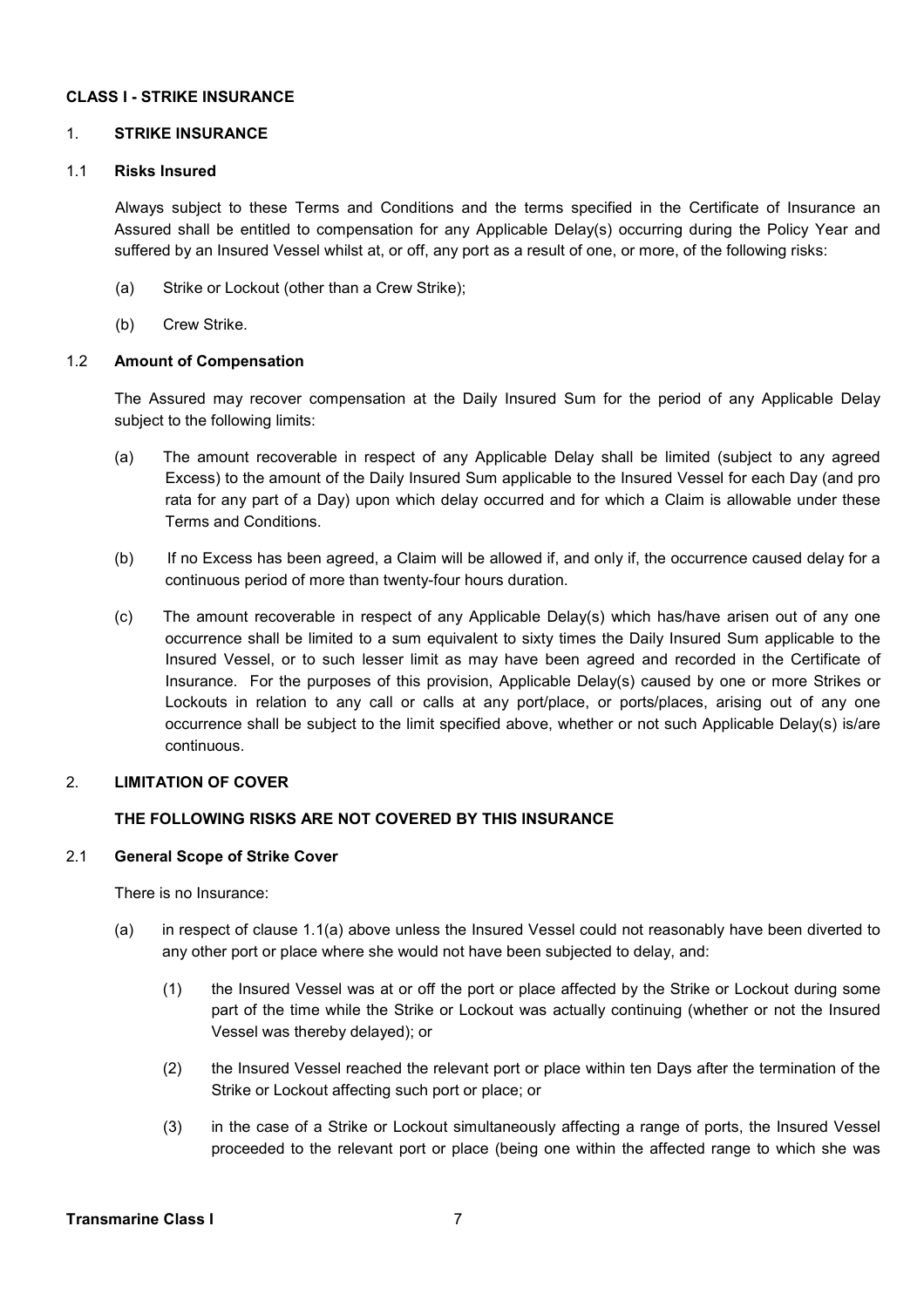scheduled to proceed) after having already suffered delay, whilst engaged on the same voyage, at some other port or place within the affected range.

- (b) in respect of clause 1.1(b) above unless:
	- (1) the Assured has an Owner's Cover, or
	- (2) Underwriters have otherwise agreed in writing.
- (c) if either:
	- (1) the Insured Vessel was at the relevant time employed under charter or sub-charter (whether by demise, time or voyage) to a third party and if the Assured was entitled to be paid charter hire or demurrage during the period of delay; or
	- (2) the Claim relates to delay occurring during a period in relation to which partial relief from Premium has been claimed pursuant to clause 16.2 and the loss suffered by the Assured derives from the presence in the charter of any special provision (including any amendment made to the printed form of off-hire clause in the charter), the effect of which is to exclude the Assured's right to hire in circumstances in which hire would have continued to be payable under the usual form of off-hire clause, which shall mean the unamended, printed form of off-hire clause in the relevant charter or, if the charter does not contain a printed form of off-hire clause, the off-hire clause in the current New York Produce Exchange form of charter; or
	- (3) the Insured Vessel was at the relevant time unemployed, or laid up, unless, and subject to being agreed in writing by Underwriters, the Insured Vessel was being repaired or overhauled during the relevant time.
- (d) in the case of a Time Charterer's Cover, in respect of any period for which charter hire ceased to be payable by the Assured.
- (e) where the Strike, Lockout, or Crew Strike occurred as a result of circumstances within the control of the Assured, his agents and/or his servants.

#### 2.2 **War, Trade, Piracy and Terrorism**

There is no Insurance for any Applicable Delay, or any other Claim whatsoever arising out of, from, or directly or indirectly caused, or contributed to, by or consequent upon:

- (a) the trade, voyage or operation upon which the Insured Vessel was engaged being unduly hazardous or otherwise imprudent;
- (b) war, civil war, revolution, rebellion, insurrection, or civil strife arising therefrom, or any hostile act by or against a belligerent power, or arising out of or relating to warlike events or operations or acts of national defence and irrespective of whether or not any loss or damage is caused to the Insured Vessel or any other property;
- (c) the actual or attempted capture, seizure, arrest, restraint or detainment of the Insured Vessel, and any consequences of such an incident;
- (d) derelict mines, torpedoes, bombs or other derelict weapons of war;
- (e) the act of any terrorist or of any person acting maliciously or from a political, religious, ethnic or other motive;
- (f) violent theft by persons from outside the Insured Vessel;

#### **Transmarine Class I and Server Server All Server Server Server Server Server Server Server Server Server Server Server Server Server Server Server Server Server Server Server Server Server Server Server Server Server Serv**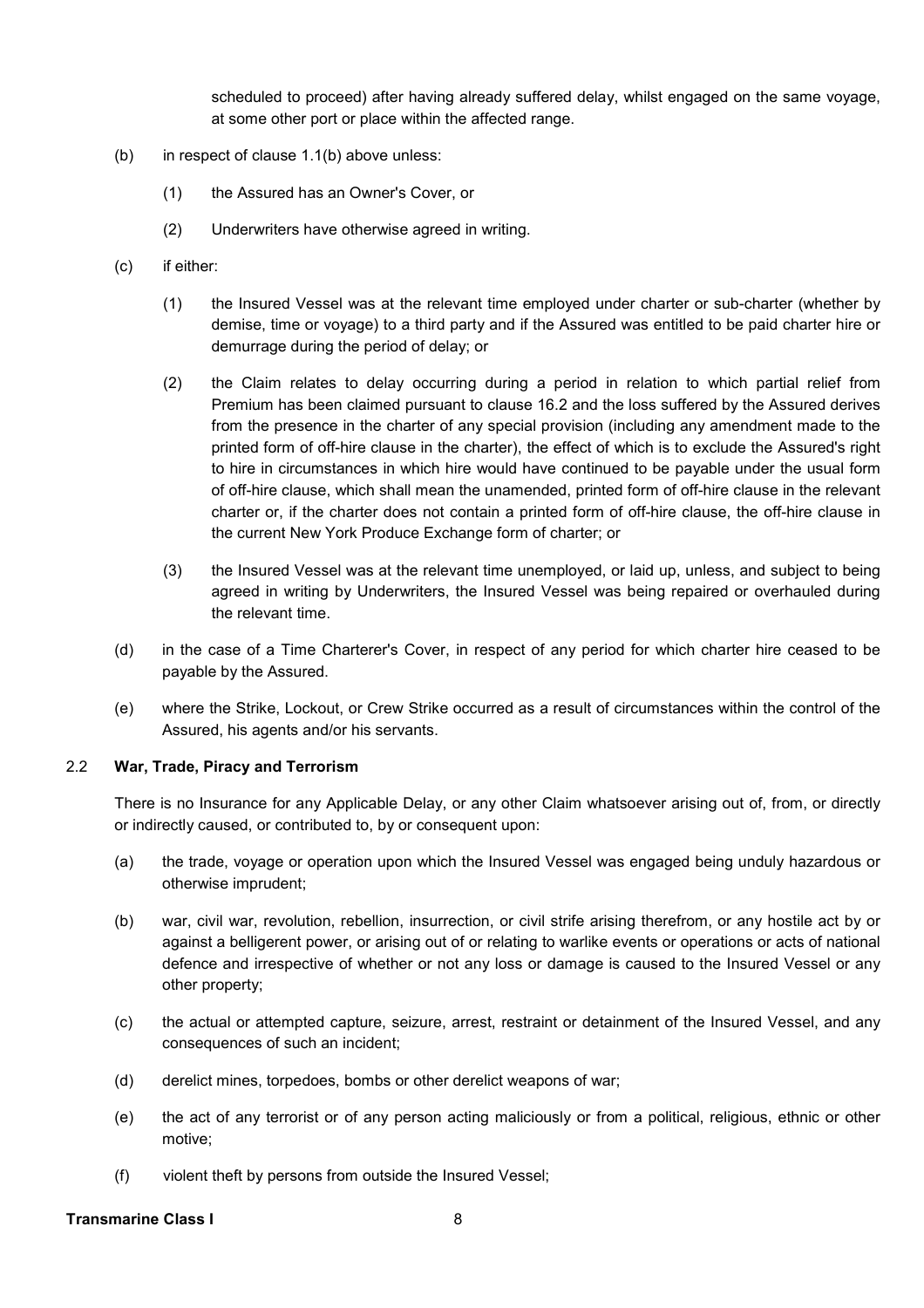(g) piracy.

## 2.3 **Prevailing and Pre-existing Circumstances, Conduct and Failure to Comply**

There is no Insurance for any Applicable Delay, or any other Claim whatsoever arising out of, from, or directly or indirectly caused, or contributed to, by or consequent upon any one or more of the following:

- (a) if the circumstances giving rise to the Claim existed before or at the time the Insurance attached;
- (b) if the Insured Vessel was carrying contraband, or was involved in blockade-running;
- (c) if the Insured Vessel was employed in any unlawful trade or used in any unlawful manner;
- (d) for any amount in excess of the loss actually suffered by the Assured due to delay during the period in respect of which the Claim is made;
- (e) for loss arising from any failure of the Assured, or of his agent(s), to comply with the laws of any jurisdiction in which the Assured, or agents, is incorporated, or has a place of business, or in which the cargo or the Insured Vessel is at any time located;
- (f) for loss arising from any failure of the Assured, or his agent(s), to obtain all necessary permits and authorisations;
- (g) for loss arising out of or in any way contributed to by the wrongful act, negligence, or wilful misconduct of the Assured, or his agent(s);
- (h) if the Assured has failed to comply with his obligations under this Insurance;
- (i) if the Assured and/or his agent(s) fail to take such steps, including but not limited to the making of and acting upon all reasonable inquiries, as could reasonably be expected to be taken by a competent and prudent uninsured operator in the same or similar circumstances;
- (j) for loss arising from the actual, potential, alleged or threatened formation, growth, presence, release or dispersal of any fungi, moulds, spores or mycotoxins of any kind, or any action taken by any party in response to any of the above, including but not limited to investigating, testing for, detection of, monitoring of, treating, remediating or removing such fungi, moulds, spores or mycotoxins;
- (k) if the loss arises as a consequence of the issue of any governmental or regulatory order, requirement, directive, mandate, decree or other direction that any party take action in response to the actual, potential, alleged or threatened formation, growth, presence, release or dispersal of any fungi, moulds, spores or mycotoxins of any kind;
- (l) loss arising from the operation of ordinary judicial process, any debt, insolvency, failure to pay any fine or penalty, failure to provide any bond or security (whether on the court order or otherwise), or any other financial cause;
- (m) any delay caused by disputes arising out of any contract with the Assured;
- (n) cancellation, abandonment or curtailment of consecutive voyages due to insufficient financial resource, financial default or insolvency of the Assured;
- (o) the Assured having failed to comply with any recommendations, conditions, restrictions or requirements following any port state investigation or inspection;
- (p) the trade, voyage or operation upon which the Insured Vessel was engaged being unduly hazardous or otherwise imprudent.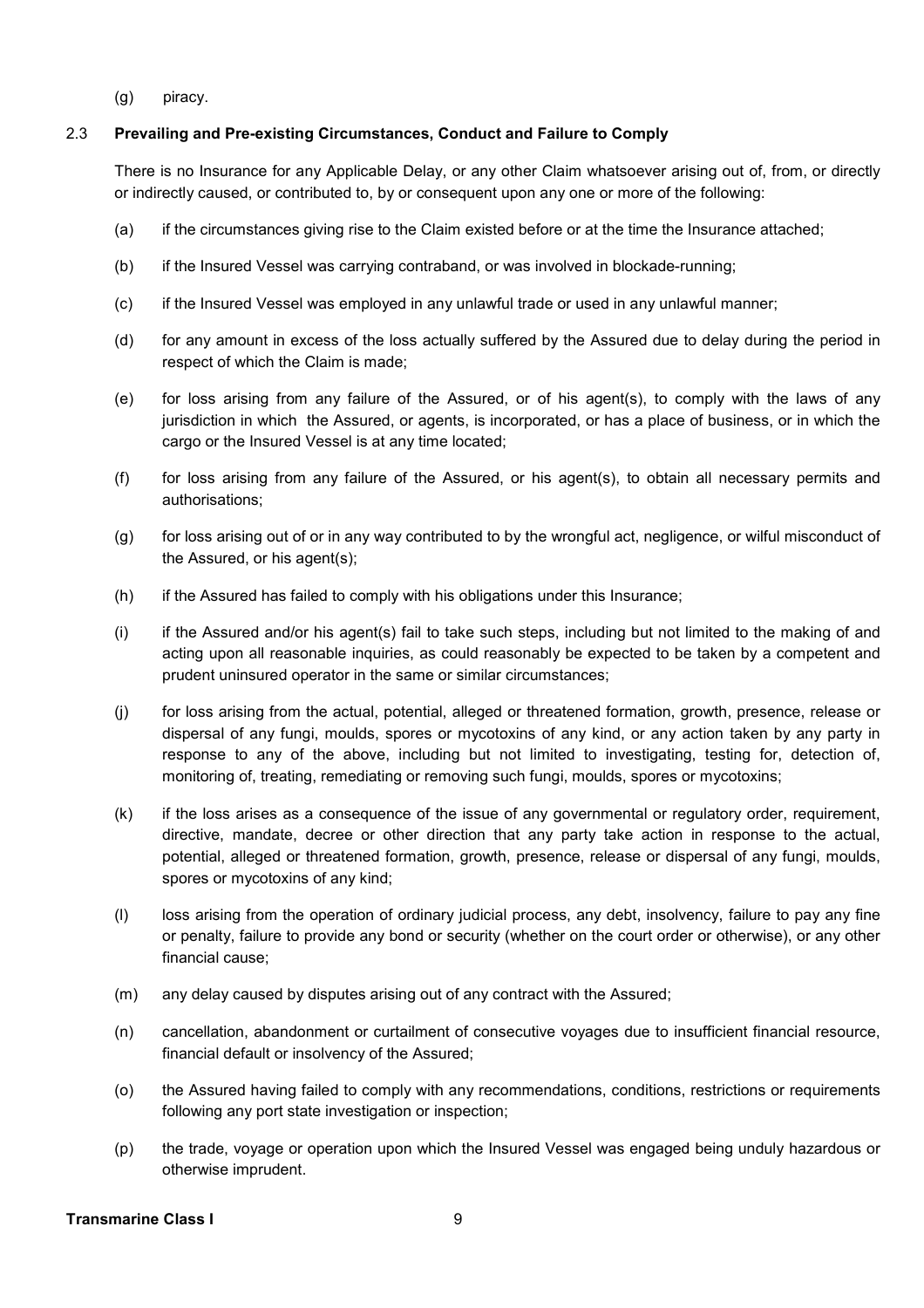#### 2.4 **Radioactive, Cyber and Computer Issues**

There is no Insurance for any Applicable Delay, or any other Claim whatsoever arising out of, from, or directly or indirectly caused, or contributed to, by or consequent upon:

- (1) ionising radiations from or contamination by radioactivity from any nuclear fuel or from any nuclear waste, or from the combustion of nuclear fuel;
- (2) the radioactive, toxic, explosive or other hazardous or contaminating properties of any nuclear installation, reactor or other nuclear assembly or nuclear component thereof;
- (3) any weapon or device employing atomic or nuclear fission and/or fusion or other like reaction or radioactive force or matter;
- (4) the radioactive, toxic, explosive or other hazardous or contaminating properties of any radioactive matter. The exclusion in this sub-clause 2.4(4) does not extend to radioactive isotopes, other than nuclear fuel, when such isotopes are being prepared, carried, stored, or used for commercial, agricultural, medical, scientific or other similar peaceful purposes;
- (5) any chemical, biological, bio-chemical, or electromagnetic weapon;
- (6) the use or operation, as a means for inflicting harm, of any computer, computer system, computer software programme, malicious code, computer virus or process or any other electronic system.

#### 2.5 **Sanctions**

 There is no Insurance where support, assistance, involvement, payment (whether in respect of any Claim, or settlement of disbursements or accounts of any third party), or other benefit to an Assured of whatever nature, may expose Underwriters, the Re-Insurers or Managers to Sanctions.

#### 2.6 **Repeated Breach**

There is no Insurance where the Assured has breached a provision of these Terms and Conditions on more than one occasion and has previously been put on notice of such breach by the Underwriters. In addition in such circumstances the Underwriters will be entitled to give the Assured written notice that should the same breach occur again subsequent to the service of such written notice, they will be entitled to cancel the Insurance with immediate effect and retain all Premium paid. In addition Underwriters will still remain entitled to claim from the Assured any sums due.

#### 3. **OBLIGATIONS OF THE ASSURED IN RESPECT OF CLAIMS**

- (a) Any occurrence or circumstance which is likely to give rise to a Claim shall be immediately notified in writing to Underwriters.
- (b) The Assured shall (at their cost and expense) immediately supply and preserve all documents, information, or evidence (such terms to include all electronically stored documentation, email, text message, metadata or other such electronic documentation or records, physical evidence, samples, machinery, parts or equipment) including evidence on oath, as Underwriters may require and until they determine that any preservation is no longer required.
- (c) Following the occurrence of an event which is likely to give rise to a Claim under this Insurance the Assured must take all appropriate steps to avoid or minimise any additional costs, loss or detention and in doing so must, wherever possible and reasonable, obtain and follow instructions from Underwriters.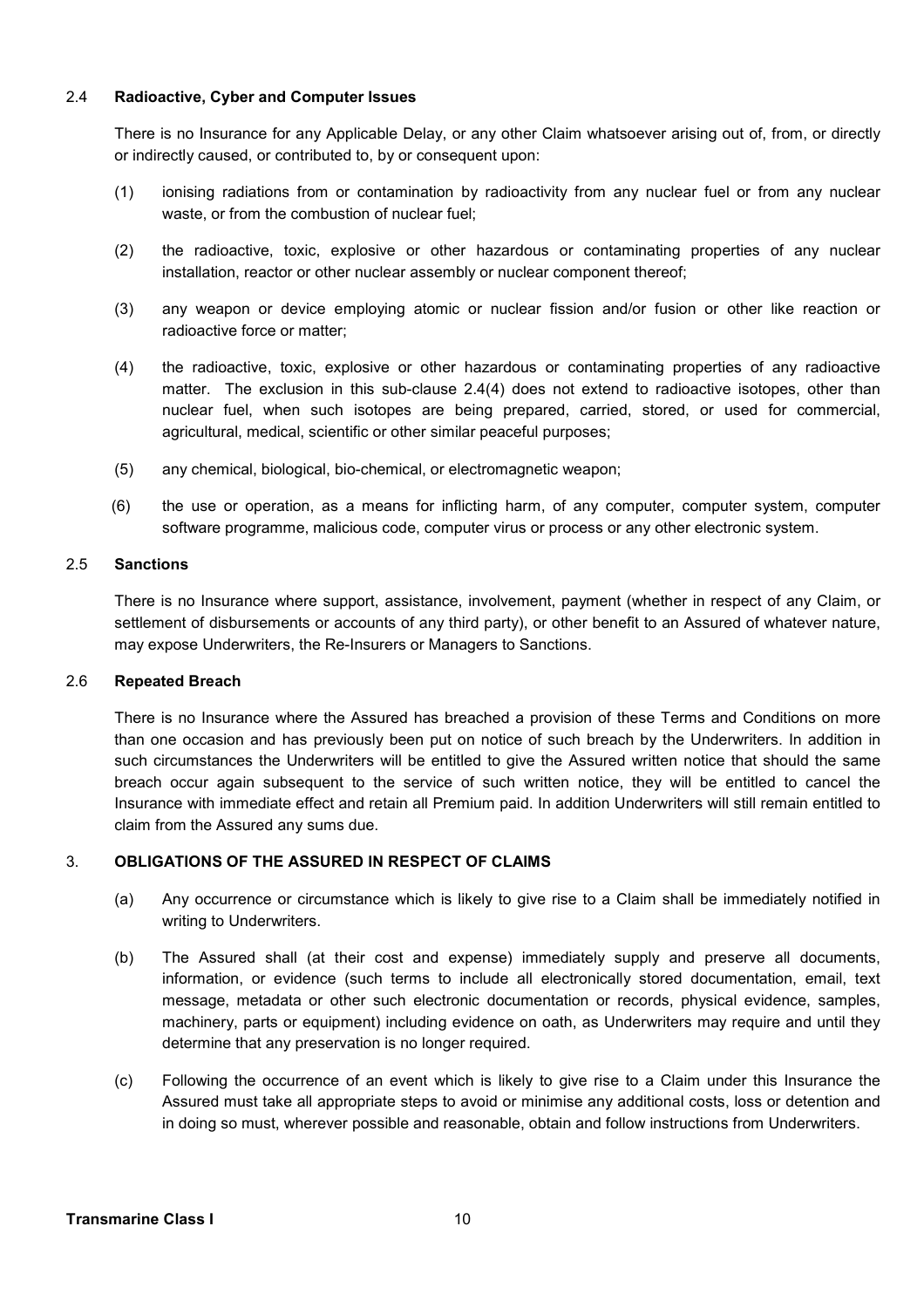- (d) An Assured shall in no circumstances make any admission, enter into any discussions or negotiations, or conclude any settlement in relation to any Claim unless he has obtained prior approval in writing from Underwriters (which they may grant or refuse on such terms as they may think fit).
- (e) There is no Insurance unless the Assured has complied with their obligations under this clause 3.

# 4. **CLAIMS HANDLING**

- 4.1 Acceptance of liability by Underwriters in respect of a Claim shall be notified to the Assured in writing by the Managers, and no admission of liability on behalf of Underwriters shall be constituted by, or inferred from, anything done, or omitted to be done, prior to the provision of such a notice.
- 4.2 Underwriters shall be entitled to authorise reimbursement to an Assured in respect of expenses reasonably incurred by him in order to prevent loss which would otherwise have resulted in a claim on Underwriters.
- 4.3 Underwriters may at any time appoint and employ, or discharge or discontinue such employment or engagement, on behalf of the Assured upon such terms as they think fit, surveyors, lawyers, adjusters or other persons, both within and outside the United Kingdom, for the purpose of investigating, handling or otherwise dealing with any matter giving rise, or liable to give rise, to a Claim and all such persons shall be under the following obligations;
	- (a) to retire from a matter where they consider that a conflict of interest has arisen or may arise between the Assured and the Underwriters; and
	- (b) to report directly to Underwriters and produce to Underwriters any documents or information in their possession or power relating to any Claim without prior reference to the Assured, in the same manner as if they had been appointed to act and had at all times been acting on Underwriters' behalf and whether or not any such documents or information would otherwise be the subject of legal or any other form of privilege which by entering into this Insurance the Assured has waived.
- 4.4 Underwriters may, upon request by the Assured, agree to make a payment on account to the Assured following an occurrence giving rise to a Claim. Under no circumstances, however, shall Underwriters be obliged to make a payment on account. Should Underwriters agree to make a payment on account, such payment will always be made strictly without prejudice and is in no way to be construed as any acceptance whatsoever of Underwriters' liability under the Insurance or in respect of the Claim. Notwithstanding any payment on account these Terms and Conditions and the Certificate of Insurance will continue to be binding and to apply.
- 4.5 Underwriters shall be entitled to withhold payment of any Claim until such time as all outstanding sums due from the Assured are fully paid and to exercise their right of set-off in accordance with clause 15(b) against Claims payments in respect of sums due.
- 4.6 Section 13A of the Insurance Act 2015 is excluded and accordingly all terms of the contract of insurance between the Underwriters and any Assured shall not be subject to nor shall Underwriters be in breach of any implied term that it will pay any sums due in respect of a Claim within a reasonable time save where the breach is deliberate or reckless. This provision is without prejudice to any other rights or remedies of the Underwriters in these Terms and Conditions including rights of set off, limitation or withholding of payment.
- 4.7 It is a condition precedent of this Insurance that the Assured and any broker or any other agent engaged by them have complied with their duty of fair presentation and have disclosed all the information which would influence the judgement of a prudent underwriter in determining whether to issue this Insurance on the terms set out in these Terms and Conditions and the relevant Certificate of Insurance. Should information later be disclosed or become known which shows that there was not a fair presentation, even if innocent, the Underwriter will not be bound by the terms of this Insurance the condition precedent having been breached with the result that the Insurance will be void from inception. In such circumstances the Underwriter shall be entitled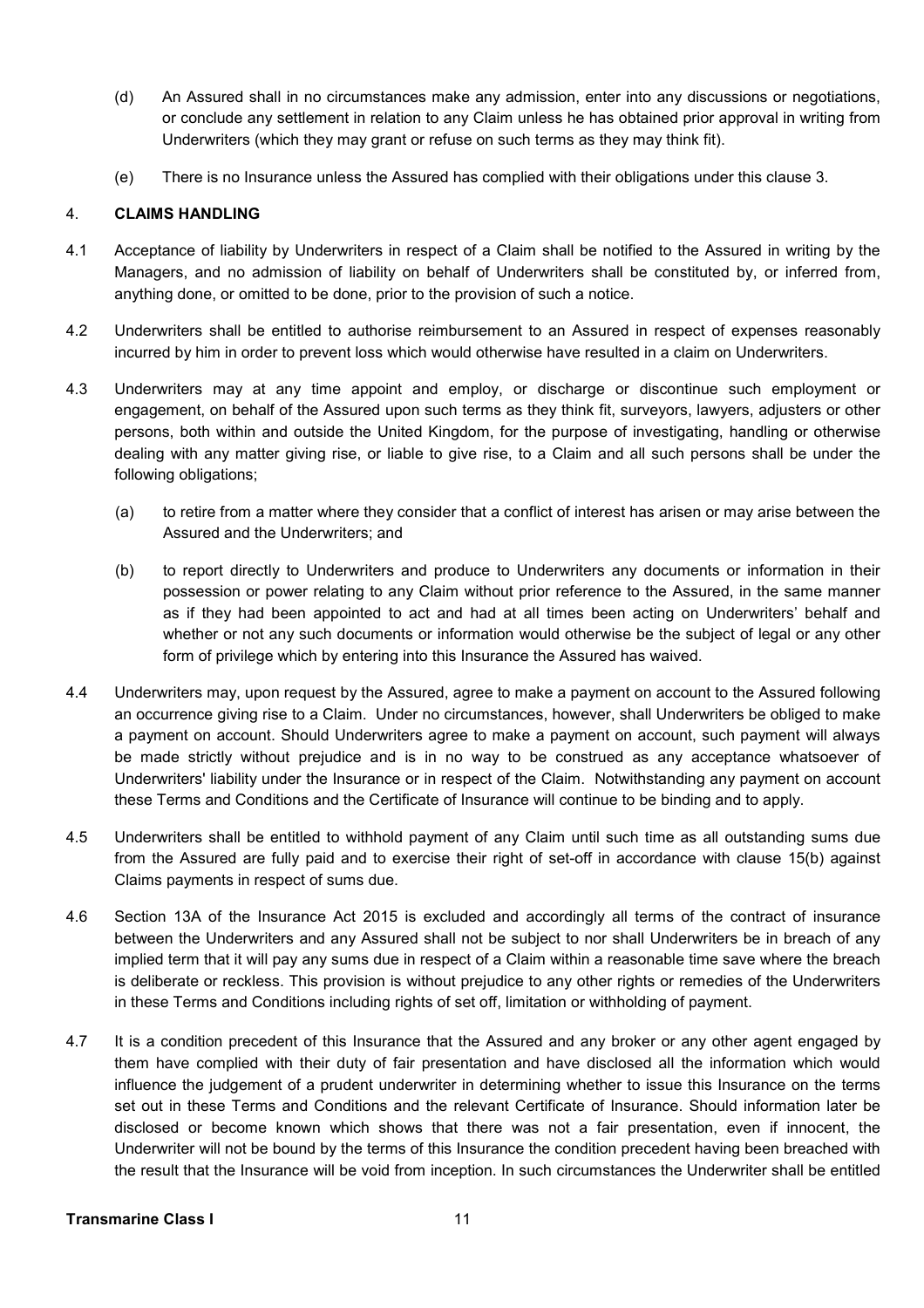to retain any Premium paid against the costs of any Claims paid and to the extent the amount of Claims paid exceeds the value of such Premium to be entitled to recover from the Assured the balance of any Claims paid. In addition Underwriters will remain entitled to claim from the Assured any sums due.

# 5. **INTEREST**

There is no Insurance for interest on the Assured's Claim whether before, after, or irrespective of whether any judgment and/or arbitration award has or will be made.

# 6. **FRAUD**

- 6.1 If an Assured makes any Claim which he knew, or ought to have known, was false or fraudulent in any respect, or where the Assured has intentionally made a false or untrue statement in support of any Claim, including but not limited to the background, factual nexus, circumstances, evidence or amount claimed, Underwriters will not be liable for the Claim and will be entitled to recover from the Assured any sums previously paid in respect of the Claim.
- 6.2 In addition to their rights under clause 6.1 Underwriters will in addition be entitled to give notice that the Insurance is terminated from the time of the fraudulent act with the result that they will be under no liability for any event occurring after the time of the fraudulent act.
- 6.3 Underwriters shall be under no obligation to return Premium in any circumstances covered by clauses 6.1 and 6.2.

# 7. **EXCESS**

- 7.1 No Claim shall be payable under this Insurance unless the Claim for each separate occurrence exceeds the Excess as specified in the Certificate of Insurance.
- 7.2 The Excess shall start to count from the moment when there is an Applicable Delay irrespective of whether the Strike, Lockout, or Crew Strike commenced at an earlier date.
- 7.3 There is no Insurance for the Excess.

#### 8. **DUTY OF FAIR PRESENTATION**

- 8.1 It is the duty of the Assured and any broker retained by them to disclose all information which they ought to know and which would have been revealed by a reasonable search of information and documentation which may influence the judgement of a prudent underwriter in determining whether to accept the Insured Vessel and place the Insurance on the terms and for the amount of Premium set out in these Terms and Conditions and the relevant Certificate of Insurance.
- 8.2 The Assured's attention is specifically drawn to the queries raised during the application process concerning any special or unusual facts relating to the risks covered by the Insurance, the purpose for which the Assured seeks the Insurance and any material factors.
- 8.3 The Insurance has been placed in reliance upon the Assured's and their broker's confirmation that they have conducted a reasonable search of all information which is available to them which includes the personal knowledge of all senior management, insurance and claim management, designated person (as set out in the ISM Code), risk management, survey, technical and operations departments.
- 8.4 The Underwriters shall be entitled to refuse any application for Insurance where the Assured or their broker has failed to comply with any of their duties set out under sub clauses  $(8.1) - (8.3)$  above and further be entitled to restrict the level of Cover provided and/or charge an additional Premium where relevant information is disclosed or discovered following the issuance of the Insurance.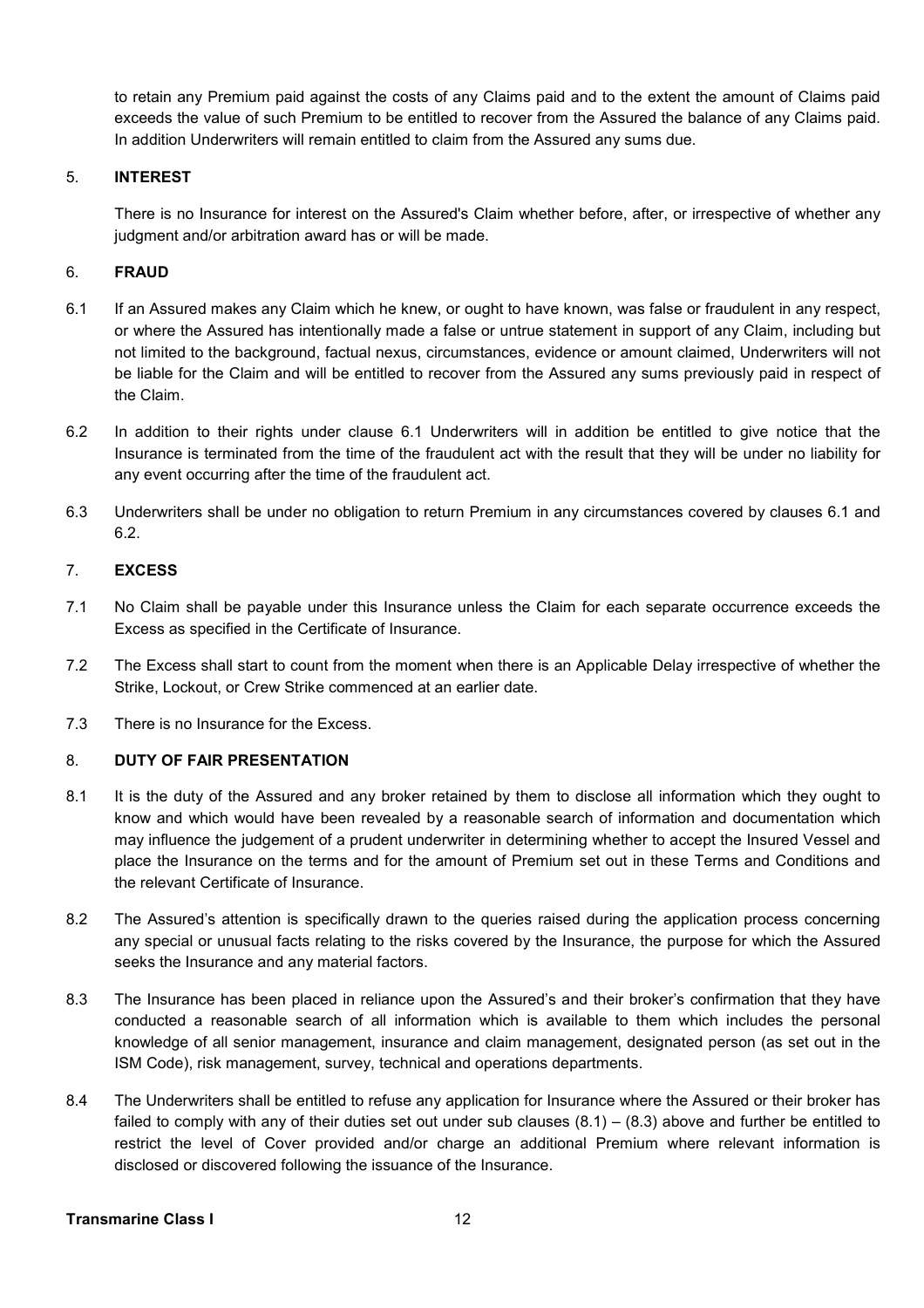#### 9. **TIME BAR**

It is a condition precedent to the Assured's right to recovery of any Claim that they have provided to Underwriters all available and necessary information concerning the Claim accompanied by all relevant documents (to include all electronically stored documentation, email, text message, metadata or other such electronic documentation or records) available to the Assured within nine Months from the date on which the relevant Strike or Lockout began.

#### 10. **ADDITIONAL COVER**

Underwriters may provide cover at their discretion for additional perils on terms to be agreed in writing between the Underwriters and the Assured.

# 11. **TERMINATION OF INSURANCE**

- 11.1 An Assured shall cease to be insured and the Period of Cover shall be terminated forthwith in respect of all Insured Vessels insured by him with Underwriters upon the happening of any of the following events or circumstances:
	- (a) where an Assured is an individual, upon his death, or if a receiving order shall be made against him, or if he shall become bankrupt, or make any composition or arrangement with his creditors generally, or if he shall become incapable by reason of mental disorder of managing and administering his property and affairs, or if under any system of law other than English Law there occurs an event in relation to that individual which has a similar effect to any of the aforesaid events or circumstances;
	- (b) where an Assured is a corporation, upon the passing of any resolution for voluntary winding up (other than voluntary winding up for the purpose of company or group reorganisation), or upon an order being made for compulsory winding up, or upon dissolution, or upon the appointment of an administrator, trustee, liquidator, receiver, manager or similar officer of all or part of the corporation's business or undertaking being appointed, or upon the commencement of Chapter 11 proceedings before any appropriate court in the United States of America, or upon crystallisation of and/or possession being taken by or on behalf of the holders of any debentures secured by floating charge of any property comprised in or subject to the charge, or if under any system of law other than English Law there occurs an event in relation to that corporation which has a similar effect to any of the aforesaid events or circumstances;
	- (c) if having failed to pay when due and demanded by Underwriters any sum which Underwriters consider to be due, he is served with a notice by or on behalf of Underwriters requiring him to pay such sum on or before any date which may be specified in such notice and he fails to pay such sum in full on or before the date so specified;
	- (d) where in the opinion of Underwriters or Managers continuing with the Insurance of any Insured Vessel will expose either of them or the Re-Insurers to Sanctions:
	- (e) where the Assured has been served with a notice in accordance with clause 2.6 and has again breached a provision of these Terms and Conditions or any Certificate of Insurance following the service of such notice.
- 11.2 An Assured shall further cease to be insured and the Period of Cover shall be terminated in the following circumstances:
	- (a) in the case of an owner's Insured Vessel, at the time when the Assured was divested of his ownership or share in the Insured Vessel by transfer by bill of sale or other instrument, or was divested of control and possession of the Insured Vessel by delivery to a third party for employment on demise or bareboat charter;

#### **Transmarine Class I 13**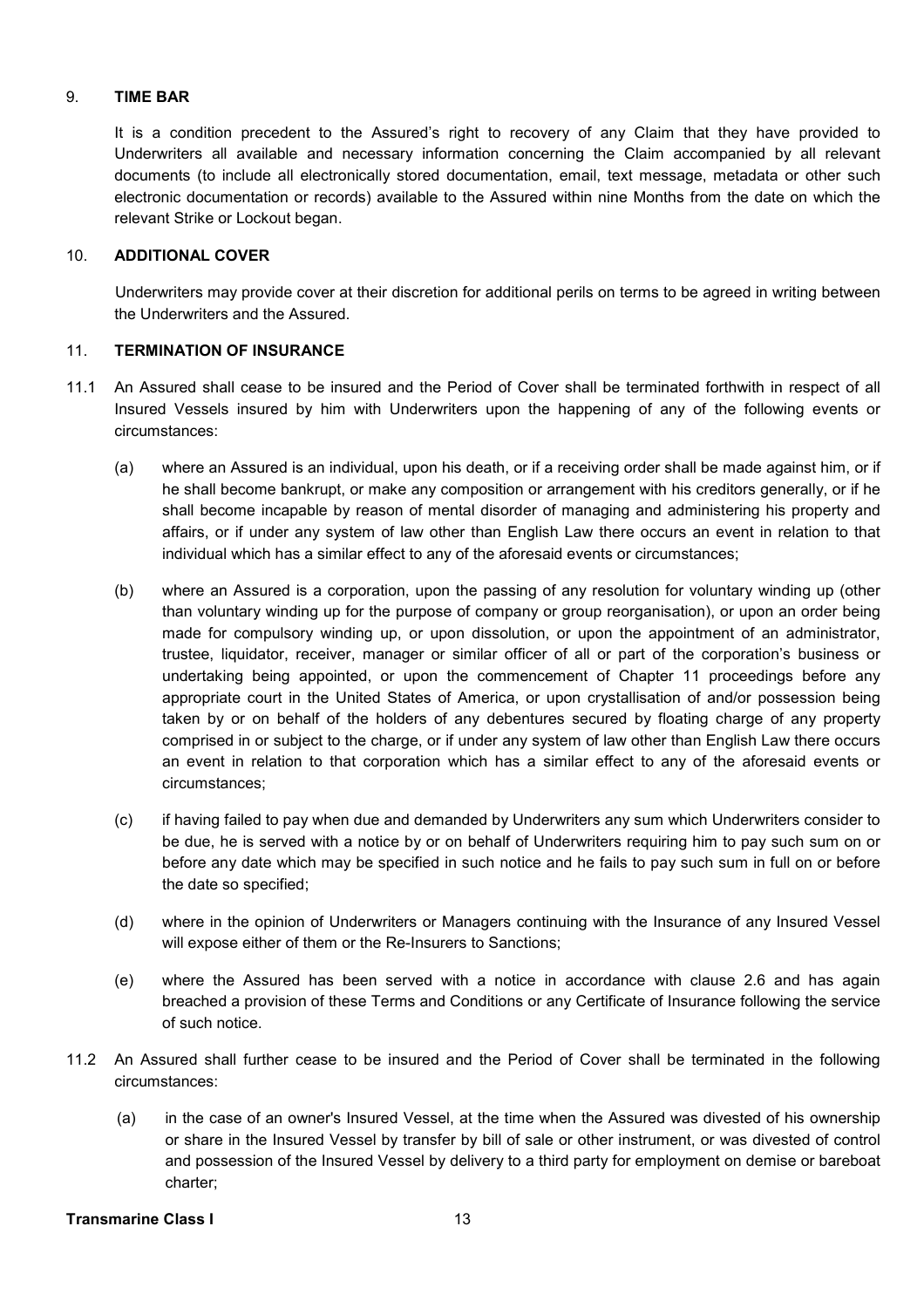- (b) where the Insured Vessel is demise or bareboat chartered or time chartered to the Assured, immediately upon the charterparty being terminated by redelivery or otherwise;
- (c) where the Insured Vessel is voyage chartered to the Assured, immediately upon the charterparty being terminated by completion of the voyage or otherwise;
- (d) irrespective of the nature of the interest insured:
	- (1) on the Insured Vessel becoming an actual total loss;
	- (2) immediately on acceptance by hull underwriters (whether marine or war risks) that the Insured Vessel is a constructive total loss or agreement between such underwriters and the Assured that the Insured Vessel shall be considered an arranged total loss or compromise total loss or compromise constructive total loss;
	- (3) immediately on the Insured Vessel being missing for ten Days from the date she was last heard of or from her being posted at Lloyd's as missing, whichever shall be the earlier;
	- (4) on the Insured Vessel being requisitioned for title or use.
- 11.3 When the Insurance of any Insured Vessel terminates under clause 11.1(a), (b) or (e) Underwriters shall remain liable in respect of any Insured Vessel for all Claims under these Terms and Conditions arising by reason of any event which had occurred prior to the time of termination but shall be under no liability whatsoever by reason of anything occurring after the time of termination.
- 11.4 When an Assured ceases to be insured by virtue of clause 11.1(c) or (d) there shall be no Insurance in respect of any Insured Vessel for any Claims, irrespective of whether:
	- (1) such Claims have accrued, or arisen, or may arise, by reason of any event which had occurred before the date of termination, or before the commencement of the Policy Year in which the date of termination occurred;
	- (2) such Claims may arise by reason of any event occurring on or after the date of termination;
	- (3) Underwriters may have decided to support the Assured or admitted liability for such Claims or appointed lawyers, surveyors or any other person to deal with such Claims;
	- (4) at the date of termination the Claims were likely to accrue, or the event giving rise to the Claims was or was not known to Underwriters.
- 11.5 When the Insurance of any Insured Vessel terminates under clause 11.2 the Insurance shall be deemed to have terminated at the times respectively stated if, but only if, Underwriters are notified in writing of the relevant event within one Month of its occurrence.
- 11.6 All obligations of the Assured and rights of termination set out in clauses 11.1 (c), (d), (e), 11.3 and 11.4 above shall apply equally to each individual Assured named in the Certificate of Insurance and any joint Assured as described in clause 18 so that any default of one such Assured and/or joint Assured shall have effect over each and every other Assured and/or joint Assured.

#### 12. **LIABILITIES OF AN ASSURED FOLLOWING TERMINATION**

Following the termination of this Insurance the Assured shall remain liable to Underwriters in respect of all sums which Underwriters consider due, or which become due including, but not limited to Premiums.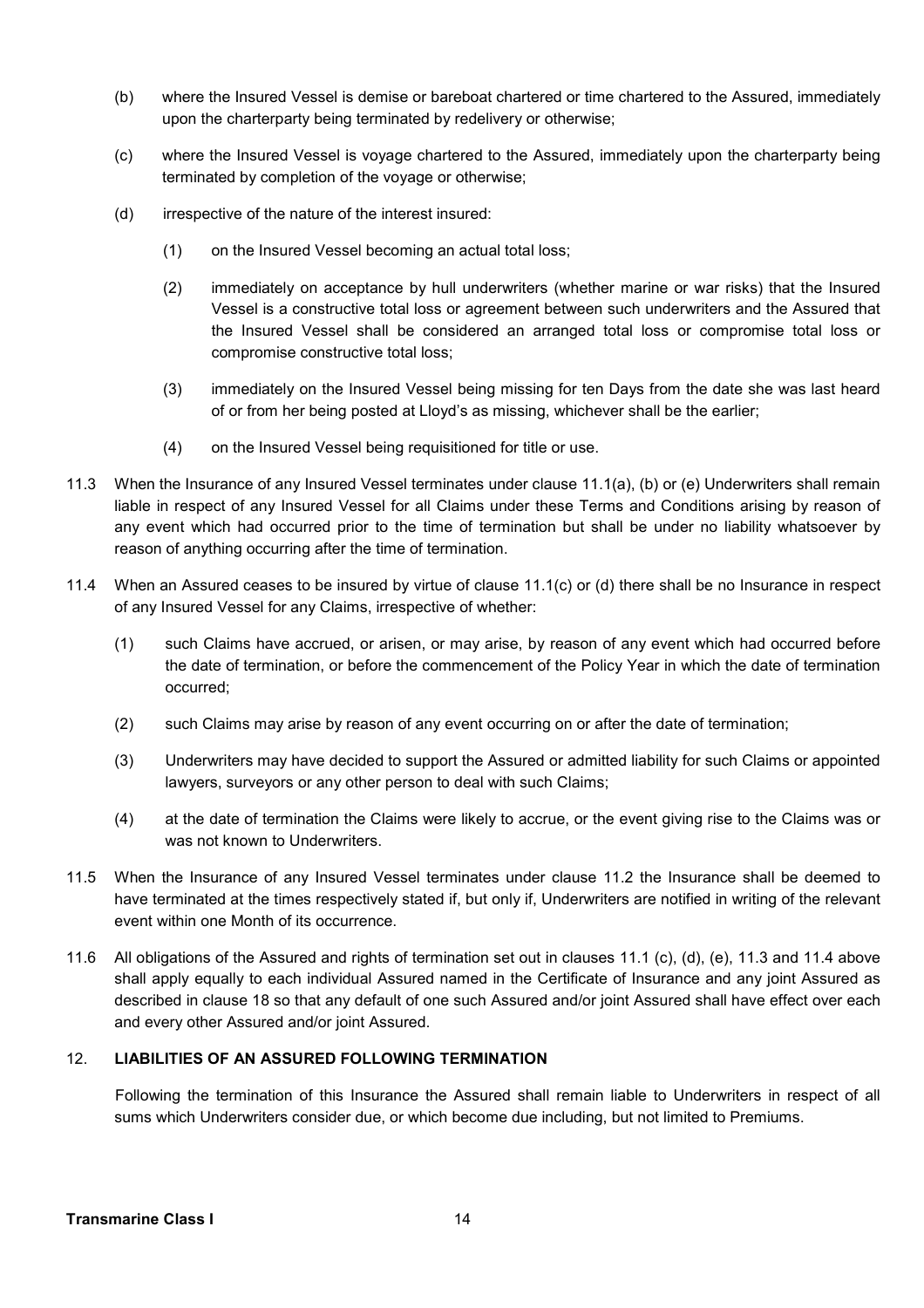#### 13. **ASSIGNMENT**

No Insurance provided by Underwriters and no other right, benefit or interest under these Terms and Conditions, or under any other contract between Underwriters and any Assured may be assigned without the written consent of Underwriters.

#### 14. **SUBROGATION**

- (a) When a Claim has been paid under these Terms and Conditions, Underwriters shall be subrogated to all rights and remedies in respect of that Claim which the Assured may have against any third party.
- (b) Underwriters shall be entitled to use the name of the Assured in bringing, defending, enforcing or settling any legal proceedings (including proceedings in any arbitration) and the Assured shall give all necessary information and assistance and produce and forward all documents to enable Underwriters to substantiate, pursue, settle or resist any claim or any legal proceedings (including proceedings in any arbitration).
- (c) All and any rights in subrogation as set out in this clause or available to Underwriters as a matter of law shall survive and remain binding upon an Assured even following a termination of the Insurance as provided for in clause 11.

# 15. **SET-OFF**

- (a) The Assured shall have no right of set-off against Underwriters. In determining for any purpose the amount due at any time from an Assured to Underwriters no account shall be taken of any amount which either is, or is alleged to be, due from Underwriters to an Assured, and in any proceedings brought by Underwriters to recover outstanding Premiums, no set-off of any kind (including one which might otherwise have arisen by reason of the bankruptcy or winding up of an Assured) shall be allowed against any amount due from an Assured to Underwriters. Underwriters may when making a demand for payment of outstanding Premiums, make allowance for any amount due from Underwriters to an Assured, but no set-off permitted at any time in the past shall constitute a waiver by Underwriters of the provisions of this clause.
- (b) Underwriters shall have a general right of set-off against an Assured.

#### 16. **PAYMENTS AND RETURNS**

#### 16.1 **Payment of sums due**

- (a) The Assured shall be bound to pay and shall pay to Underwriters at such time as Underwriters may determine such sums as fall due in accordance with the Terms and Conditions and Certificate of Insurance or as have been agreed with Underwriters.
- (b) Payment of any sums whatsoever due to Underwriters by the Assured shall not be treated as paid to Underwriters until such time as the sums due have been received by Underwriters as cleared funds in their account.
- (c) The Assured shall upon demand reimburse the Underwriters such sum or sums as the Underwriters have paid on his behalf, or to him, in respect of a Claim or any other liability subsequently found not to be covered by the Insurance, or where due to Underwriters subsequently becoming aware of a breach of these Terms and Conditions any such payment should not have been made.
- (d) Without prejudice to the rights and remedies of Underwriters under these Terms and Conditions, including but not limited to clauses 11 and 12, if any sum whatsoever due to Underwriters from an Assured is not paid by such Assured to Underwriters on or before the date specified for payment then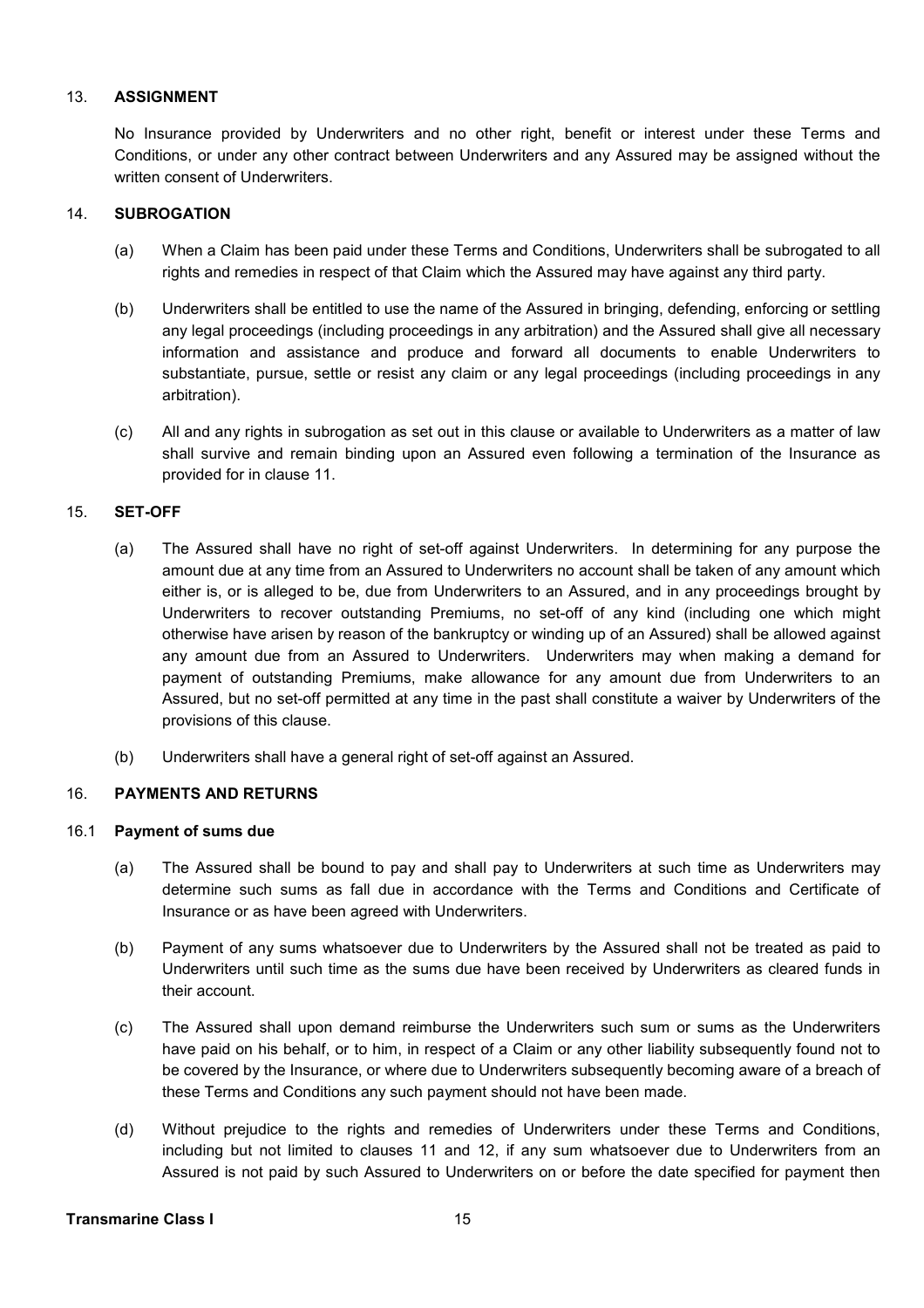Underwriters shall be entitled to charge interest at a rate of two per cent over the London Interbank Offered Rate (LIBOR) from such Assured on the amount not paid for the period over which such sum remains due and unpaid.

#### 16.2 **Return of Premium**

- (a) In the case of an Owner's Cover the Assured shall be entitled to claim relief from Premiums in an amount equivalent to ninety-five per cent per annum of such portion of the Premiums paid or payable in respect of this Insurance as is attributable to any period during which the Insured Vessel is unemployed and laid up (otherwise than for repair or overhaul), provided that the Insured Vessel is so unemployed and laid up for a period of fifteen or more consecutive Days.
- (b) In the case of an Owner's Cover or Time Charterer's Cover the Assured shall be entitled to claim relief from Premiums in an amount equivalent to ninety-five per cent per annum of such portion of the Premiums paid or payable in respect of this Insurance as is attributable to any period during which the Insured Vessel is employed under time charter to a third party. An Assured shall not be entitled to claim relief from Premiums for that portion of the Premiums paid or payable in respect of this Insurance which relates to Crew Strikes and has been recorded as such in the Certificate of Insurance.
- (c) Relief from Premiums under sub-paragraphs (a) or (b) above may only be claimed if within seven Days of the Insured Vessel being so unemployed and laid up, or so employed, as applicable, Underwriters are notified in writing of that circumstance and that relief from Premiums will be claimed and any Claim made in writing within six Months of the Insured Vessel ceasing to be so unemployed and laid up, or so employed.
- (d) It is a condition precedent of the Assureds right to make a recovery under this section that they have notified Underwriters in writing when the period of such unemployment and lay-up, or employment, as applicable, ends. A provisional adjustment will be effected when the next Premium is charged and any further adjustment (if required) will be effected as soon as practicable thereafter.

# 17. **FORBEARANCE**

No act, omission, course of dealing, forbearance, delay or indulgence of any kind whatsoever by Underwriters or by anybody acting on Underwriters' behalf shall be treated as a waiver of any of Underwriters' rights.

#### 18. **JOINT INSURANCE**

- 18.1 Where one or more vessels is insured in the name of, or on behalf of, more than one Assured then unless otherwise agreed in writing by Underwriters all such Assureds will be jointly and severally liable:
	- (a) to pay all Premiums, or other sums due to Underwriters;
	- (b) for any failure to perform the obligations of any one or more of such Assureds under this Insurance including the failure to comply with the duty of fair presentation as set out in clause 8 above and the failure of any one or more Assureds shall be treated as the failure of all the Assureds; and
	- (c) for the conduct of any Assured which would have entitled Underwriters to decline paying any Claim, and the conduct of any one or more Assureds shall be treated as the conduct of all the Assureds.
- 18.2 Receipt by any one of such Assureds of any sums payable under this Insurance shall be sufficient discharge of Underwriters' liability to all Assureds.
- 18.3 The contents of any communication from or on behalf of Underwriters to any Assured or their agents shall be deemed to be within the knowledge of all the Assureds and any communication from any Assured to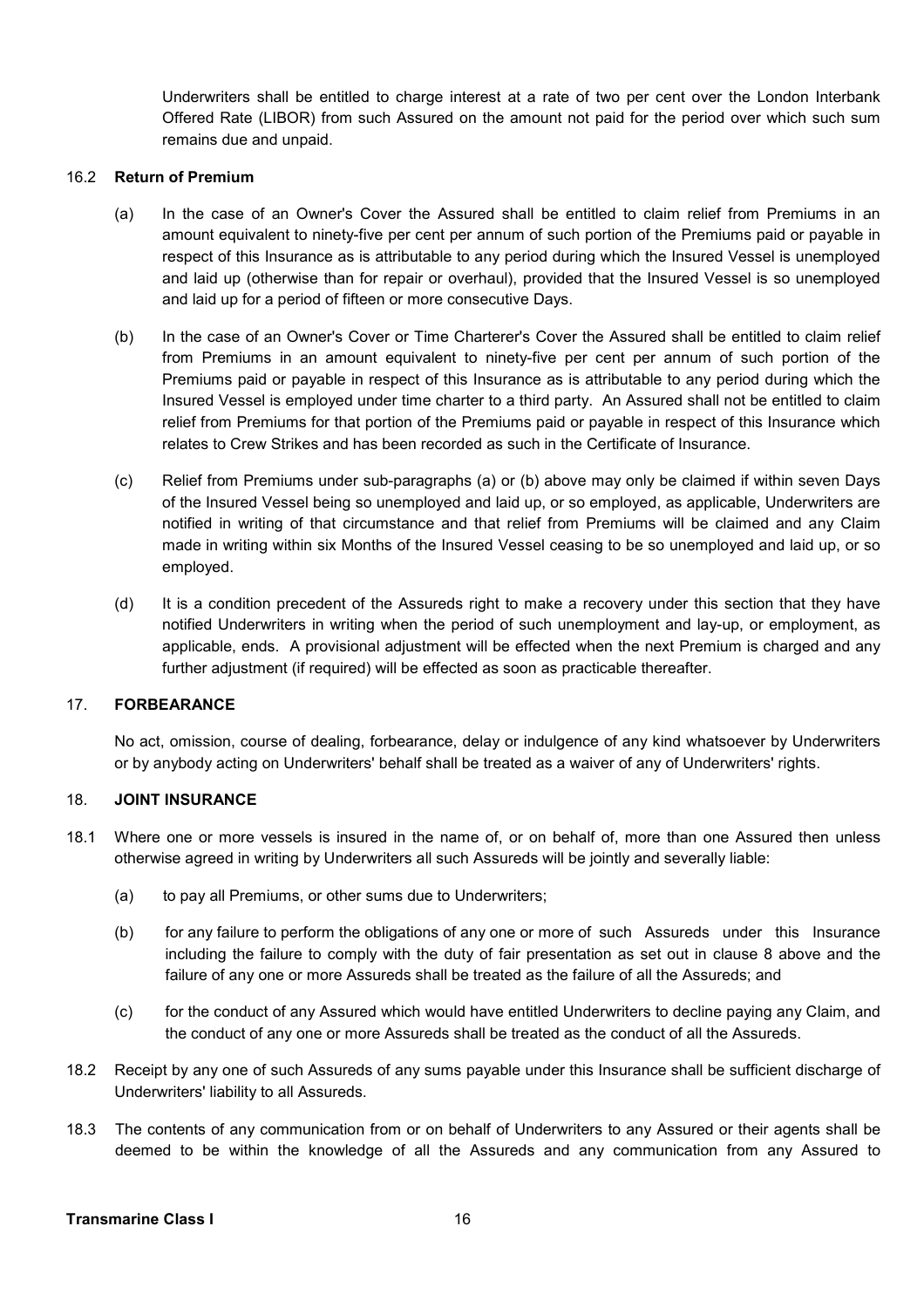Underwriters or the Managers shall be deemed to have been made with the full approval and authority of all the Assureds.

18.4 The provisions of this clause shall apply regardless of whether or not the Insured Vessel(s) is/are insured as a fleet, save that where an Assured is acting in the capacity of a ship management company for such fleet, then Underwriters may disallow any one or more of the provisions of this clause.

# 19. **DOUBLE INSURANCE**

Where the Assured has taken out any other insurance in respect of risks covered by this Insurance, Underwriters shall not indemnify the Assured in respect of any Claims, costs or expenses of any nature whatsoever which are recoverable by the Assured under that other insurance, or which would have been recoverable:

- (1) but for some other term in that insurance excluding or limiting liability by reason of double insurance;
- (2) if the Insured Vessel had not been covered under this Insurance.

# 20. **LAW**

- 20.1 These Terms and Conditions, any Certificate of Insurance, and any non-contractual obligations arising out of or in connection with the same shall be governed by and construed in accordance with English Law.
- 20.2 Save for circumstances where there is a different choice of law and jurisdiction recorded in the Certificate of Insurance, the Assured irrevocably agrees, for the exclusive benefit of the Underwriters, that the English courts shall have jurisdiction in relation to any dispute and any suit, action or proceeding which may arise out of, or in connection with, the Insurance and for such purposes irrevocably submits to the jurisdiction of such courts.
- 20.3 Nothing in this clause shall affect the right of Underwriters to serve process in any manner permitted by law or limit the right of Underwriters to institute legal proceedings against the Assured in any other court of competent jurisdiction, nor shall the institution of legal proceedings in one or more jurisdictions preclude Underwriters from instituting legal proceedings in any other jurisdiction whether concurrently or not.
- 20.4 The Assured shall not commence any legal proceedings in any country other than England in relation to any matter arising out of, or in connection with, this Insurance and the Assured irrevocably waives any objection which it may now, or at any other time have, on the grounds of inconvenient forum or otherwise, to legal proceedings being brought in any court referred to in this clause and further irrevocably agrees that a judgment or order in any legal proceedings brought in the English courts shall be conclusive and binding upon them and may be enforced without review in the courts of any other jurisdiction.
- 20.5 A person who is not a party to the Certificate of Insurance has no rights under the Contracts (Rights of Third Parties) Act 1999 to enforce any terms of the Certificate of Insurance but this does not affect any right or remedy of a third party which exists or is available apart from that Act.

# 21. **DISPUTE RESOLUTION**

(a) Save for any claim by Underwriters in relation to sums due and owing by the Assured any other dispute or difference between Underwriters and the Assured shall (if required by Underwriters) first be mediated in accordance with the current CEDR (The Centre for Effective Dispute Resolution – www.cedr.co.uk) Model Mediation Procedure. Unless Underwriters and the Assured agree upon a mediator, a mediator will be nominated by CEDR. To initiate the mediation either Underwriters or the Assured must give notice in writing to the other requesting a mediation. A copy of this notice should be sent to CEDR at the same time. Where Underwriters call for mediation in accordance with this clause the Assured irrevocably agrees not to commence any court proceedings or arbitration until they have attempted to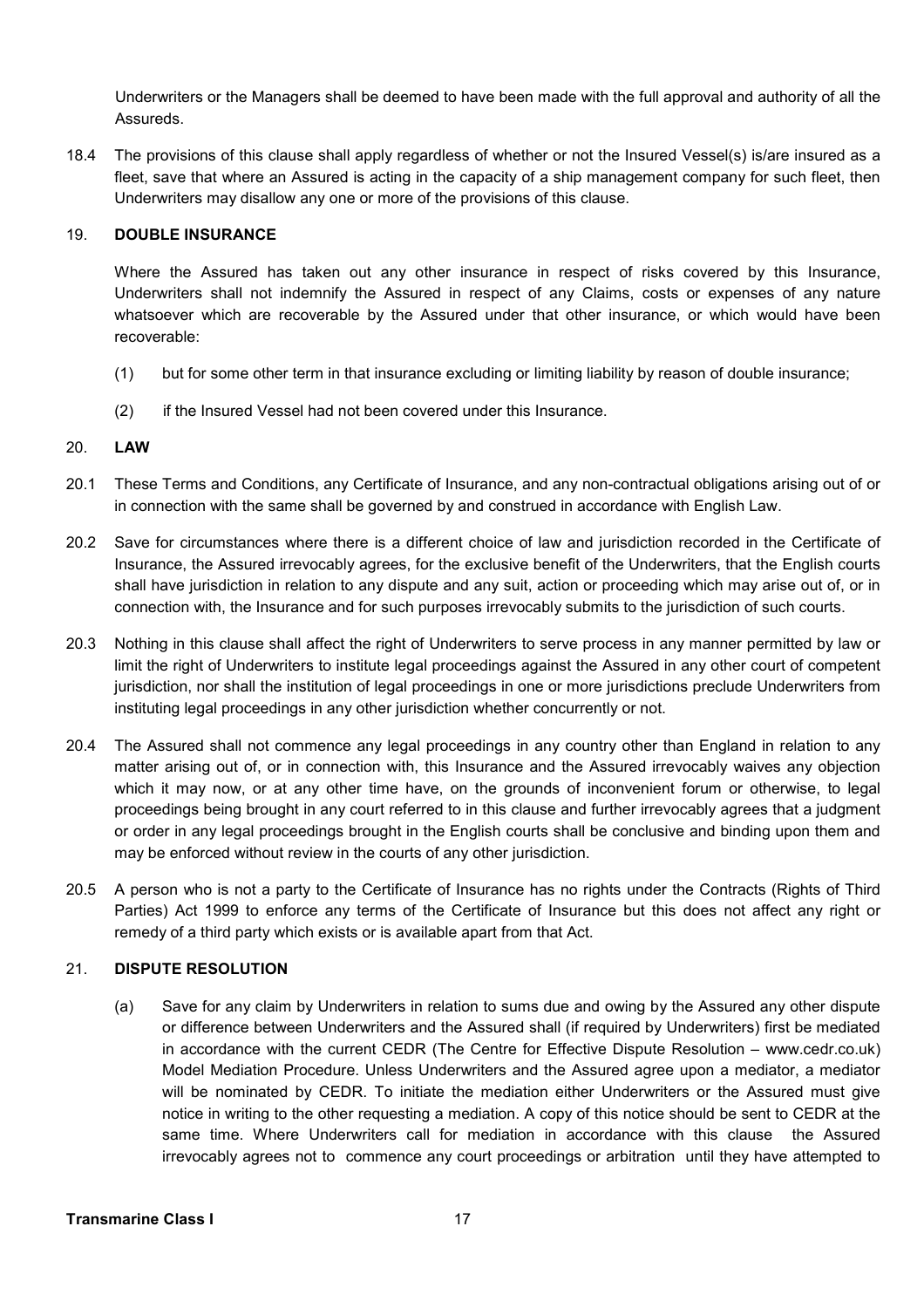settle the dispute by mediation and either the mediation has terminated or Underwriters or the Assured has failed to participate in the mediation.

- (b) Should mediation as required by clause 21(a) fail to resolve, or not apply to, any dispute or difference between Underwriters and the Assured then notwithstanding the provisions of clause 20 Underwriters shall be entitled to direct that any such remaining dispute or difference shall be referred to arbitration in London before an arbitrator to be appointed by agreement between the parties.
- (c) In the absence of agreement within fourteen Days of a request by either party to agree to a sole arbitrator, an arbitrator who is a Member of the London Maritime Arbitrators Association shall be appointed by the President for the time being of the London Maritime Arbitrators Association at the request of either party, who shall thereafter conduct the arbitration proceedings as sole arbitrator.
- (d) The submission to arbitration and all proceedings shall be subject to the provisions of the Arbitration Acts 1950 to 1996 or any statutory re-enactment or modification thereto.
- (e) The arbitrator shall have power to admit any evidence whether legally admissible or not.
- (f) The obtaining of an arbitration award shall be a condition precedent to the right of any Assured to bring, or maintain, any action, suit or other legal proceedings against Underwriters including but not limited to seeking security for their claim.
- (g) Notwithstanding the provisions of sub clauses (a)–(f) above Underwriters may at any time prior to the service of claim submissions in arbitration have the right to have any dispute determined by reference to the High Court in London. Should Underwriters make such a determination then any dispute resolution procedures under way at the time shall immediately be discontinued with each party bearing their own costs incurred up to such date and the costs of any mediator or arbitrator being divided equally between them.

#### 22. **CORRESPONDENCE**

All communications should be addressed to Michael Else and Company Limited of 65 Leadenhall Street, London EC3A 2AD as the Managers for Underwriters in all matters connected with this Insurance.

# 23. **NOTICES**

- 23.1 Notices or any other communications required by these Terms and Conditions shall in the case of Underwriters be served to them by letter or courier addressed to Underwriters c/o Michael Else and Company Limited, 65 Leadenhall Street, London EC3A 2AD and in the case of any Assured or their successors be served to them by letter, courier, or email at the address which is the last known and used address of the Assured or upon any party or agent acting on their behalf to their registered office address.
- 23.2 In the case of joint Assureds the notice need only be served on the party first named in the Certificate of Insurance.
- 23.3 Service shall be effective in the case of post on the Day following the Day on which the letter was posted or dispatched by courier and if by electronic means the day on which the message was transmitted.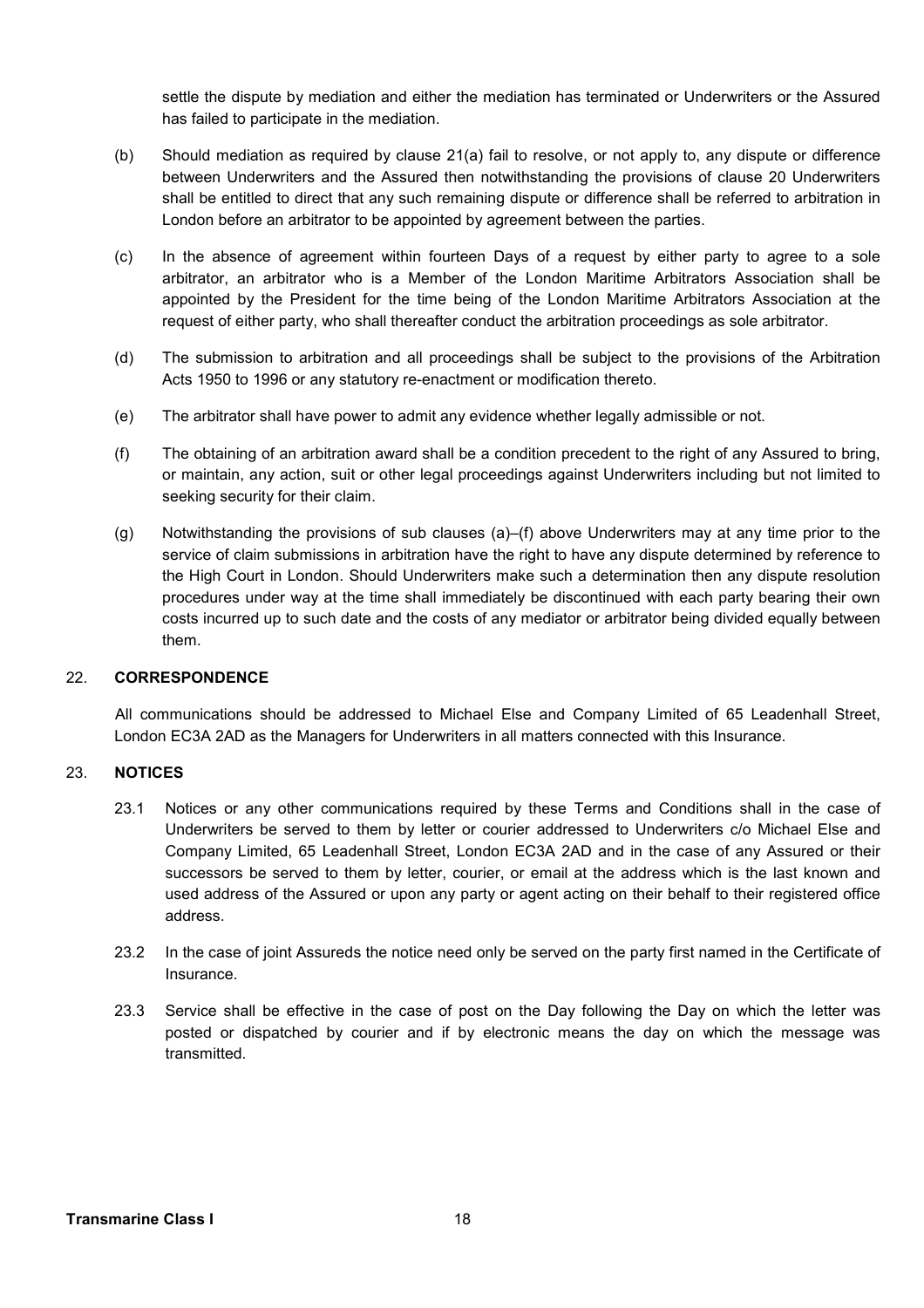#### 24. **DEFINITIONS**

In these Terms and Conditions the following expressions shall, unless the context or subject matter otherwise requires, have the following meanings:

**Applicable Delay(s)** Any delay(s) covered by Underwriters under these Terms and Conditions.

Assured(s) The person or party who is insured in accordance with the Terms and Conditions and named as Assured or Co-Assured in the Certificate of Insurance.

**Certificate of Insurance** Any document issued by Underwriters evidencing the terms and conditions of insurance with Underwriters, including any endorsement evidencing any change in or addition to such terms and conditions.

**Claim(s)** Any claim or claims brought by an Assured for payment from Underwriters in accordance with the Insurance

**Cover** Insurance cover taken out by the Assured in respect of the Insured Vessel in accordance with the Terms and Conditions and Certificate of Insurance.

**Crew Strike** A Strike by any of the seafarers for the time being employed for service on an Insured Vessel.

**Daily Insured Sum** The daily amount insured by Underwriters in respect of an Insured Vessel as agreed between the Assured and Underwriters.

> Note: The Daily Insured Sum is the sum with reference to which claims will be calculated and Premiums will be payable, and will normally be agreed as follows:

- (1) in the case of an Owner's Cover, by reference to the estimated daily running costs of the Insured Vessel whilst in port;
- (2) in the case of a Time Charterer's Cover, by reference to the charterer's estimated daily costs under the charter whilst the Insured Vessel is in port;
- (3) in the case of a Voyage Charterer's Cover by reference to the daily demurrage liability for the Insured Vessel under the charter.

**Day A** period of twenty-four hours from Midnight to Midnight.

- **Excess** Excess, deductible or franchise as specified in the Certificate of Insurance and which shall apply to each and every Claim (of which there may be more than one) arising as a result of any single accident or occurrence.
- **Insurance** Cover provided to an Assured in accordance with the Terms and Conditions and Certificate of Insurance.

**Insured Vessel** A vessel insured under these Terms and Conditions and identified as such in the Certificate of Insurance.

**Lockout** Any form of industrial action taken by employers involving deliberate exclusion of workers from their place of employment or the termination or suspension of their employment, but excluding any action taken by the Assured.

**Managers** Michael Else and Company Limited of 65 Leadenhall Street, London, EC3A 2AD.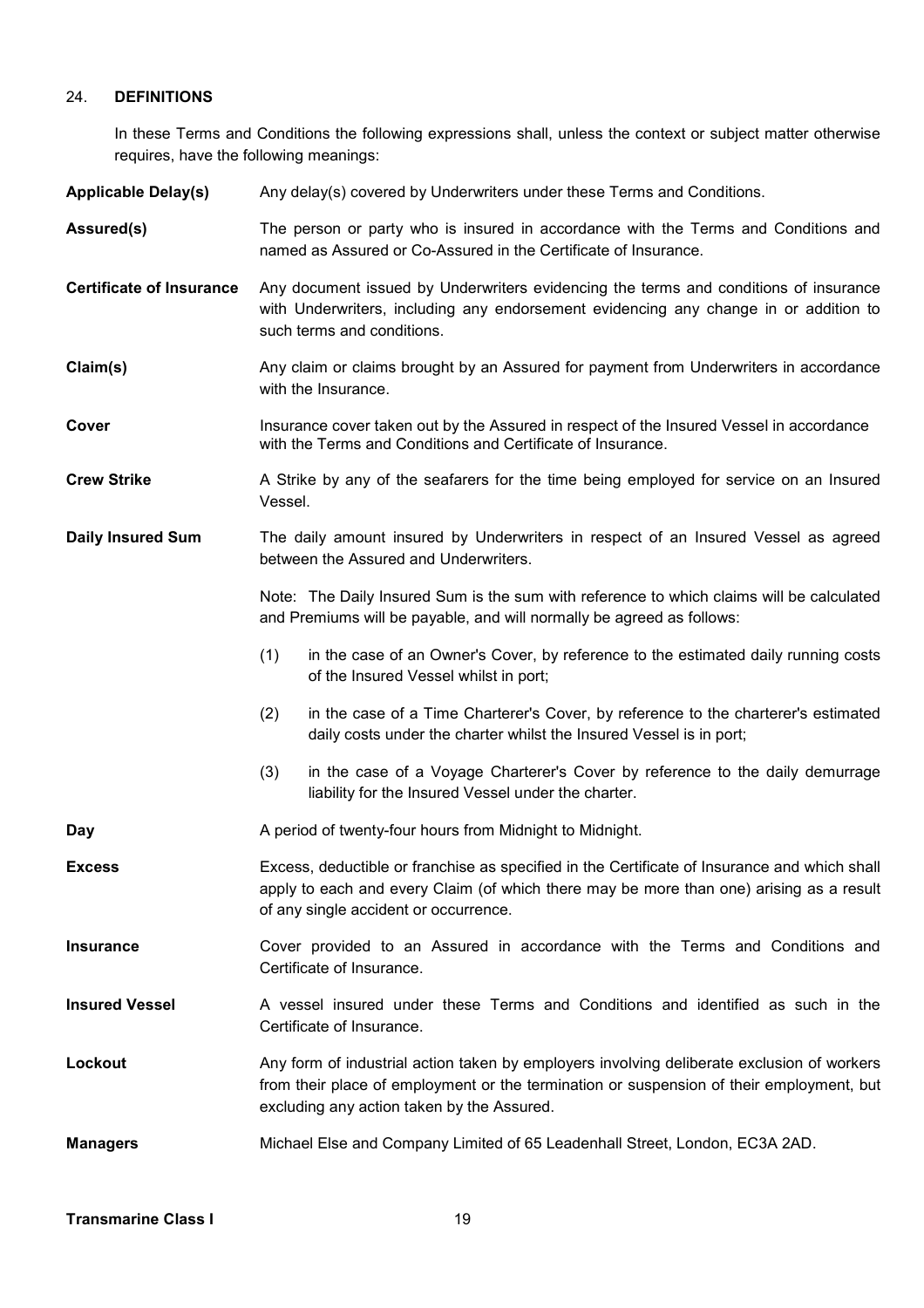| <b>Midnight</b>                    | Midnight Greenwich Mean Time.                                                                                                                                                                                                                                                                                                                                                       |
|------------------------------------|-------------------------------------------------------------------------------------------------------------------------------------------------------------------------------------------------------------------------------------------------------------------------------------------------------------------------------------------------------------------------------------|
| <b>Month</b>                       | Calendar month.                                                                                                                                                                                                                                                                                                                                                                     |
| <b>Owner's Cover</b>               | Insurance cover taken out by or on behalf of a person who is the owner or bareboat<br>charterer of the Insured Vessel or any share therein or by or on behalf of any person<br>having an analogous interest in the operation and employment of the Insured Vessel.                                                                                                                  |
| <b>Period of Cover</b>             | The period for which an Assured or Insured Vessel is insured as set out in the Certificate<br>of Insurance or any subsequent endorsements.                                                                                                                                                                                                                                          |
| <b>Policy Year</b>                 | The year as stated in the Certificate of Insurance.                                                                                                                                                                                                                                                                                                                                 |
| Premium                            | Any Premium or other sum or sums payable to the Underwriters pursuant to the provisions<br>of the Insurance.                                                                                                                                                                                                                                                                        |
| <b>Re-insurers</b>                 | Any organisation who provides re-insurance facilities of whatsoever nature to the<br>Underwriters.                                                                                                                                                                                                                                                                                  |
| <b>Sanctions</b>                   | Any sanction, prohibition, restriction, or any other embargo or limitation of any kind<br>whatsoever, whether in relation to the Insured Vessel or otherwise, imposed by a<br>competent authority, or government under United Nations resolutions, or the trade or<br>economic sanctions, laws or regulations of the European Union, United Kingdom or United<br>States of America. |
| <b>Strike</b>                      | Any form of industrial action taken by workers which is carried on with the intention of<br>preventing, restricting or otherwise interfering with the production of goods or the provision<br>of services.                                                                                                                                                                          |
| <b>Terms and Conditions</b>        | The terms and conditions of Transmarine Class I for the time being in force and which are<br>incorporated by reference into the Certificate of Insurance.                                                                                                                                                                                                                           |
| <b>Time Charterer's Cover</b>      | Insurance cover taken by or on behalf of a person who is the time charterer of the Insured<br>Vessel.                                                                                                                                                                                                                                                                               |
| <b>Underwriters</b>                | Underwriters at Lloyd's.                                                                                                                                                                                                                                                                                                                                                            |
| <b>Voyage Charterer's</b><br>Cover | Insurance cover taken by or on behalf of a person who is the voyage or sub-voyage<br>charterer of the Insured Vessel.                                                                                                                                                                                                                                                               |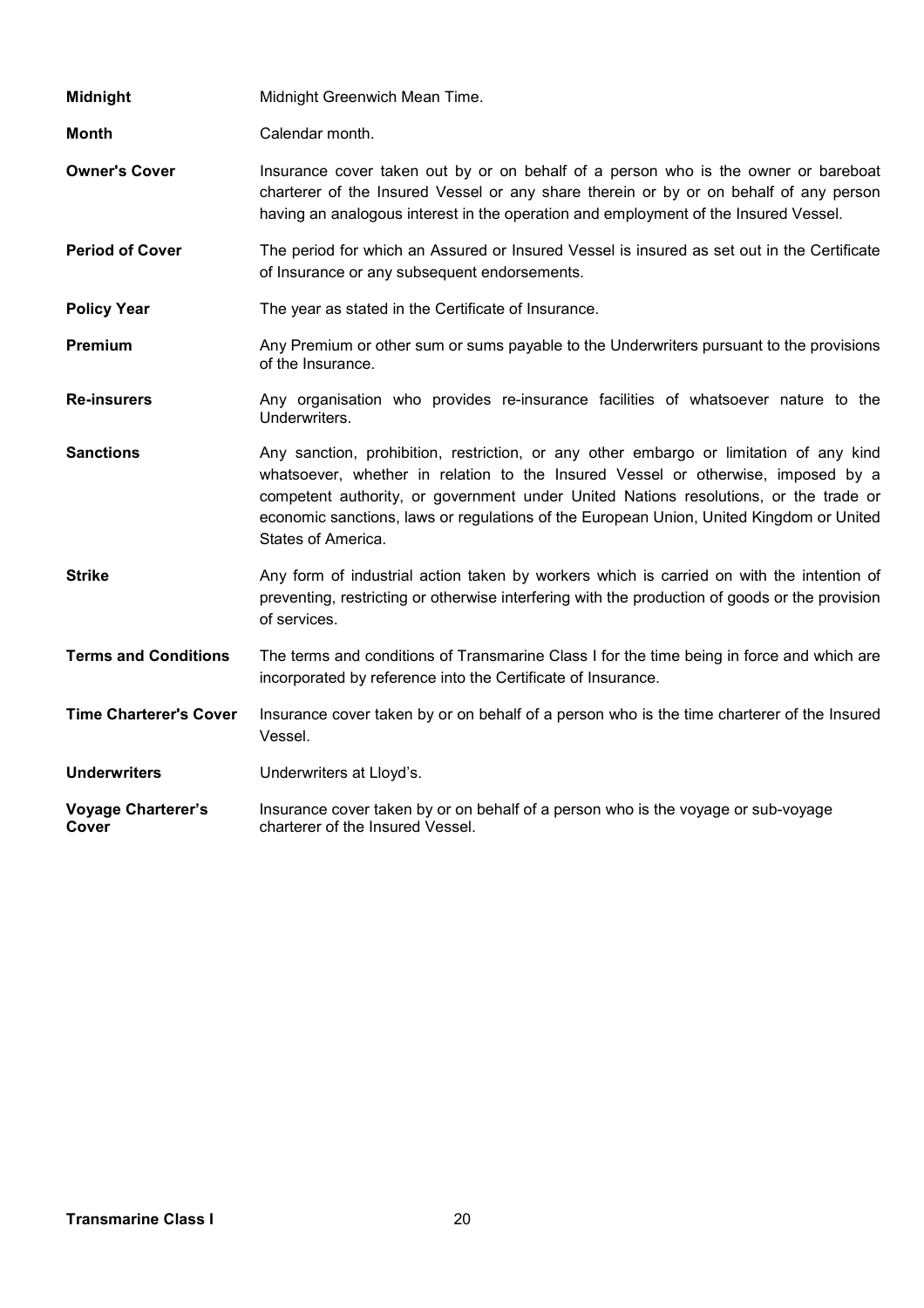#### **CLASS II - TRADE DISRUPTION INSURANCE**

#### 1. **TRADE DISRUPTION INSURANCE**

#### 1.1 **Risks Insured**

An Assured shall be entitled to compensation for one or more of the following disruptions to trade, subject to the terms specified in the Certificate of Insurance:

- (a) (1) delayed arrival or non-arrival of the Insured Vessel at a port or place of loading, transhipment or discharge (for the purpose of this sub-clause, "delayed" means occurring later than would otherwise have been the case, based on the reasonably calculated estimated time of arrival of the Insured Vessel at the relevant port or place);
	- (2) delayed loading, transhipment or discharge of cargo on or from the Insured Vessel (for the purpose of this sub-clause, "delayed" means occurring later than would otherwise have been the case, based on the reasonably calculated estimated time of loading, transhipment or discharge of the Insured Vessel at the relevant port or place);
	- (3) inability to load, tranship or discharge cargo on or from the Insured Vessel;
	- (4) delayed delivery of cargo from the port of discharge to final inland destination (for the purpose of this sub-clause, "delayed" means occurring later than would otherwise have been the case, based on the reasonably calculated estimated time of delivery of the cargo to its final destination);
	- (5) inability to deliver cargo from the port of discharge to the final inland destination;
	- (6) such other disruption to trade as may be expressly agreed by Underwriters and endorsed to that effect in the Certificate of Insurance.

PROVIDED ALWAYS that:

- (b) the disruption to trade is caused by one or more of the following insured perils:
	- (1) fire or explosion on land not causing any physical loss or damage to the Insured Vessel;
	- (2) Extraordinary Weather, not causing any physical loss or damage to the Insured Vessel;
	- (3) earthquake, heave, landslip, subsidence or volcanic eruption, not causing any physical loss or damage to the Insured Vessel;
	- (4) contact with aircraft, helicopters or similar objects, or objects falling therefrom, not causing any physical loss or damage to the Insured Vessel;
	- (5) overturning, capsizing, sinking, or collision of, or contact with any external object, by any conveyance carrying cargo prior to loading on or after discharge from the Insured Vessel;
	- (6) emergency total or partial closure of any port, road, airport or navigable waterway by or under the lawful order of any authority having jurisdiction to make such an order;
	- (7) physical damage to the Insured Vessel caused by:
		- (i) the perils set out below or by other international marine hull clauses that may be agreed by Underwriters and endorsed to that effect in the Certificate of Insurance:
			- (1.1) perils of the seas, rivers, lakes or other navigable waters;
			- (1.2) fire, explosion;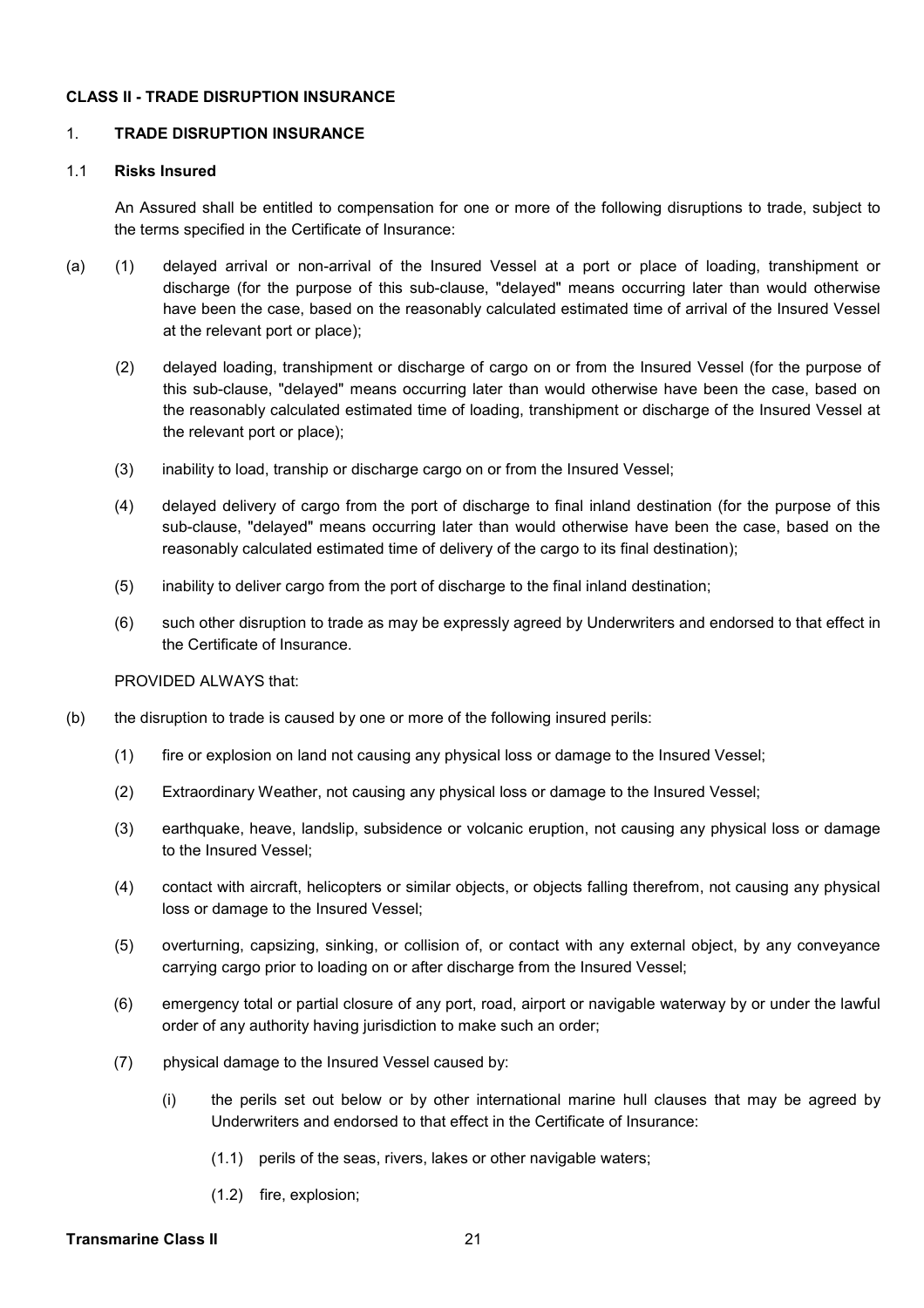- $(1.4)$  jettison;
- (1.6) contact with land conveyance, dock or harbour equipment or installation;
- (1.7) earthquake, volcanic eruption or lightning;
- (1.8) accidents in loading, discharging or shifting of cargo or fuel;
- (1.9) bursting of boilers, breakage of shafts or any latent defect in the machinery or hull;
- (2.0) negligence of master, officers, crew, stevedores, fuel suppliers, or pilots;
- (2.1) negligence of repairers or charterers, provided such repairers or charterers are not an Assured hereunder;
- (2.2) barratry of master, officers, crew or pilots;
- (2.3) contact with aircraft, helicopters or similar objects, or objects falling therefrom;
- (2.4) breakdown of machinery, including electrical machinery, provided such breakdown has not resulted from wear and tear.

Provided that such physical damage to the Insured Vessel has not resulted from want of due diligence by the Assured, owners, charterers, managers or superintendents or any of their onshore management, in which case there is no Insurance for any resulting disruption to trade.

Masters, officers, crew or pilots not to be considered owners within the meaning of this clause should they hold shares in the Insured Vessel.

- (ii) the perils set out below or by other war and strikes clauses that may be agreed by Underwriters and endorsed to that effect in the Certificate of Insurance (subject always to clause 2.6):
	- (a) war, civil war, revolution, rebellion, insurrection, or civil strife arising therefrom, or any hostile act by or against a belligerent power;
	- (b) capture, seizure, arrest, restraint or detainment, and the consequences thereof or any attempt thereat;
	- (c) derelict mines, torpedoes, bombs or other derelict weapons of war;
	- (d) strikers, locked-out workmen, or persons (in each case, other than servants or agents of the Assured) taking part in labour disturbances, riots or civil commotions;
	- (e) any terrorist or any person acting maliciously or from a political motive;
	- (f) confiscation or expropriation;
	- (g) violent theft by persons from outside the Insured Vessel;
	- (h) piracy.
- (8) any abnormal physical obstruction of a berth at the port of loading, transhipment, discharge or of the approaches thereof which prevents the use of the berth by the Insured Vessel provided that this peril shall not include:
	- (i) inaccessibility of a berth due to port congestion or routine operations of maintenance or dredging;
	- (ii) any obstruction which could reasonably have been foreseen by the Assured or his agent at the time of entering into the contract of affreightment;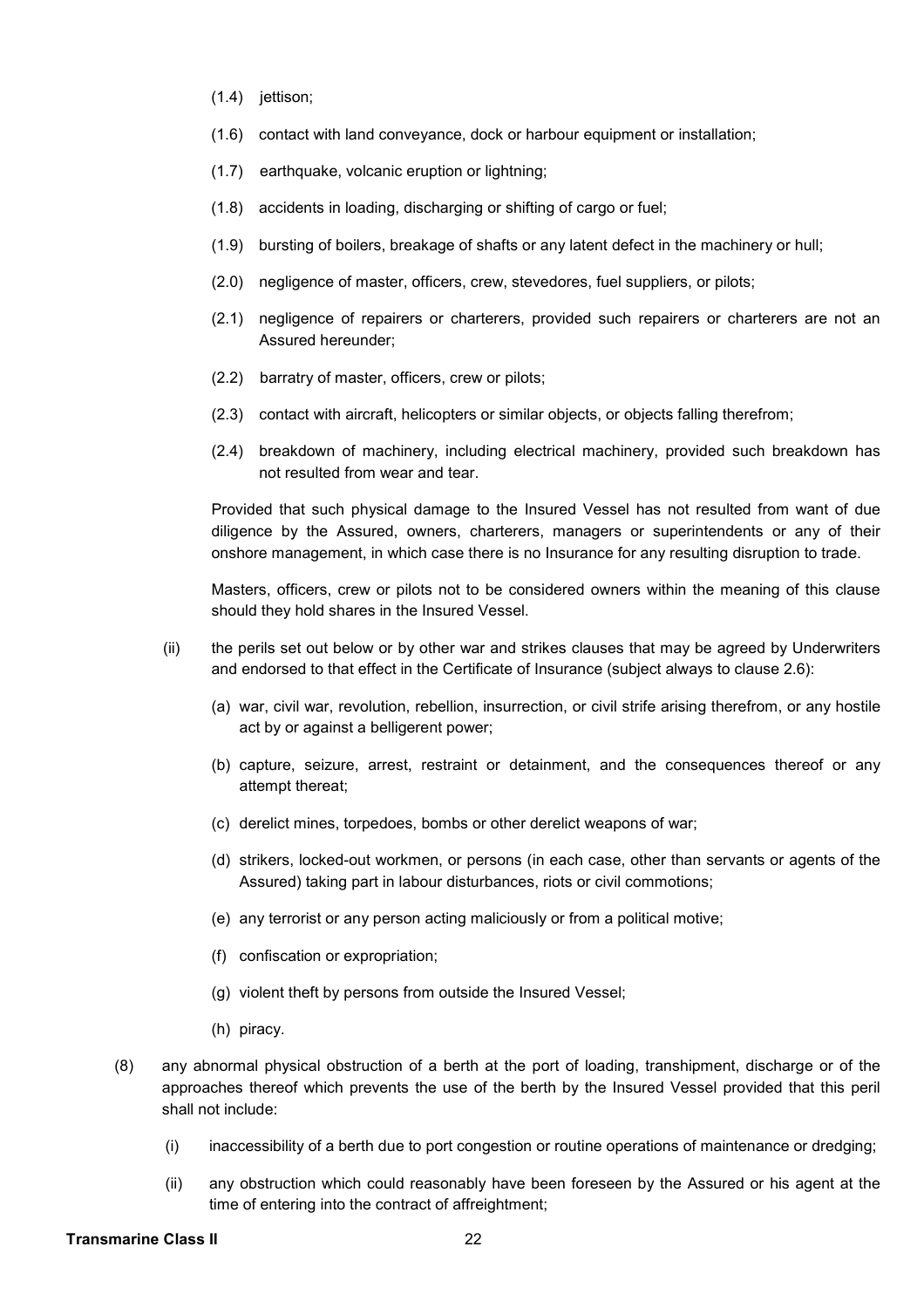- (iii) use or occupation of the berth by another vessel provided that if the other vessel is incapable of vacating the berth solely as a result of physical damage such circumstances will be regarded as an insured peril;
- (9) any reasonable refusal by the Master of the Insured Vessel to proceed through any areas through which she must pass in order to reach the port or place of loading, transhipment or discharge on the grounds that such area, port or place is dangerous;
- $(10)$  subject to clause 2.6 and save as provided in clause  $1.1(b)(7)(ii)(h)$ , acts of piracy and any consequences thereof or any attempt thereat directly targeted at, involving and affecting the Insured Vessel, excluding any physical loss or damage to the Insured Vessel, or the consequences of loss or damage to the property of the Assured on land;
- (11) closure of borders (whether national or regional) for political purposes which restricts or prohibits the Insured Vessel or cargo which is the subject of a contract of affreightment with the Assured from entry into or exit from any country specified in the Certificate of Insurance or its territorial waters;
- (12) the rescuing of refugees or life saving, salvage or other assistance given by the Insured Vessel;
- (13) save as provided by clause 1.1(b)(20), expropriation, confiscation, seizure or requisition for title or use of the Insured Vessel (provided no physical loss or damage is caused thereby) or cargo by or under the order of the government of any country other than the flag state (whether civil, military or de facto) or any public or local authority in any such country;
- (14) the imposition, or official and public announcement, of import or export controls by the authorities of any country in which cargo is to be loaded on or discharged from the Insured Vessel;
- (15) arrest, restraint or detainment of the Insured Vessel under quarantine regulations;
- (16) infectious diseases or poisoning on board the Insured Vessel;
- (17) illness, death or injury to persons on board the Insured Vessel;
- (18) the discovery of stowaways on board the Insured Vessel;
- (19) detention of the Insured Vessel following actual or alleged pollution emanating from the Insured Vessel;
- (20) detention of the Insured Vessel following the infringement of any customs law or regulation, arising out of the discovery on board the Insured Vessel of, or the suspicion of, the presence on board the Insured Vessel of illegal narcotics or drugs but excluding any Claim caused by the confiscation of the Insured Vessel by any party whatsoever, as a consequence of the aforesaid infringement, and, provided always that the Assured neither knew or ought to have known of the said presence or suspected presence on board of illegal narcotics or drugs;
- (21) oil or chemical pollution emanating from any vessel (other than the Insured Vessel) or property whether on land or water following a sudden, unexpected and accidental incident;
- (22) subject to clause 2.6 hereof inability of the Insured Vessel to sail from any port, canal, waterway or other place to the high seas as a result of the closure of the connecting channel to all vessels of such size or draft provided that such closure was caused by the blockage of the waterways because of a warlike act, or act of national defence and irrespective of whether or not there is physical damage to the Insured Vessel.
- (c) Cover for those perils contained in clause  $1.1(b)(20)$  and  $(22)$  shall only be available to the Assured in the event those perils are expressly referred to as being covered in the Certificate of Insurance for the Insured Vessel.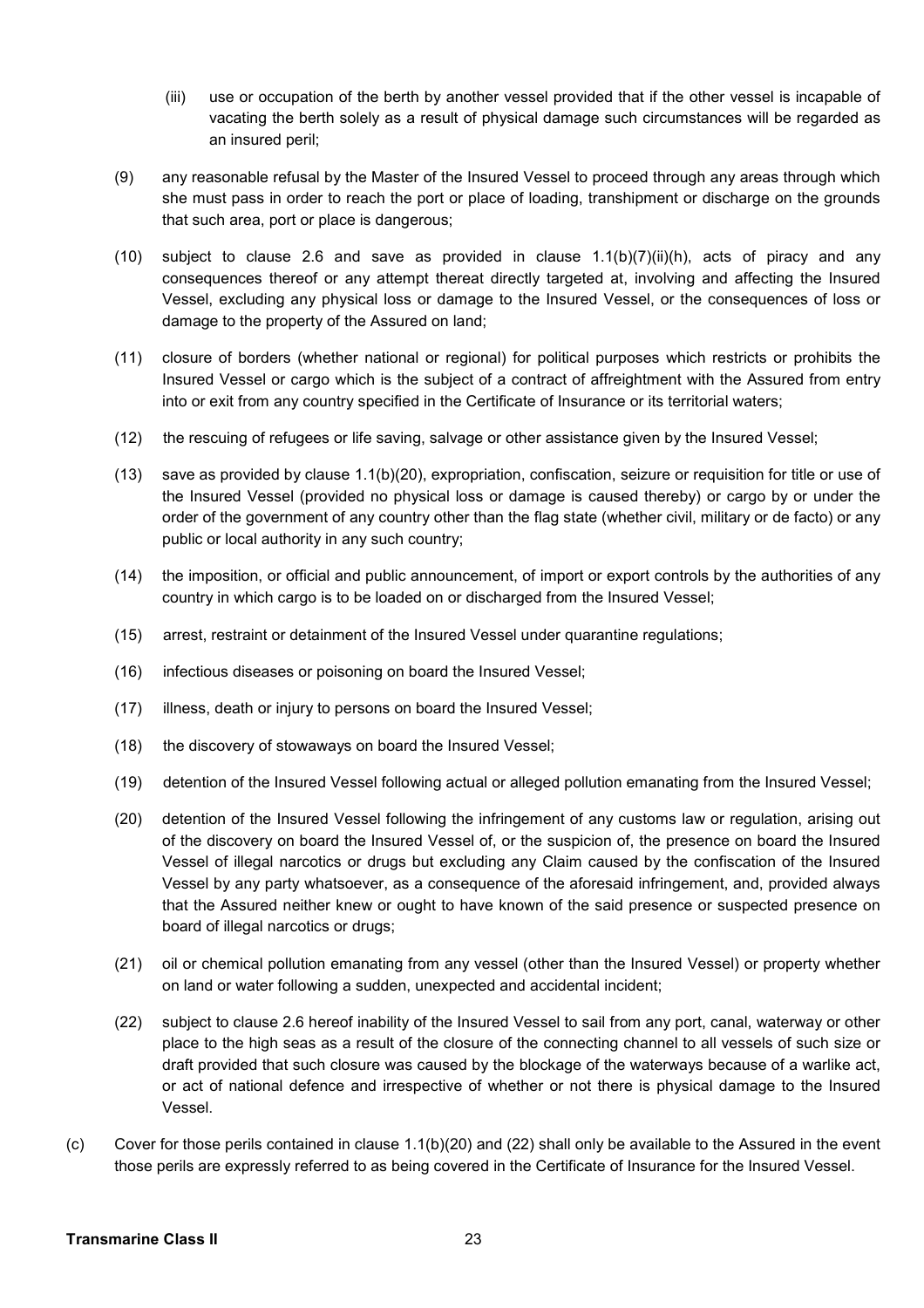(d) Where the perils insured against under clause 1.1(b)(7) are amended by the substitution of perils contained in and as limited and/or restricted and/or excluded by other international marine hull or war and strikes clauses, such amendment shall be limited to such perils only and as specified in the Certificate of Insurance. All other provisions of these Terms and Conditions shall remain in full force and effect unless expressly agreed in writing by Underwriters and endorsed to that effect in the Certificate of Insurance.

#### 1.2 **Amount of Compensation**

- (a) Subject to these Terms and Conditions and subject also to any terms set out in the Certificate of Insurance, the Assured may recover one or more of the following amounts in respect of any Insured Disruption to Trade:
	- (1) the net loss of earnings suffered by the Assured whether or not the Insured Vessel is on charter;
	- (2) additional costs and expenses in respect of storage, warehousing, handling, freight, labour, deadfreight, demurrage, detention, insurance, chartering or (subject to Underwriters' prior approval) legal services, or other expenses of a similar nature, which are reasonably and necessarily incurred for the purpose of enabling the Insured Vessel or its cargo to proceed to their intended destination or of avoiding or reducing loss by procuring one or more alternative vessels or alternative cargoes;
	- (3) contractual liability under an express term or terms for any Insured Disruption to Trade to the extent that such liability would not otherwise have arisen but for such term and could not be avoided or reduced by reasonable action on the part of the Assured, provided that such term or terms have been approved by Underwriters and endorsed to that effect in the Certificate of Insurance and Cover for liability has been agreed between the Assured and Underwriters on such terms as Underwriters shall require.
- (b) All losses, additional costs and expenses and liability recovered under clause 1.2(a) above must be incurred by the Assured and will be indemnified on a proven loss basis only save as otherwise provided in clause 1.2(c)(1) below.
- (c) The amount recoverable under clause 1.2(a) shall be subject to the following limits:
	- (1) the daily amount of any recovery in respect of net loss of earnings under clause 1.2(a)(1) shall not exceed the amount of the daily insured sum for each Day (and pro rata for any part of a Day) as stated in the Certificate of Insurance over the period of the Insured Disruption to Trade unless the Certificate of Insurance states the daily insured amount is 'fixed and agreed' in which event the daily amount of any recovery shall be the daily insured sum for each Day (and pro rata for any part of a Day) over the period of the Insured Disruption to Trade;
	- (2) unless otherwise specified in the Certificate of Insurance the total amount of any recovery for additional costs and expenses under clause 1.2(a)(2) shall not exceed USD ten thousand in total.
- (d) This Insurance concerns only Insured Disruption to Trade which begins within the Period of Cover save for claims under clause 1.1(b)(7) where the disruption to trade to the Insured Vessel may occur at any time up until the expiry of the period set out in clause 2.5.
- (e) Unless otherwise specified in the Certificate of Insurance compensation under clause 1.2(a) shall not exceed sixty Days (after application of the Excess period) after the relevant Insured Disruption to Trade begins.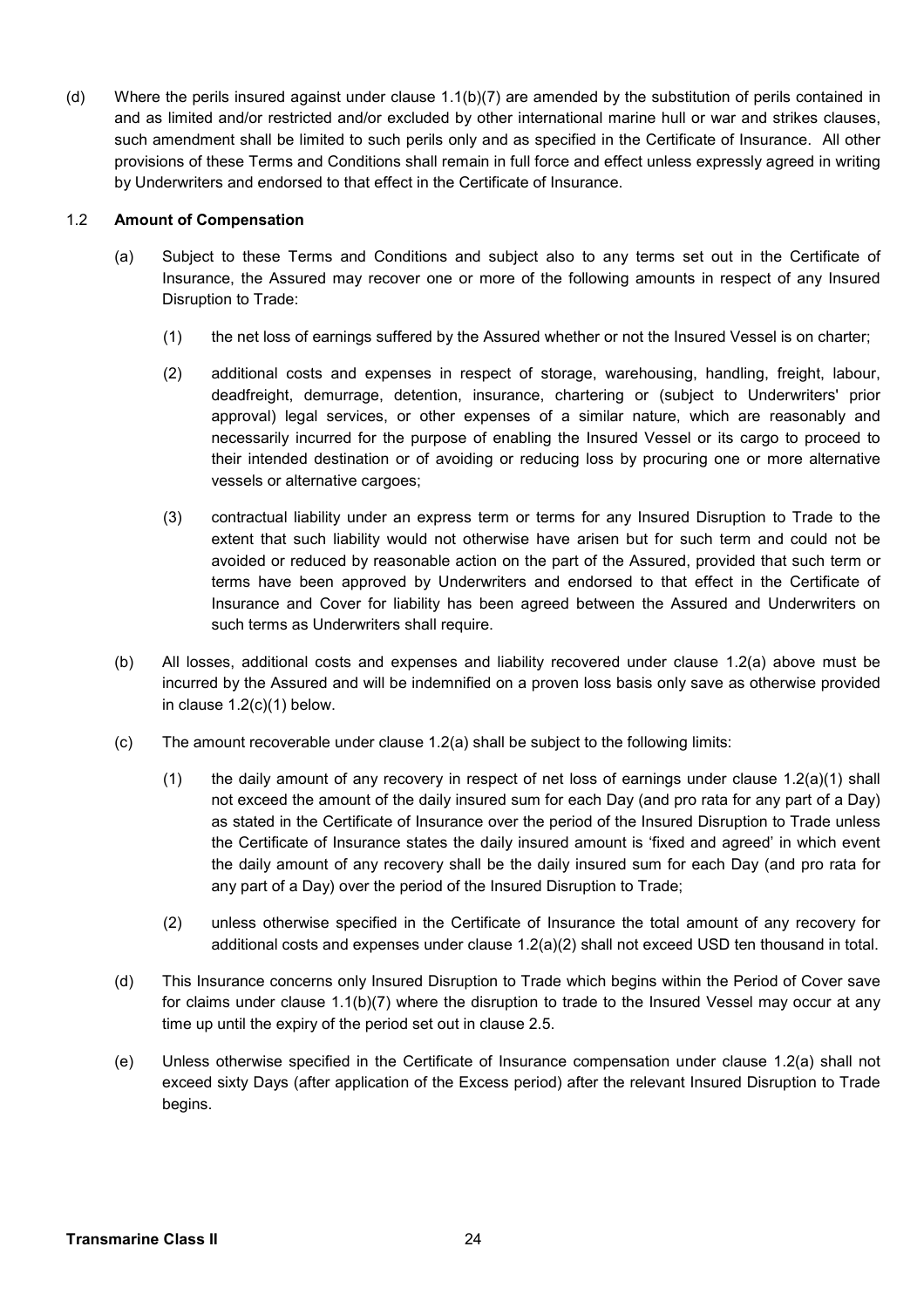#### 2. **LIMITATIONS OF COVER**

#### **THE FOLLOWING RISKS ARE NOT COVERED BY THIS INSURANCE**

#### 2.1 **Scope of Disruption to Trade Cover**

There is no Insurance unless:

- (a) the relevant insured peril or perils occurred during the Period of Cover; and
- (b) save as set out in clause 1.1(b)(7) the relevant insured peril or perils occurred in circumstances outside the control of the Assured, his agents and/or his servants; and
- (c) the relevant insured peril or perils prevented or hindered:
	- (1) the transport of cargo to or from the Insured Vessel by the route which the Assured or the Assured's customer has reasonably arranged or was reasonably intending to use, or in the absence of any specific arrangement or intention, the customary or reasonable route; or
	- (2) the passage of the Insured Vessel to a port of loading, transhipment or discharge by the route which the Assured has arranged or was intending to use or, in the absence of any specific arrangement or intention, the customary or reasonable route; or
	- (3) the actual loading, transhipment or discharge of cargo to or from the Insured Vessel or delayed delivery of cargo from the port of discharge to final inland destination;

and then in each case only for the period of such prevention or hindrance.

#### 2.2 **War, Piracy and Terrorism**

Save as expressly set out in clause 1.1(b) there is no Insurance for any disruption to trade or any other Claim whatsoever arising out of, from or directly or indirectly caused or contributed to, by, or consequent upon:

- (1) war, civil war, revolution, rebellion, insurrection, or civil strife arising therefrom, or any hostile act by or against a belligerent power, or arising out of or relating to warlike events or operations or acts of national defence and irrespective of whether or not any loss or damage is caused to the Insured Vessel or any other property;
- (2) the act of any terrorist or of any person acting maliciously or from a political, religious, ethnic or other motive;
- (3) derelict mines, torpedoes, bombs or other derelict weapons of war;
- (4) the outbreak of war (whether there be a declaration of war or not) between any of the following countries: United Kingdom, United States of America, France, Russian Federation, the People's Republic of China;
- (5) arrest, restraint, detainment, confiscation or expropriation by reason of infringement of any customs or trading regulations;
- (6) violent theft by persons from outside the Insured Vessel;
- (7) piracy.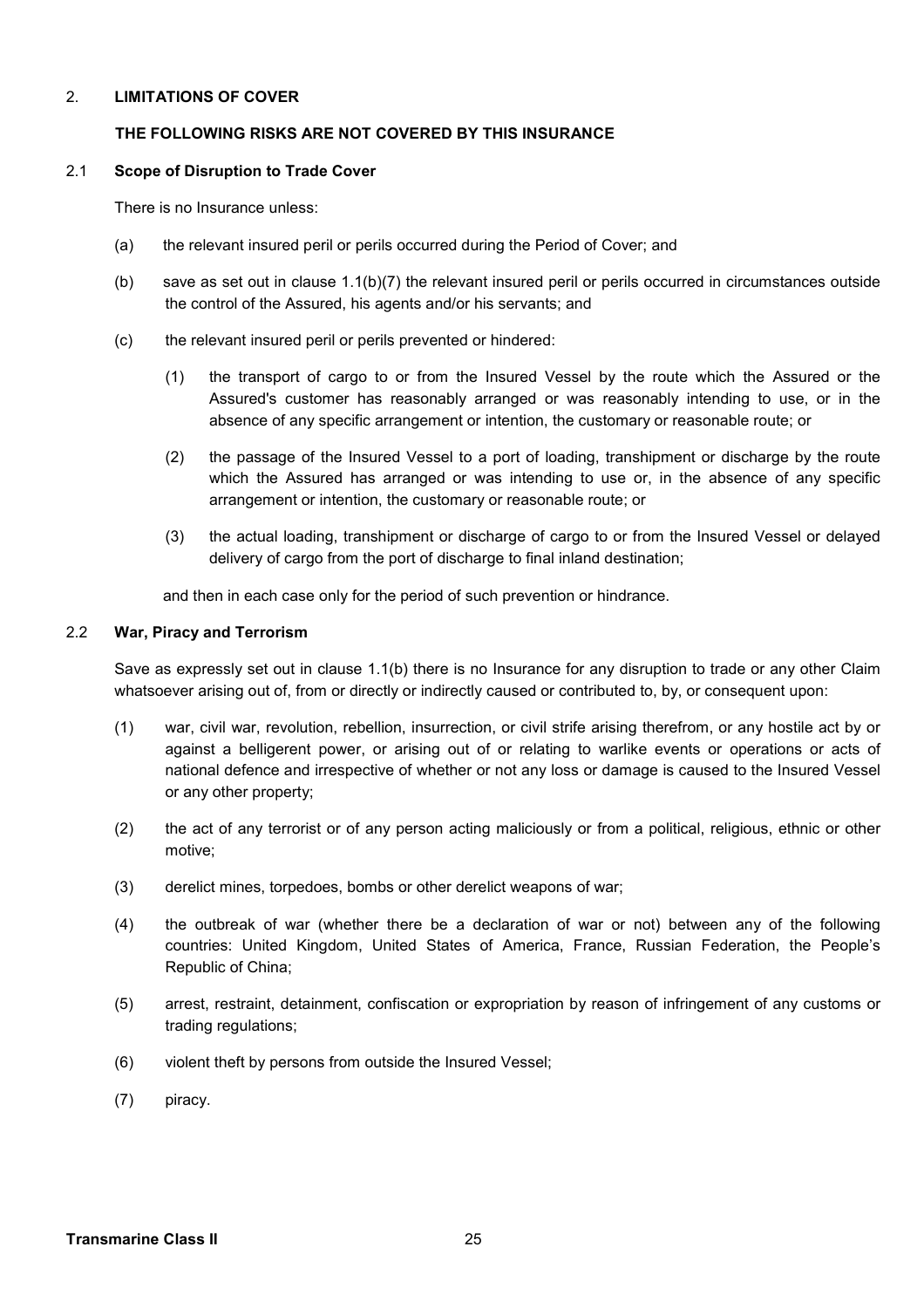#### 2.3 **Prevailing and Pre-existing Circumstances, Conduct and Failure to Comply**

There is no Insurance for actual physical loss of or damage to the Insured Vessel or cargo, or for any disruption to trade or any other Claim whatsoever arising out of, from, or directly or indirectly caused or contributed to, by, or consequent upon:

- (1) the trade, voyage or operation upon which the Insured Vessel was engaged being unduly hazardous or otherwise imprudent;
- (2) loss arising from the operation of ordinary judicial process, any debt, insolvency, failure to pay any fine or penalty, failure to provide any bond or security (whether under court order or otherwise), or any other financial cause;
- (3) loss arising from any failure of the Assured or of his agent(s) to comply with the laws of any jurisdiction in which such Assured or agent(s) is incorporated or has a place of business or in which the cargo or the Insured Vessel is at any time located;
- (4) loss arising from any failure of the Assured or his agent(s) to obtain all necessary permits and authorisations;
- (5) loss arising out of or in any way contributed to by the wrongful act, negligence or wilful misconduct of the Assured or his agent(s) (other than negligence referred to in clause 1.1(b)(7));
- (6) any delay in dry-docking or repairs or redelivery of the Insured Vessel from dry-docking or repairs, unless specifically agreed by Underwriters;
- (7) loss where the circumstances giving rise to the Claim existed before or at the time the Insurance attached other than latent defect as referred to in clause 1.1(b)(7)(i)(1.9);
- (8) loss where the Insured Vessel was carrying contraband or was involved in blockade-running;
- (9) loss where the Insured Vessel was employed in any unlawful trade or used in any unlawful manner;
- (10) any delay caused by disputes arising out of any contract with the Assured;
- (11) cancellation, abandonment or curtailment of consecutive voyages due to insufficient financial resource, financial default or insolvency of the Assured;
- (12) any disruption to trade other than the disruption to trade caused directly by the relevant insured peril(s) under clauses 1.1(b) and 11;
- (13) any delay in delivery of a new building or delays incurred as a result of construction, conversion or upgrade of the Insured Vessel, unless specifically agreed by Underwriters;
- (14) the Assured failing to comply with his obligations under this Insurance;
- (15) any occurrence or series of occurrences resulting in the Insured Vessel becoming a total loss, actual or constructive, and irrespective of whether or not the notice of abandonment of the Insured Vessel has been given by any person to the hull or other underwriters; provided always that for the purpose of this exclusion the question of whether or not the Insured Vessel has become a constructive total loss shall be determined by reference to her market value (plus fifteen per cent thereof) or insured value, whichever is the lesser, at the time when the occurrence (or the first in a series of occurrences) causing her to become a total loss took place;
- (16) any occurrence or series of occurrences resulting in the Insured Vessel being considered an arranged loss or compromise total loss or compromise constructive total loss;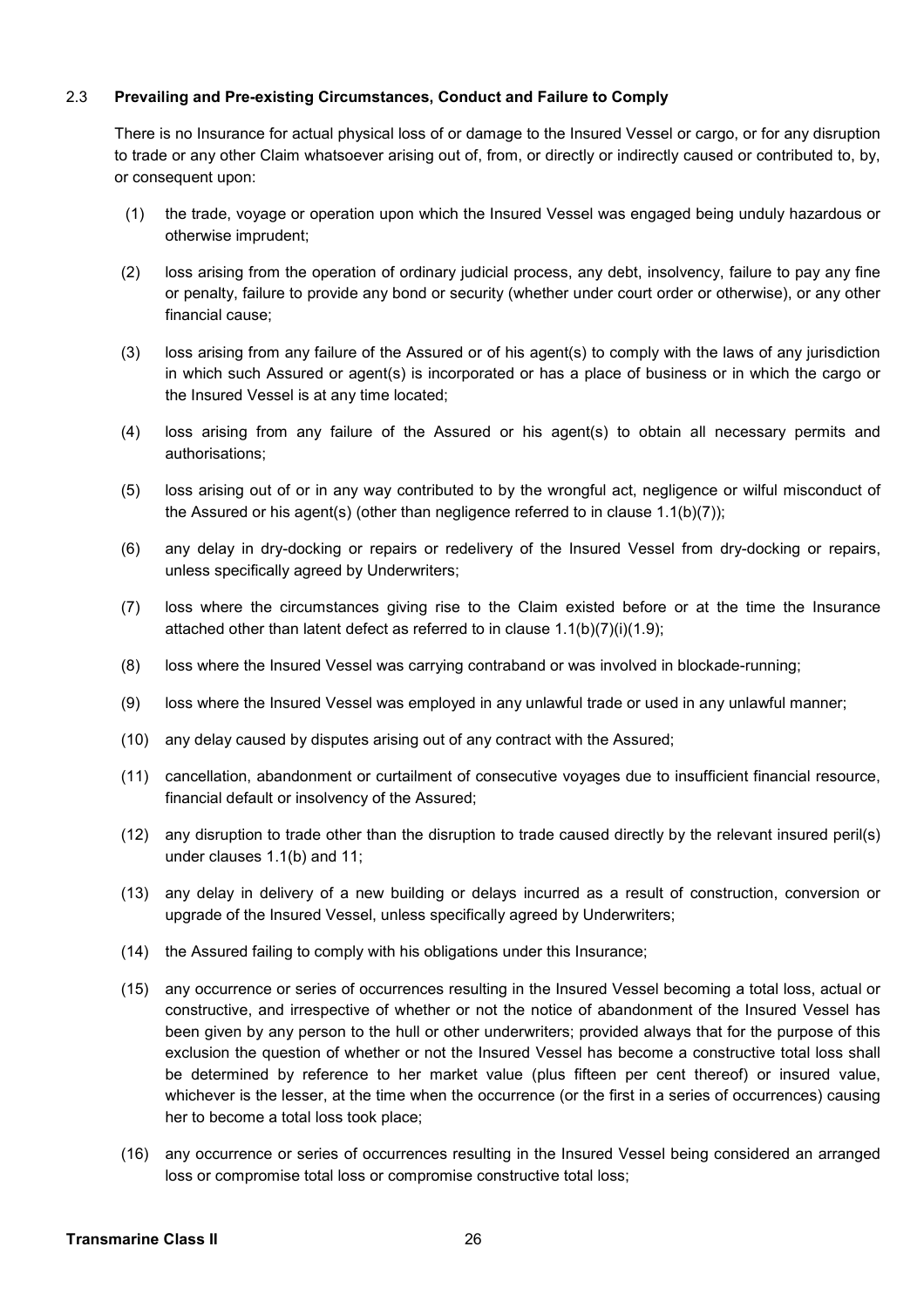- (17) the Assured and/or his agent(s) having failed to take such steps, including but not limited to the making of and acting upon all reasonable inquiries, as could reasonably be expected to be taken by a competent and prudent uninsured operator in the same or similar circumstances;
- (18) the actual, potential, alleged or threatened formation, growth, presence, release or dispersal of any fungi, moulds, spores or mycotoxins of any kind, or any action taken by any party in response to any of the above, including but not limited to investigating, testing for, detection of, monitoring of, treating, remediating or removing such fungi, moulds, spores or mycotoxins;
- (19) the issue of any governmental or regulatory order, requirement, directive, mandate, decree or other direction that any party take action in response to the actual, potential, alleged or threatened formation, growth, presence, release or dispersal of any fungi, moulds, spores or mycotoxins of any kind;
- (20) the Assured having failed to comply with any recommendations, conditions, restrictions or requirements following any port state investigation or inspection.

#### 2.4 **Radioactive**

There is no Insurance for any disruption to trade or any other Claim whatsoever arising out of, from, or directly or indirectly caused or contributed to, by or consequent upon:

- (1) ionising radiations from or contamination by radioactivity from any nuclear fuel or from any nuclear waste or from the combustion of nuclear fuel;
- (2) the radioactive, toxic, explosive or other hazardous or contaminating properties of any nuclear installation, reactor or other nuclear assembly or nuclear component thereof;
- (3) any weapon or device employing atomic or nuclear fission and/or fusion or other like reaction or radioactive force or matter;
- (4) the radioactive, toxic, explosive or other hazardous or contaminating properties of any radioactive matter. The exclusion in this sub clause 2.4(4) does not extend to radioactive isotopes, other than nuclear fuel, when such isotopes are being prepared, carried, stored, or used for commercial, agricultural, medical, scientific or other similar peaceful purposes;
- (5) any chemical, biological, bio-chemical, or electromagnetic weapon.

# 2.5 **Disruption to Trade After the Period of Cover**

Where the insured peril under clause 1.1(b)(7) hereof occurs within the Period of Cover but gives rise to a disruption to trade to the Insured Vessel after the Period of Cover has ended then there is no Insurance for any disruption to trade to the Insured Vessel occurring more than eighteen Months after the Period of Cover has ended, irrespective of whether or not such disruption to trade began before the eighteen Months ended or was continuing at the time when the eighteen Months ended.

# 2.6 **Listed Areas**

 Where the Insured Vessel is within the territorial waters of any countries or places which may from time to time be included in the Hull War, Strikes, Terrorism and Related Perils Listed Areas, there shall be no Cover under clauses 1.1 (b)(7)(ii), 1.1(b) (10) and 1.1(b) (22) of these Terms and Conditions unless the Assured gave notice to Underwriters that the Insured Vessel was sailing for, deviating towards or was already within (at the time of the issue of any new or extended Hull War, Strikes, Terrorism and Related Perils Listed Areas as aforesaid) the territorial waters of any countries or places which may from time to time be included in the Hull War, Strikes, Terrorism and Related Perils Listed Areas and Underwriters decide to reinstate, in whole or in part, Cover as otherwise excluded above and have charged the Assured an additional Premium in respect thereof.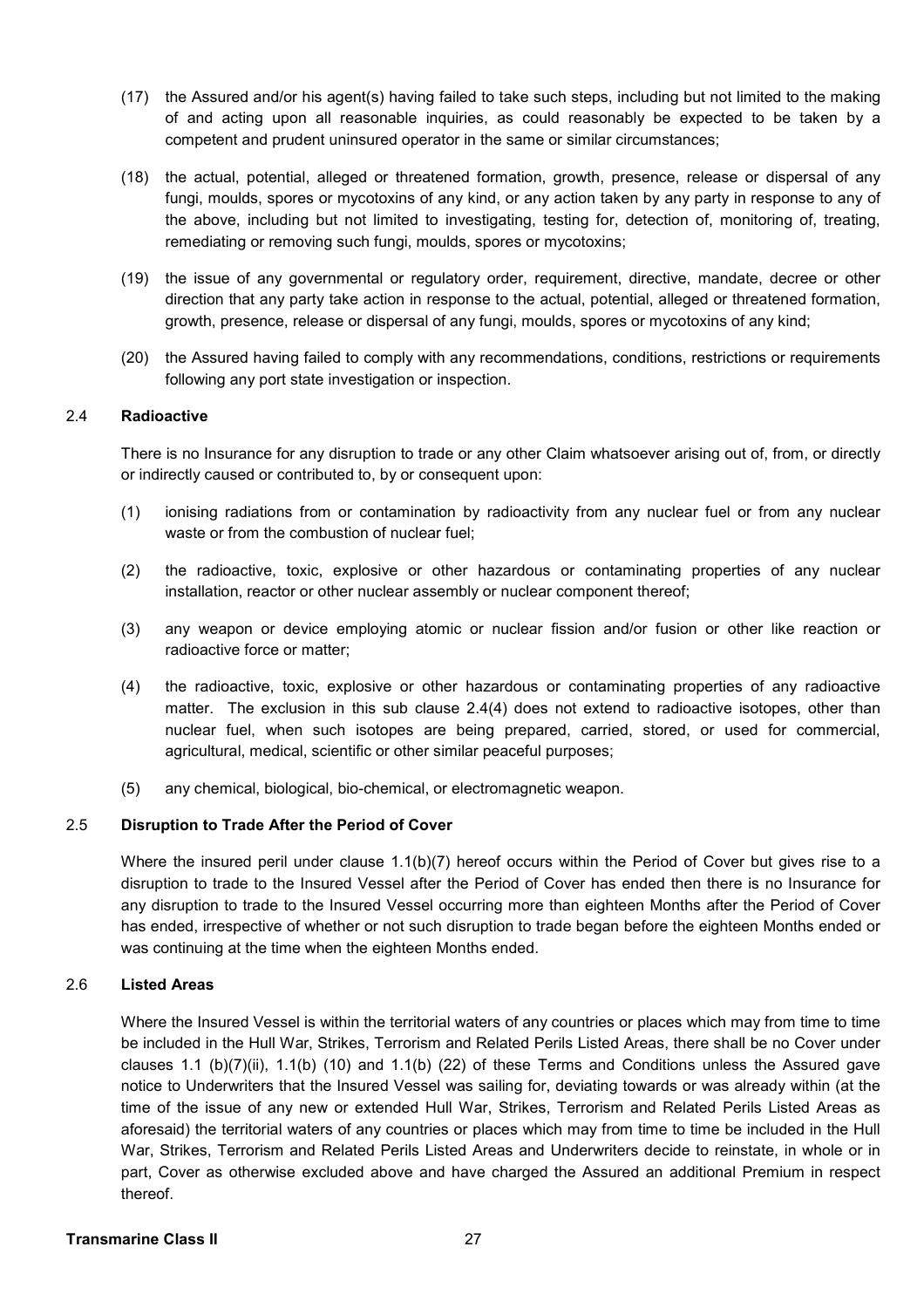#### 2.7 **Cyber and Computer Issues**

 There is no Insurance for any disruption to trade or any other Claim whatsoever arising out of, from or directly or indirectly caused or contributed to, by or consequent upon the use or operation, as a means for inflicting harm, of any computer, computer system, computer software programme, malicious code, computer virus or process or any other electronic system, save for and strictly limited to Claims which:

- (a) arise from the use of any computer, computer system or computer software programme or any other electronic system in the launch and/or guidance system and/or firing mechanism of any weapon or missile; and
- (b) fall within the Cover set out in clause 1.1(b)(7)(ii) in respect of war, civil war, revolution, rebellion, insurrection, or civil strife arising therefrom, or any hostile act by or against a belligerent power, or terrorism or any person acting from a political motive, or violent theft by persons from outside the Insured Vessel, or piracy.

#### 2.8 **Sanctions**

 There is no Insurance where support, assistance, involvement, payment (whether in respect of any Claim, or settlement of disbursements or accounts of any third party), or other benefit to an Assured of whatever nature, may expose Underwriters, the Re-Insurers, or Managers to Sanctions.

#### 2.9 **Repeated Breach**

 There is no Insurance where the Assured has breached a provision of these Terms and Conditions on more than one occasion and has previously been put on notice of such breach by the Underwriters. In addition in such circumstances the Underwriters will be entitled to give the Assured written notice that should the same breach occur again subsequent to the service of such written notice, they will be entitled to cancel the Insurance with immediate effect and retain all Premium paid. In addition Underwriters will still remain entitled to claim from the Assured any sums due.

#### 2.10 **Classification and Statutory**

 There is no Insurance where the Assured is the owner, manager or the bareboat, time, or voyage charterer of the Insured Vessel unless:

- (a) the Insured Vessel is fully classed with a classification society which is a member of the International Association of Classification Societies (IACS), approved by Underwriters; and
- (b) the Insured Vessel and the Assured (where applicable) are in compliance with all directions, provisions and requirements of the International Convention for the Safety of Life at Sea (hereinafter referred to as "SOLAS 1974"), and any amendments thereto, including but not limited to all provisions relating to the International Safety Management Code (hereinafter referred to as the "ISM Code") which pertain to the Insured Vessel and/or the Assured (which term shall include "the Company" as defined by SOLAS 1974, and any amendments thereto) and which are in force during the Period of Cover; and
- (c) the Assured promptly reports, as soon as is reasonably practicable, to the classification society any incident, condition or damage in respect of which the Assured believes, or which a reasonable and competent operator would have believed, the classification society might impose any recommendations, conditions or restrictions (or make any directions or instructions); and
- (d) the Assured complies with all and any recommendations, conditions or restrictions imposed (or any directions or instructions made) by the classification society and generally comply with its rules in respect of the Insured Vessel without delay and in any event within any time limits laid down by the classification society; and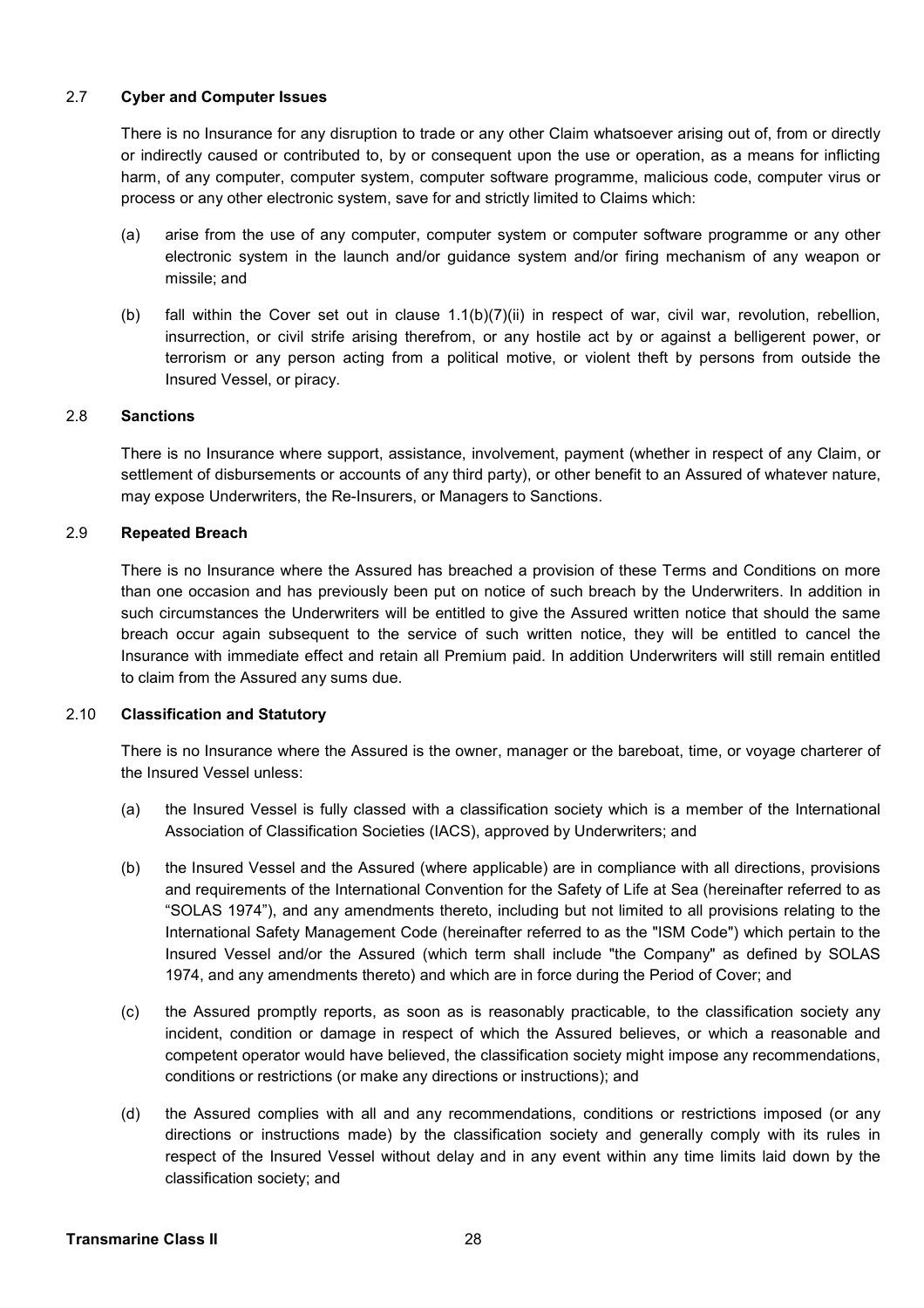- (e) the Assured complies with all laws promulgated, and regulations maintained, by the government of the Insured Vessel's flag state and of any state through whose waters the Insured Vessel passes in the course of being traded or operated whether for the Assured's own account or not; and
- (f) all the Insured Vessel's statutory certificates as prescribed by the Insured Vessel's flag state and by any state through whose waters the Insured Vessel passes are valid and kept maintained up to date and in good order and, in the event of an occurrence giving rise to a Claim under this Insurance, the Assured, in addition to any other documents which the Assured is required to provide to Underwriters, shall also and on request by Underwriters, provide the following:
	- (1) a copy of the current Safety Management Certificate (SMC) as referred to in the ISM Code; and
	- (2) a copy of the current Document of Compliance (DOC) as referred to in the ISM Code; and
	- (3) a statement from the "Designated Person" (as referred to in the ISM Code) confirming that all relevant aspects of the ISM Code for which he has specific responsibility have been carried out in accordance with the provisions stated therein; and
	- (4) a copy of the ISM Code system for the Assured and the Insured Vessel; and
	- (5) if the Assured is the time or voyage charterer of the Insured Vessel, in addition to any other documents which the Assured is required to provide to Underwriters on request, provide copies of any documents relating to compliance of the Insured Vessel with SOLAS 1974, and any amendments thereto and/or the ISM Code to which they are entitled under the charterparty; and
- (g) the Assured complies with all directions, recommendations, reporting requirements and procedures set out in the ISM Code documentation for the Assured and the Insured Vessel and complies with the ISM Code system in place.

#### 2.11 **Epidemic Disease**

 There is no Insurance for any disruption to trade or any other Claim whatsoever arising out of, from or directly or indirectly caused or contributed to, by or consequent upon any Epidemic Disease.

#### 2.12 **Electronic Date Recognition**

There is no Insurance for any disruption to trade or any other Claim whatsoever arising out of, from, or directly or indirectly caused or contributed to, by or consequent upon:

- (a) the failure or anticipated failure or inability of any computer system, software, hardware, integrated circuit, microchip, operating system and/or any other electronic device or component, whether or not belonging to or in possession of the Assured or of any third party, correctly, unambiguously or completely to assign, exchange, interpret, manipulate, process, recognise, sequence or transfer any time, year, date or date-like code, data or information;
- (b) any implemented or attempted change or modification or test of any computer system, software, hardware, integrated circuit, microchip, operating system and/or any other electronic device or component, whether or not belonging to or in possession of the Assured or of any third party, in anticipation of or in response to any change of year, date or time, or any advice given or services performed in connection with any such change or modification;
- (c) any non-use or unavailability for use of any property or equipment of any kind whatsoever resulting from any act, failure to act or decision of the Assured or of any third party related to (a) and/or (b) above.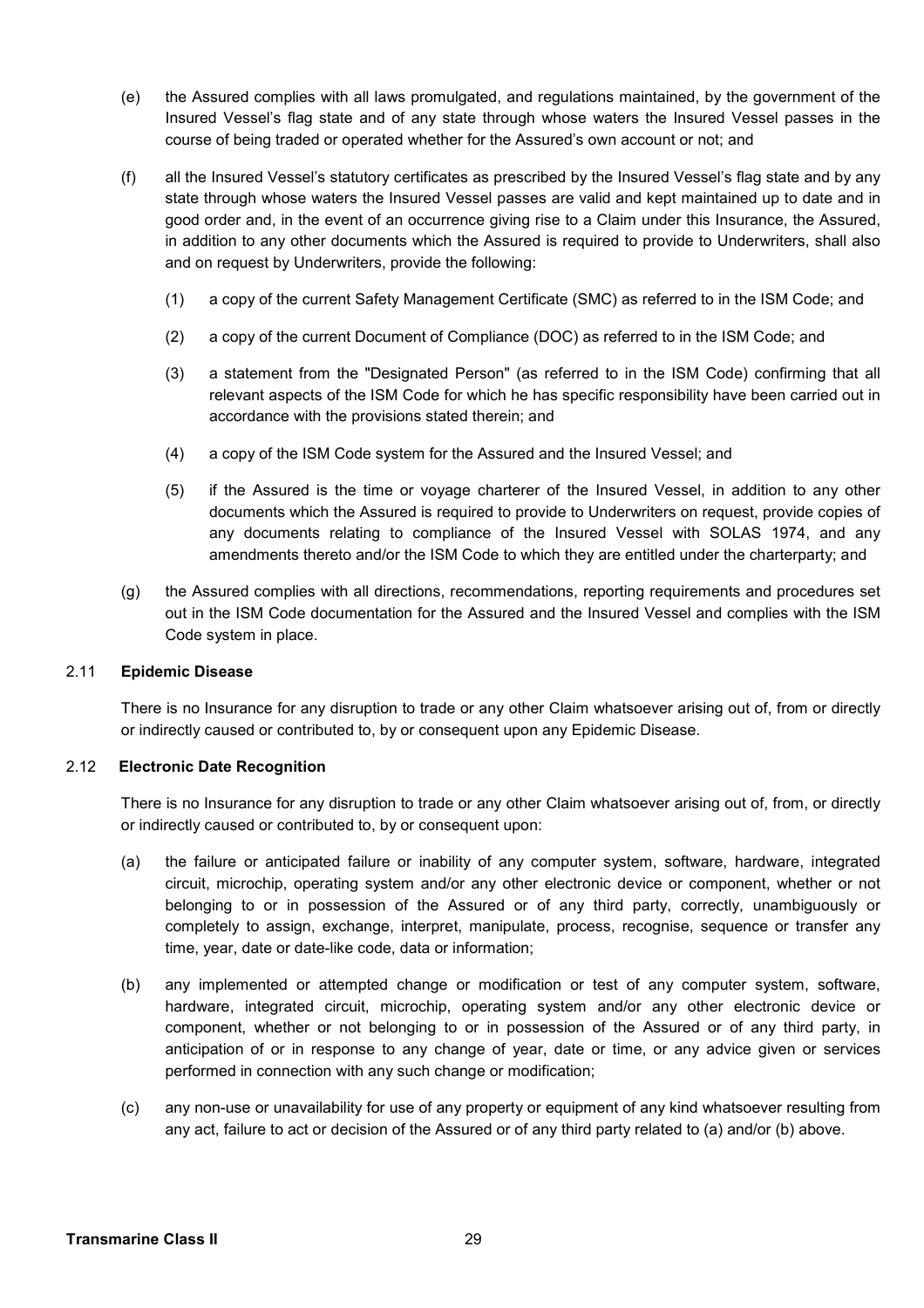#### 3. **OBLIGATIONS OF THE ASSURED IN RESPECT OF CLAIMS**

- (a) Any occurrence or circumstance which is likely to give rise to a Claim shall be immediately notified in writing to Underwriters.
- (b) The Assured shall (at their cost and expense) immediately supply and preserve all documents, information, or evidence (such terms to include all electronically stored documentation, email, text message, metadata or other such electronic documentation or records, physical evidence, samples, machinery, parts or equipment) including evidence on oath, as Underwriters may require and until they determine that any preservation is no longer required.
- (c) Following the occurrence of an event which is likely to give rise to a Claim under this Insurance the Assured must take all appropriate steps to avoid or minimise any additional costs or loss of earnings including (without limitation) having repairs carried out in good time, making alternative arrangements or obtaining replacements, and in doing so must, wherever possible and reasonable, obtain and follow instructions from Underwriters. This also applies if additional costs or loss of earnings have already been incurred.

The Assured must notify Underwriters without delay of any measures he has taken which, given the circumstances, he considered to be advisable but for which he was unable to obtain Underwriters' prior approval.

 In particular the Assured shall also be obliged to safeguard any claims for compensation against third parties including but not limited to ensuring that any rights of claim are not extinguished by the operation of a time bar or passing of a limitation period and must not without Underwriters' express approval enter into any contracts which purport either expressly or by implication to exclude or limit such rights.

- (d) An Assured shall not in any circumstances make any admission, enter into any discussions or negotiations or conclude any settlement in relation to any Claim unless he has obtained prior approval in writing from Underwriters (which they may grant or refuse on such terms as they may think fit).
- (e) There is no Insurance unless the Assured has complied with their obligations under this clause 3.

# 4. **CLAIMS HANDLING**

- 4.1 Acceptance of liability by Underwriters in respect of a Claim shall be notified to the Assured in writing by the Managers, and no admission of liability on behalf of Underwriters shall be constituted by, or inferred from, anything done, or omitted to be done, prior to the provision of such a notice.
- 4.2 Underwriters shall be entitled to authorise reimbursement to an Assured in respect of expenses reasonably incurred by him in order to prevent loss which would otherwise have resulted in a claim on Underwriters.
- 4.3 Underwriters may at any time appoint and employ, or discharge or discontinue such employment or engagement, on behalf of the Assured upon such terms as they think fit, surveyors, lawyers, adjusters or other persons, both within and outside the United Kingdom, for the purpose of investigating, handling or otherwise dealing with any matter giving rise, or liable to give rise, to a Claim and all such persons shall be under the following obligations:
	- (a) to retire from a matter where they consider that a conflict of interest has arisen or may arise between the Assured and the Underwriters.
	- (b) to report directly to Underwriters and produce to Underwriters any documents or information in their possession or power relating to any Claim without prior reference to the Assured, in the same manner as if they had been appointed to act and had at all times been acting on Underwriters behalf and whether or not any such documents or information would otherwise be the subject of legal or any other form of privilege which by entering into this Insurance the Assured has waived.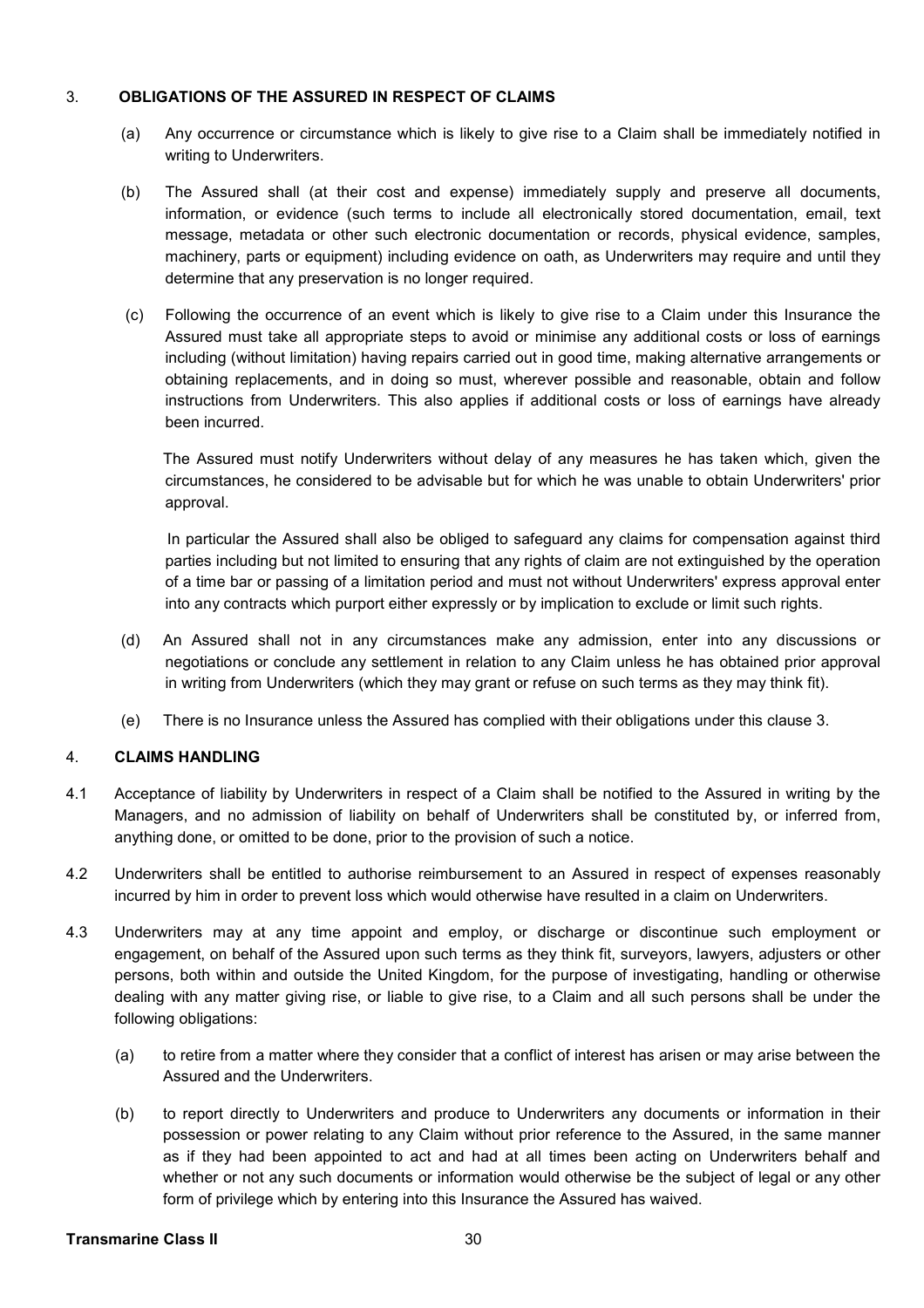- 4.4 Underwriters may, upon request by the Assured, agree to make a payment on account to the Assured following an occurrence giving rise to a Claim. Under no circumstances, however, shall Underwriters be obliged to make a payment on account. Should Underwriters agree to make a payment on account, such payment will always be made strictly without prejudice and is in no way to be construed as any acceptance whatsoever of Underwriters' liability under the Insurance or in respect of the Claim. Notwithstanding any payment on account these Terms and Conditions and the Certificate of Insurance will continue to be binding and to apply.
- 4.5 Underwriters shall be entitled to withhold payment of any Claim until such time as all outstanding sums due from the Assured are fully paid and to exercise their right of set-off in accordance with clause 16(b) against Claims payments in respect of sums due.
- 4.6 Section 13A of the Insurance Act 2015 is excluded and accordingly all terms of the contract of insurance between the Underwriters and any Assured shall not be subject to nor shall Underwriters be in breach of any implied term that it will pay any sums due in respect of a Claim within a reasonable time save where the breach is deliberate or reckless. This provision is without prejudice to any other rights or remedies of the Underwriters in these Terms and Conditions including rights of set off, limitation or withholding of payment.
- 4.7 It is a condition precedent of this Insurance that the Assured and any broker or other agent engaged by them have complied with their duty of fair presentation and have disclosed all the information which would influence the judgement of a prudent underwriter in determining whether to issue this Insurance on the terms set out in these Terms and Conditions and the relevant Certificate of Insurance. Should information later be disclosed or become known which shows that there was not a fair presentation, even if innocent, the Underwriter will not be bound by the terms of this Insurance the condition precedent having been breached with the result that the Insurance will be void from inception. In such circumstances the Underwriter shall be entitled to retain any Premium paid against the costs of any Claims paid and to the extent the amount of Claims paid exceeds the value of such Premium to be entitled to recover from the Assured the balance of any Claims paid. In addition Underwriters will remain entitled to claim from the Assured any sums due.

# 5. **INTEREST**

There is no Insurance for interest on the Assured's Claim whether before, after, or irrespective of whether any judgment and/or arbitration award has or will be made.

#### 6. **FRAUD**

- 6.1 If an Assured makes any Claim which he knew, or ought to have known, was false or fraudulent in any respect, or where the Assured has intentionally made a false or untrue statement in support of any Claim, including but not limited to the background, factual nexus, circumstances, evidence or amount claimed, Underwriters will not be liable for the Claim and will be entitled to recover from the Assured any sums previously paid in respect of the Claim.
- 6.2 In addition to their rights under clause 6.1 Underwriters will in addition be entitled to give notice that the Insurance is terminated from the time of the fraudulent act with the result that they will be under no liability for any event occurring after the time of the fraudulent act.
- 6.3 Underwriters shall be under no obligation to return Premium in any circumstances covered by clauses 6.1 and 6.2.

# 7. **EXCESS**

- 7.1 No Claim shall be payable under this Insurance unless the Claim for each separate occurrence exceeds the Excess as specified in the Certificate of Insurance. There is no Insurance for the Excess.
- 7.2 The Excess shall start to count from the moment when there is an Insured Disruption to Trade irrespective of whether the insured peril which gave rise to the Insured Disruption to Trade occurred at an earlier date.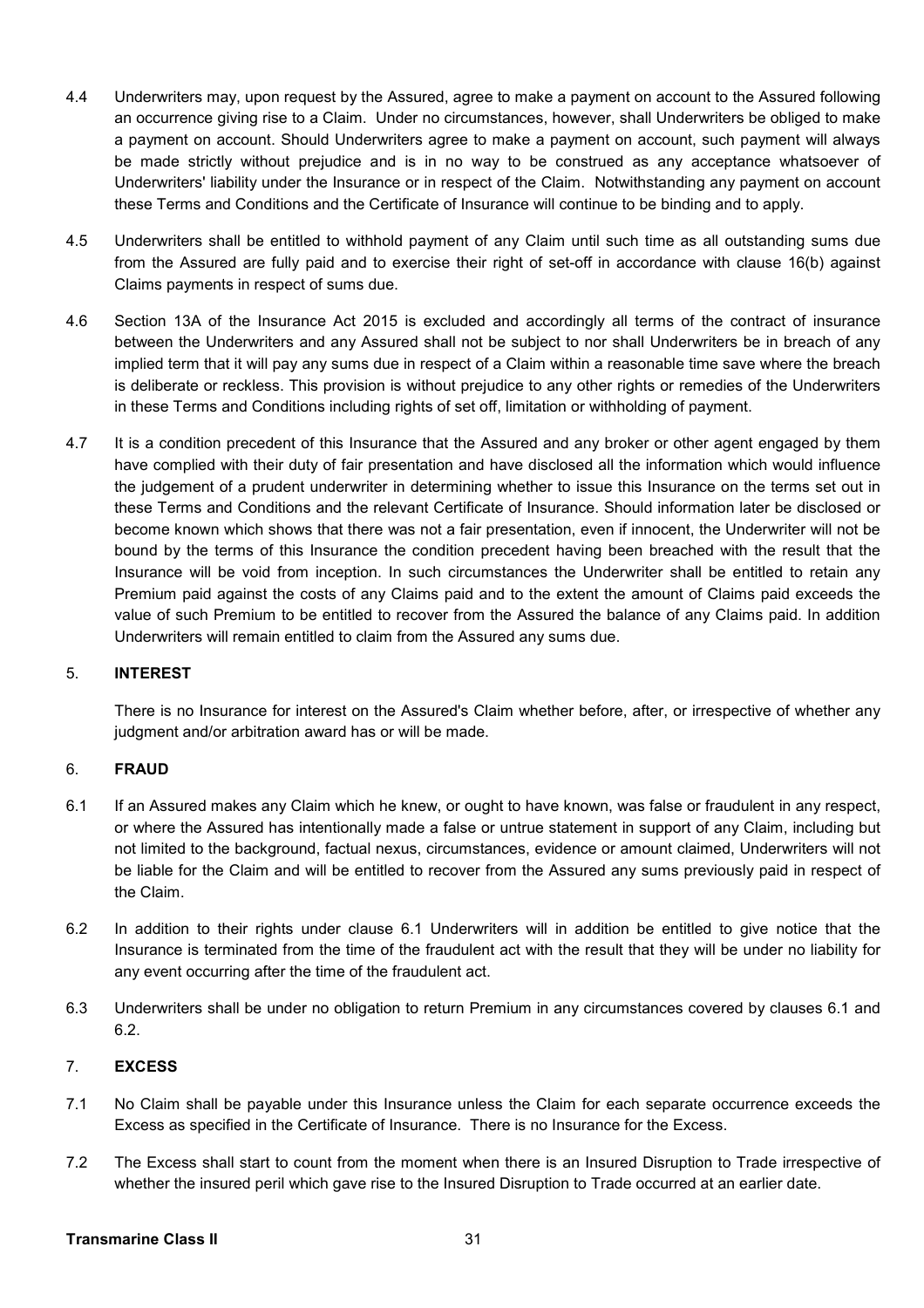#### 8. **REPAIRS OF THE INSURED VESSEL**

#### 8.1 **Deferred Repairs**

In the event that Underwriters agree to defer repairs to a mutually convenient time, such repairs are to be undertaken within one calendar year of the end of the Period of Cover.

#### 8.2 **Simultaneous Repairs**

If the Insured Vessel's trade is disrupted both by damage repairs caused by an insured peril and also the Assured's own repairs (necessary for seaworthiness or classification repairs due under periodic inspection requirements) which are not caused by an insured peril and such repairs are carried out simultaneously, then as much time as is common to both classes of work in excess of the Excess period shall be divided equally between Underwriters and the Assured.

Unless circumstances clearly indicate otherwise, all repairs are deemed to commence at the arrival of the Insured Vessel at the repair yard.

The Assured shall, with Underwriters' prior written agreement, be allowed to carry out concurrent maintenance, refitting, strengthening or any other work which would not by itself have necessitated a separate stay at a repair yard (not being work necessary for seaworthiness or in compliance with classification society requirements or recommendations) provided that such work does not interfere with and/or extend the time necessary to effect the damage repairs caused by an insured peril or if it does then the additional time shall be entirely for the Assured's account.

## 8.3 **Scheduled Dry-Docking**

Where damage caused by an insured peril is discovered during a scheduled dry-docking then, subject to the Assured receiving Underwriters' prior written agreement, repairs to such damage may be put immediately in hand with advice to Underwriters, subject to clause 8.2, but the Excess period shall not begin until the time when the aforesaid damage repairs commence, or when the Insured Vessel suffers an Insured Disruption to Trade, whichever is the later.

#### 9. **DUTY OF FAIR PRESENTATION**

- 9.1 It is the duty of the Assured and any broker retained by them to disclose all information which they ought to know and which would have been revealed by a reasonable search of information and documentation which may influence the judgement of a prudent underwriter in determining whether to accept the Insured Vessel and place the Insurance on the terms and for the amount of Premium set out in these Terms and Conditions and the relevant Certificate of Insurance.
- 9.2 The Assured's attention is specifically drawn to the queries raised during the application process concerning any special or unusual facts relating to the risks covered by the Insurance, the purpose for which the Assured seeks the Insurance and any material factors.
- 9.3 The Insurance has been placed in reliance upon the Assured's and their broker's confirmation that they have conducted a reasonable search of all information which is available to them which includes the personal knowledge of all senior management, insurance and claim management, designated person (as set out in the ISM Code), risk management, survey, technical and operations departments.
- 9.4 The Underwriters shall be entitled to refuse any application for Insurance where the Assured or their broker have failed to comply with any of the duties set out under sub clauses  $(9.1) - (9.3)$  above and further be entitled to restrict the level of Cover provided and/or charge an additional Premium where relevant information is disclosed or discovered following the issuance of the Insurance.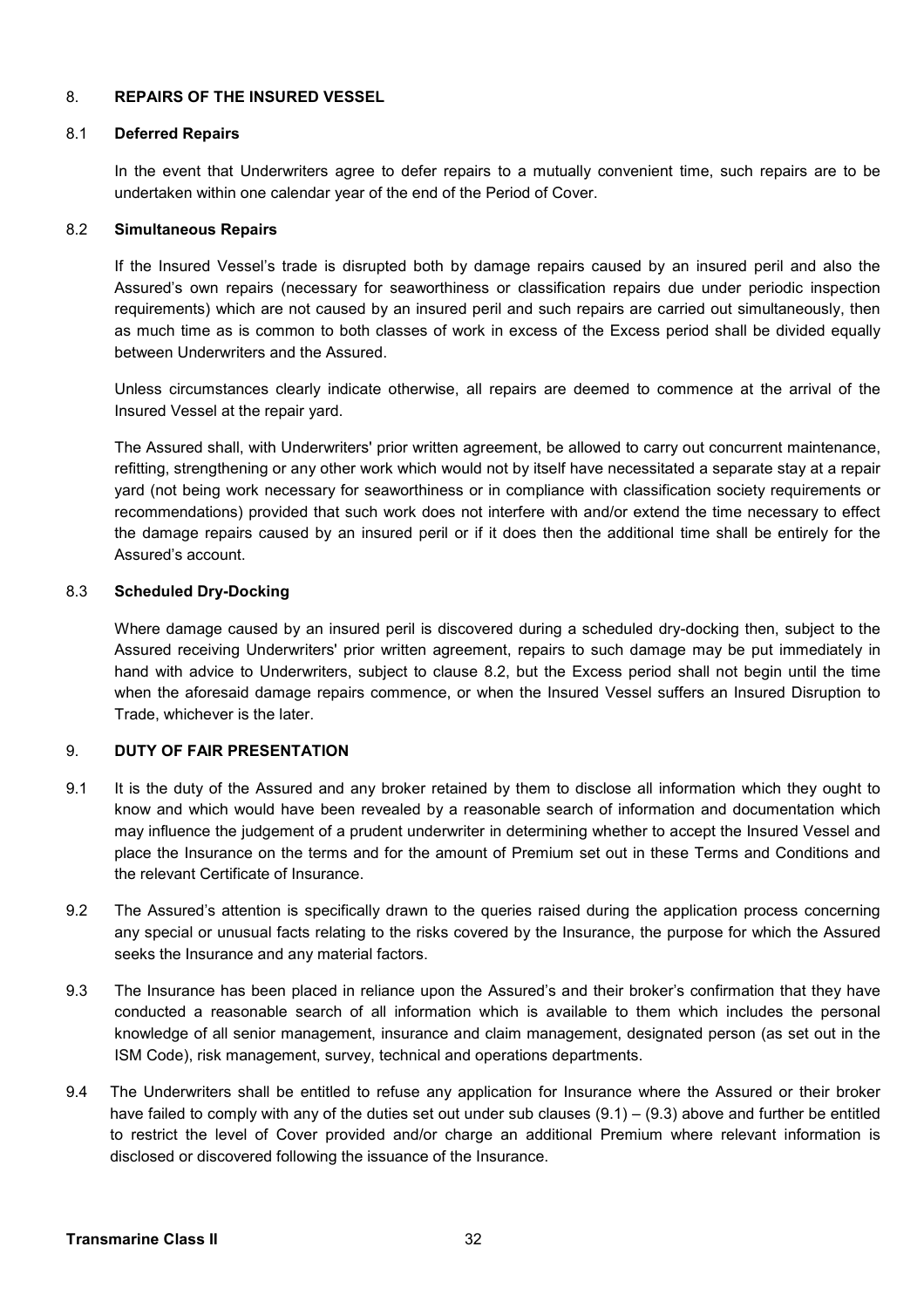#### 10. **TIME BAR**

It is a condition precedent to the Assured's right to recovery of any Claim that they have provided to Underwriters all available and necessary information concerning the Claim accompanied by all relevant documents (to include all electronically stored documentation, email, text message, metadata or other such electronic documentation or records) available to the Assured within nine Months from the date on which the relevant disruption to trade began.

#### 11. **ADDITIONAL COVER**

Underwriters may provide cover at their discretion for additional perils on terms to be agreed in writing between the Underwriters and the Assured.

# 12. **TERMINATION OF INSURANCE**

- 12.1 An Assured shall cease to be insured and the Period of Cover shall be terminated forthwith in respect of all Insured Vessels insured by him with Underwriters upon the happening of any of the following events or circumstances:
	- (a) where an Assured is an individual, upon his death, or if a receiving order shall be made against him, or if he shall become bankrupt, or make any composition or arrangement with his creditors generally, or if he shall become incapable by reason of mental disorder of managing and administering his property and affairs, or if under any system of law other than English Law there occurs an event in relation to that individual which has a similar effect to any of the aforesaid events or circumstances;
	- (b) where an Assured is a corporation, upon the passing of any resolution for voluntary winding up (other than voluntary winding up for the purpose of company or group reorganisation), or upon an order being made for compulsory winding up, or upon dissolution, or upon the appointment of an administrator, trustee, liquidator, receiver, manager or similar officer of all or part of the corporation's business or undertaking being appointed, or upon the commencement of Chapter 11 proceedings before any appropriate court in the United States of America, or upon crystallisation of and/or possession being taken by or on behalf of the holders of any debentures secured by floating charge of any property comprised in or subject to the charge, or if under any system of law other than English Law there occurs an event in relation to that corporation which has a similar effect to any of the aforesaid events or circumstances;
	- (c) if having failed to pay when due and demanded by Underwriters any sum which Underwriters consider to be due from him to Underwriters he is served with a notice by or on behalf of Underwriters requiring him to pay such sum on or before any date which may be specified in such notice and he fails to pay such sum in full on or before the date so specified;
	- (d) in respect of War Risks:
		- (i) if there is an outbreak of war (whether there be a declaration of war or not) between any of the following countries: United Kingdom, United States of America, France, the Russian Federation, the People's Republic of China;
		- (ii) by written notice of cancellation by Underwriters, such cancellation to become effective after seven Days from Midnight at the end of the Day on which notice of cancellation was issued by Underwriters;
	- (e) where in the opinion of Underwriter's or Manager's continuing with the Insurance of any Insured Vessel will expose either of them or the Re-Insurers to Sanctions;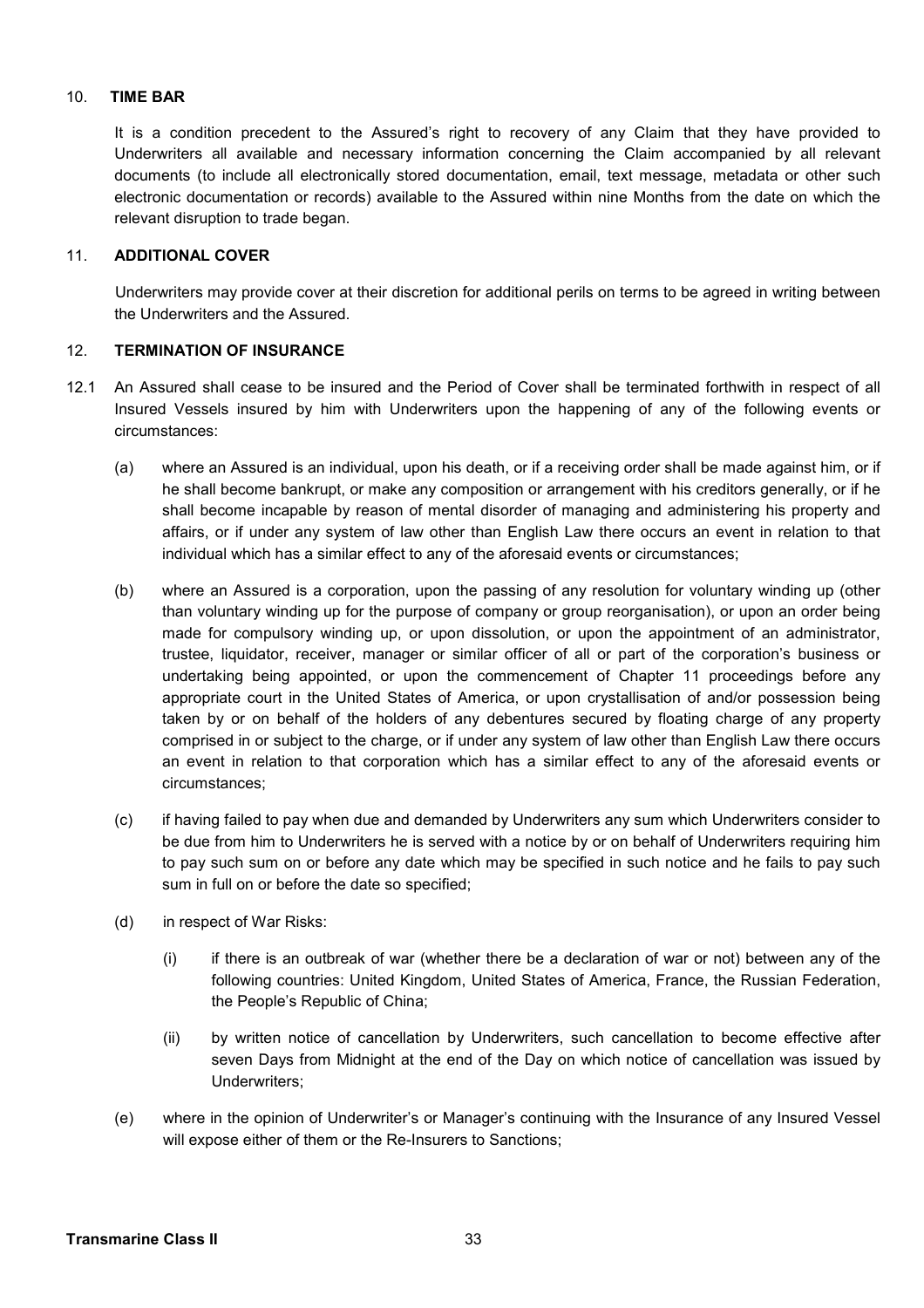- (f) where the Assured has been served with a notice in accordance with clause 2.9 and has again breached a provision of these Terms and Conditions or any Certificate of Insurance following the service of such notice.
- 12.2 An Assured shall further cease to be insured and the Period of Cover shall be terminated in the following circumstances:
	- (a) in the case of an owned Insured Vessel, at the time when the Assured was divested of his ownership or share in the Insured Vessel by transfer by bill of sale or other instrument, or was divested of control and possession of the Insured Vessel by delivery to a third party for employment on demise or bareboat charter;
	- (b) where the Insured Vessel is demise or bareboat chartered or time chartered to the Assured, immediately upon the charterparty being terminated by redelivery or otherwise;
	- (c) where the Insured Vessel is voyage chartered to the Assured, immediately upon the charterparty being terminated by completion of the voyage or otherwise;
	- (d) irrespective of the nature of the interest insured:
		- (1) on the Insured Vessel becoming an actual total loss;
		- (2) immediately on acceptance by hull underwriters (whether marine or war risks) that the Insured Vessel is a constructive total loss or agreement between such underwriters and the Assured that the Insured Vessel shall be considered an arranged loss or compromise total loss or compromise constructive total loss;
		- (3) immediately on the Insured Vessel being missing for ten Days from the date she was last heard of, or, from her being posted at Lloyd's as missing, whichever shall be the earlier.
- 12.3 When the Insurance of the Insured Vessel terminates under clause 12.1(a), (b), (d) or (f) then Underwriters shall remain liable in respect of any Insured Vessels insured by such Assured for all Claims under these Terms and Conditions arising by reason of any event which had occurred prior to the time of termination but shall be under no liability whatsoever by reason of anything occurring after the time of termination.
- 12.4 When an Assured ceases to be insured by virtue of clause 12.1(c) or (e) there shall be no Insurance in respect of any Insured Vessel for any Claims irrespective of whether:
	- (1) such Claims have accrued, or arisen, or may arise, by reason of any event which had occurred before the date of termination, or before the commencement of the Policy Year in which the date of termination occurred;
	- (2) such Claims may arise by reason of any event occurring on or after the date of termination;
	- (3) Underwriters may have decided to support the Assured or admitted liability for such Claims or appointed lawyers, surveyors or any other person to deal with such Claims;
	- (4) at the date of termination the Claims were likely to accrue or the event giving rise to the Claims was or was not known to Underwriters.
- 12.5 When the Insurance of any Insured Vessel terminates under clause 12.2 the Insurance shall be deemed to have terminated at the times respectively stated if, but only if, Underwriters are notified in writing of the relevant event within one Month of its occurrence.
- 12.6 All obligations of the Assured and rights of termination set out in clauses 12.1(c), (e), (f), 12.3 and 12.4 above shall apply equally to each individual Assured named in the Certificate of Insurance and any joint Assured as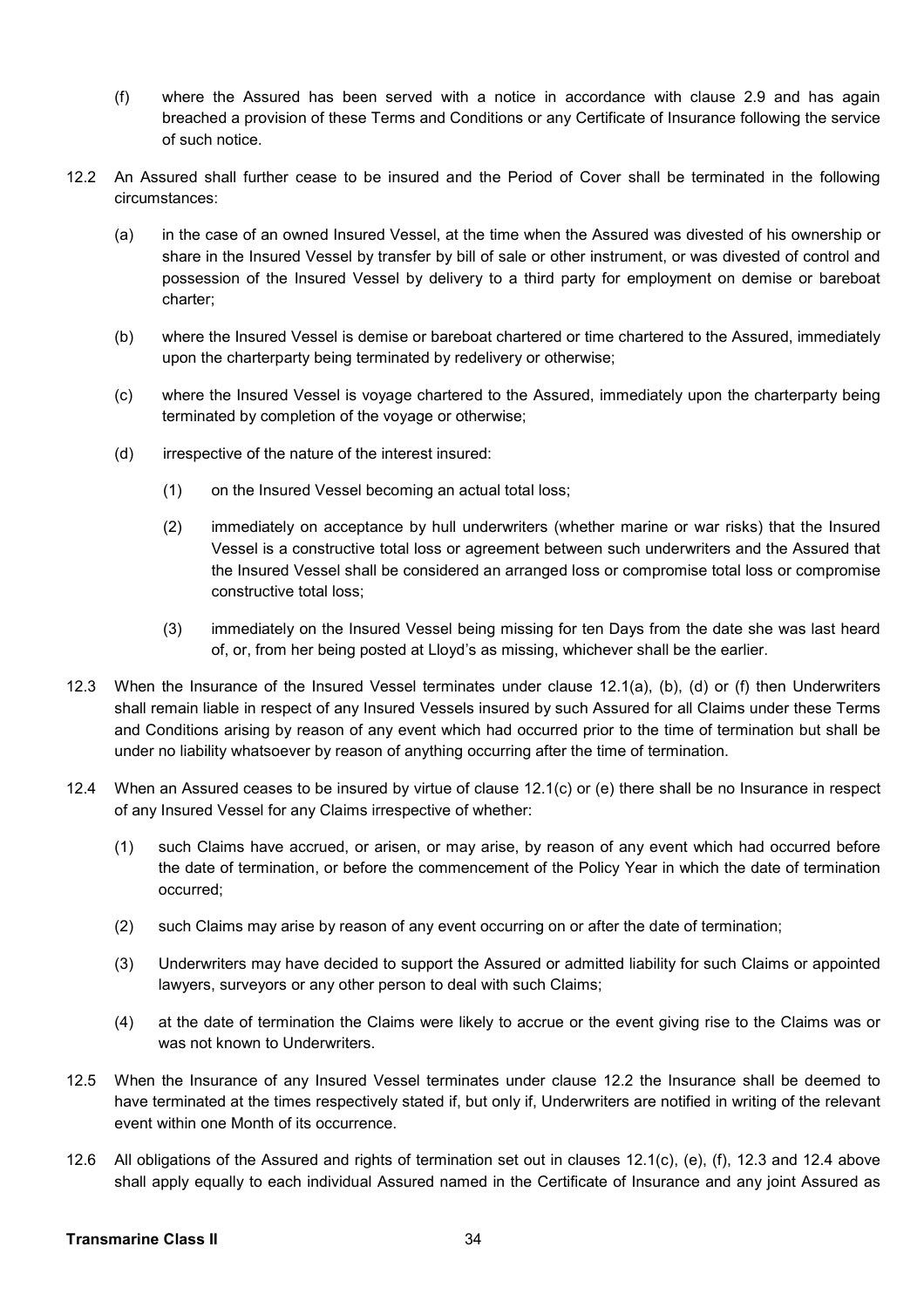described in clause 19 so that any default of one such Assured and/or joint Assured shall have effect over each and every other Assured and/or joint Assured.

#### 13. **LIABILITIES OF AN ASSURED FOLLOWING TERMINATION**

Following the termination of this Insurance the Assured shall remain liable to Underwriters in respect of all sums which Underwriters consider due or which become due including, but not limited to, Premiums.

#### 14. **ASSIGNMENT**

No Insurance provided by Underwriters and no other right, benefit or interest under these Terms and Conditions, or under any contract between Underwriters and any Assured may be assigned without the written consent of Underwriters on such terms as they may agree.

#### 15. **SUBROGATION**

- (a) When a Claim has been paid under these Terms and Conditions, Underwriters shall be subrogated to all rights and remedies in respect of that Claim which the Assured may have against any third party.
- (b) Underwriters shall be entitled to use the name of the Assured in bringing, defending, enforcing or settling any legal proceedings (including proceedings in any arbitration) and the Assured shall give all necessary information and assistance and produce and forward all documents to enable Underwriters to substantiate, pursue, settle or resist any claim or any legal proceedings (including proceedings in any arbitration).
- (c) All and any rights in subrogation as set out in this clause or available to Underwriters as a matter of law shall survive and remain binding upon an Assured even following a termination of the Insurance as provided for in clause 12.

#### 16. **SET-OFF**

- (a) The Assured shall have no right of set-off against Underwriters. In determining for any purpose the amount due at any time from an Assured to Underwriters no account shall be taken of any amount which either is, or is alleged to be, due from Underwriters to an Assured, and in any proceedings brought by Underwriters to recover outstanding Premiums, no set-off of any kind (including one which might otherwise have arisen by reason of the bankruptcy or winding up of an Assured) shall be allowed against any amount due from an Assured to Underwriters. Underwriters may, when making a demand for payment of outstanding Premiums, make allowance for any amount due from Underwriters to an Assured, but no set-off permitted at any time in the past shall constitute a waiver by Underwriters of the provisions of this clause.
- (b) Underwriters shall have a general right of set-off against an Assured.

#### 17. **PAYMENTS AND RETURNS**

#### 17.1 **Payment of sums due**

- (a) The Assured shall be bound to pay and shall pay to Underwriters at such time as Underwriters may determine such sums as fall due in accordance with the Terms and Conditions and Certificate of Insurance or as have been agreed with Underwriters.
- (b) Payment of any sums whatsoever due to Underwriters by the Assured shall not be treated as paid to Underwriters until such time as the sums due have been received by Underwriters as cleared funds in their account.
- (c) The Assured shall upon demand reimburse the Underwriters such sum or sums as the Underwriters have paid on his behalf, or to him, in respect of a Claim or any other liability subsequently found not to

#### **Transmarine Class II** 35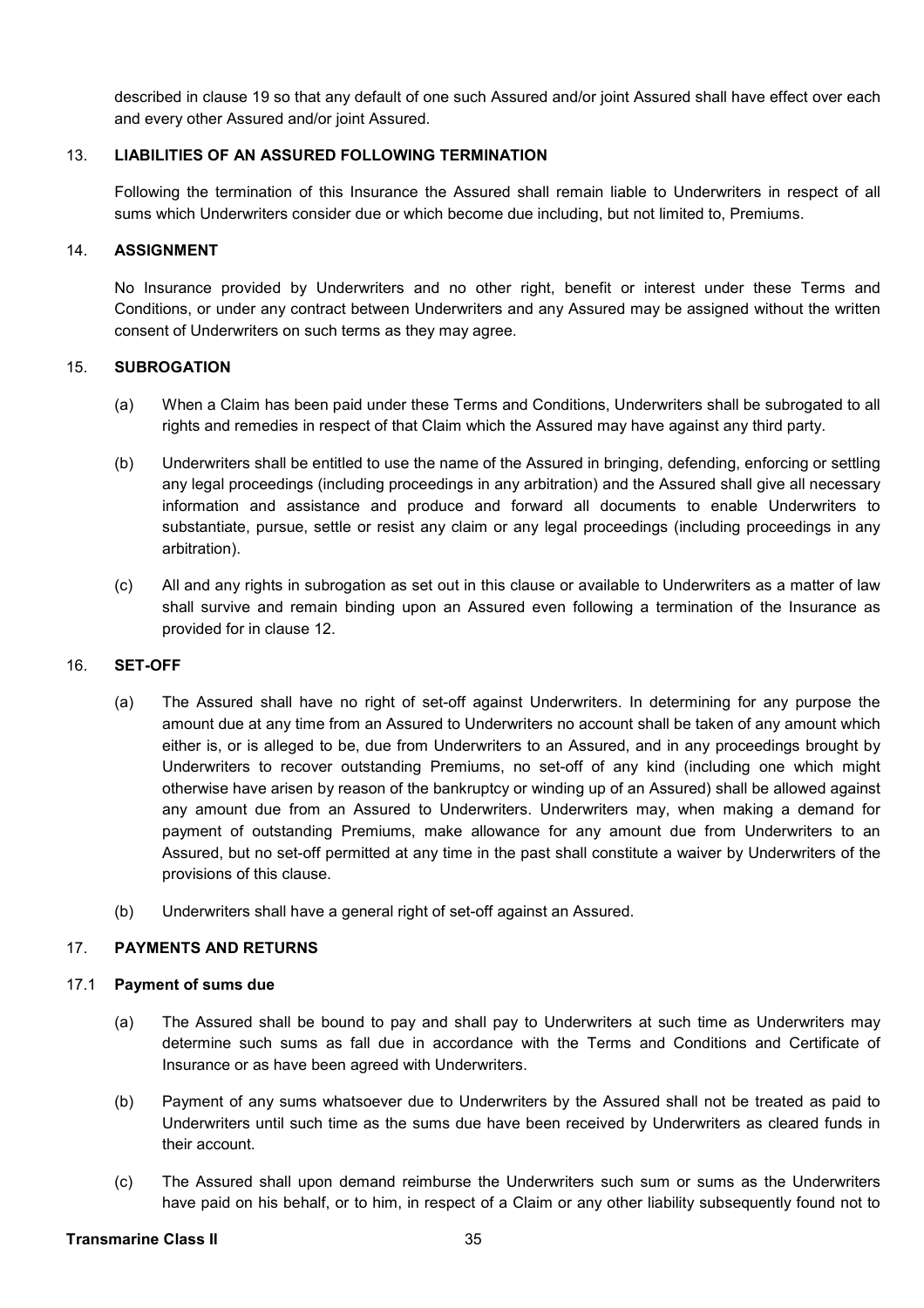be covered by the Insurance, or where due to Underwriters subsequently becoming aware of a breach of these Terms and Conditions any such payment should not have been made.

(d) Without prejudice to the rights and remedies of Underwriters under these Terms and Conditions including but not limited to clauses 12 and 13, if any sum whatsoever due to Underwriters from an Assured is not paid by such Assured to Underwriters on or before the date specified for payment then Underwriters shall be entitled to charge interest at a rate of two per cent over the London Interbank Offered Rate (LIBOR) from such Assured on the amount not paid for the period over which such sum remains due and unpaid.

#### 17.2 **Return of Premium**

#### (a) **Whilst the Insured Vessel is laid up and Cover is suspended**

The Assured shall be entitled to claim relief from Premiums in an amount equivalent to ninety-five per cent per annum of such portion of the Premiums paid or payable in respect of the Insurance as is attributable to any period during which the Insured Vessel is unemployed and laid up (otherwise than for repair or overhaul), provided that the Insured Vessel is so unemployed and laid up for a period of thirty or more consecutive Days. During the period of unemployment and lay-up no liability shall fall upon Underwriters in the event of the occurrence of an insured peril resulting in any disruption to trade as stated in clause  $1.1(a)(1)$  to  $(6)$ .

#### (b) **Whilst the Insured Vessel is laid up and Cover remains in force**

The Assured shall be entitled to claim relief from Premiums in an amount equivalent to fifty per cent per annum of such portion of the Premiums paid or payable in respect of the Insurance as is attributable to any period during which the Insured Vessel is unemployed and laid up (otherwise than for repair or overhaul), provided that the Insured Vessel is so unemployed and laid up for a period of thirty or more consecutive Days and provided that during this period of unemployment and lay-up the Insured Vessel shall not be involved in any commercial activities.

- (c) Relief from Premiums under sub-paragraphs (a) or (b) above may only be claimed if within seven Days of the Insured Vessel being so laid up and unemployed Underwriters are notified in writing of that circumstance and that relief from Premiums will be claimed and any Claim made in writing within six Months of the Insured Vessel ceasing to be so laid up and unemployed.
- (d) It is a condition precedent of the Assured's right to make a recovery under this section that they have notified Underwriters in writing when the period of such lay-up and unemployment ends. A provisional adjustment will be effected when the next Premium is charged and any further adjustment (if required) will be effected as soon as practicable thereafter.

#### 18. **FORBEARANCE**

 No act, omission, course of dealing, forbearance, delay or indulgence of any kind whatsoever by Underwriters or by anybody acting on Underwriters' behalf shall be treated as a waiver of any of Underwriters' rights.

#### 19. **JOINT INSURANCE**

- 19.1 Where one or more vessels is insured in the name of or on behalf of more than one Assured then unless otherwise agreed in writing by Underwriters all such Assureds will be jointly and severally liable:
	- (a) to pay all Premiums or other sums due to Underwriters;
	- (b) for any failure to perform the obligations of any one or more of such Assureds under this Insurance including the failure to comply with the duty of fair presentation as set out in clause 9 above and the failure of any one or more Assureds shall be treated as the failure of all the Assureds; and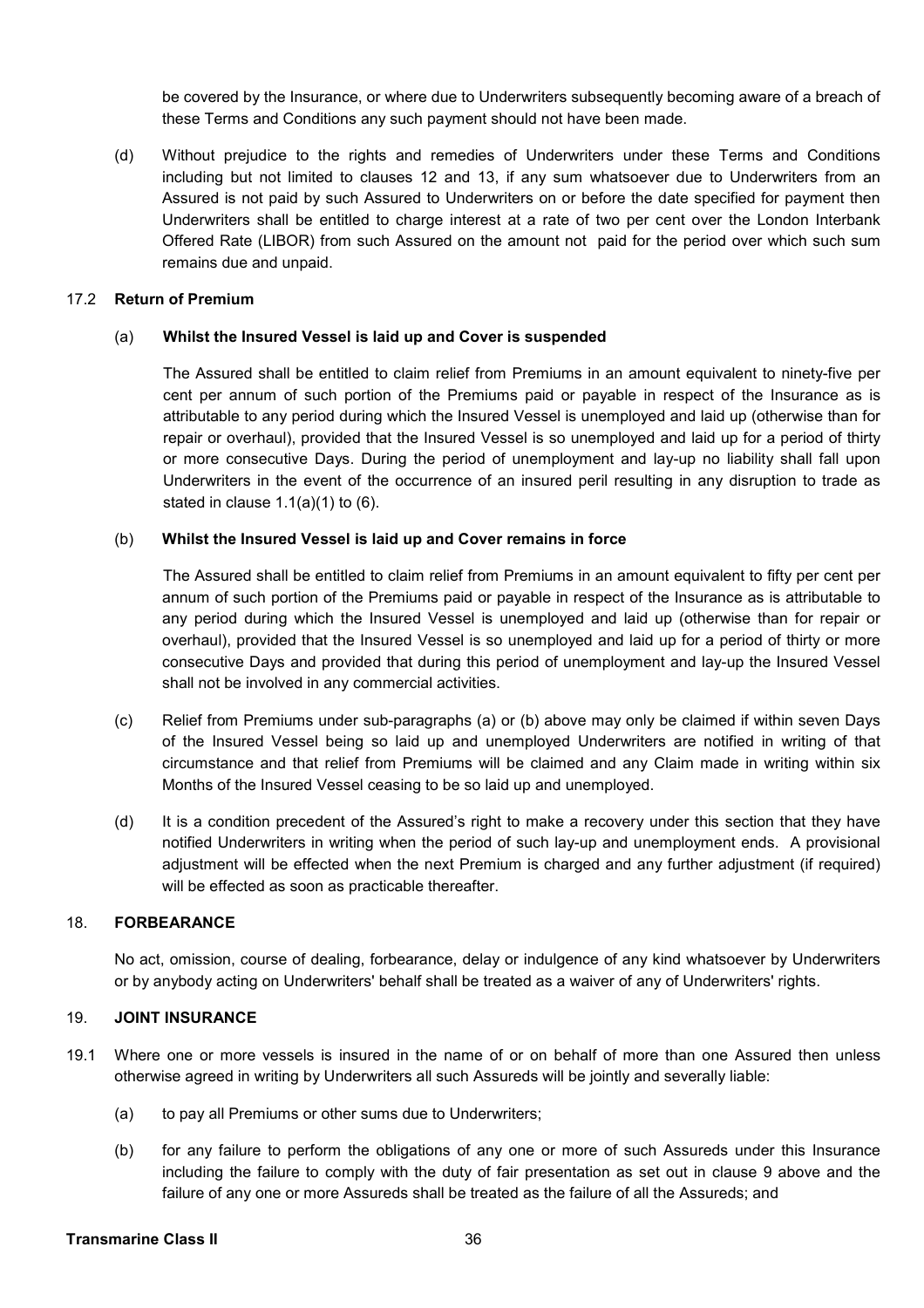- (c) for the conduct of any Assured which would have entitled Underwriters to decline paying any Claim, and the conduct of any one or more Assureds shall be treated as the conduct of all the Assureds.
- 19.2 Receipt by any one of such Assureds of any sums payable under the Insurance shall be sufficient discharge of Underwriters' liability to all Assureds.
- 19.3 The contents of any communication from or on behalf of Underwriters to any Assured or their agents shall be deemed to be within the knowledge of all the Assureds and any communication from any Assured to Underwriters or the Managers shall be deemed to have been made with the full approval and authority of all the Assureds.
- 19.4 The provisions of this clause shall apply regardless of whether or not the Insured Vessel(s) is/are insured as a fleet, save that where an Assured is acting in the capacity of a ship management company for such fleet, then Underwriters may disallow any one or more of the provisions of this clause.

#### 20. **DOUBLE INSURANCE**

Where the Assured has taken out any other insurance in respect of risks covered by this Insurance, Underwriters shall not indemnify the Assured in respect of any Claims, costs or expenses of any nature whatsoever which are recoverable by the Assured under that other insurance, or which would have been recoverable:

- (1) but for some other term in that insurance excluding or limiting liability by reason of double insurance;
- (2) if the Insured Vessel had not been covered under this Insurance.

#### 21. **LAW**

- 21.1 These Terms and Conditions, any Certificate of Insurance, and any non-contractual obligations arising out of or in connection with the same shall be governed by and construed in accordance with English Law.
- 21.2 Save for circumstances where there is a different choice of law and jurisdiction recorded in the Certificate of Insurance, the Assured irrevocably agrees, for the exclusive benefit of the Underwriters, that the English courts shall have jurisdiction in relation to any dispute and any suit, action or proceeding which may arise out of, or in connection with, the Insurance and for such purposes irrevocably submits to the jurisdiction of such courts.
- 21.3 Nothing in this clause shall affect the right of Underwriters to serve process in any manner permitted by law or limit the right of Underwriters to institute legal proceedings against the Assured in any other court of competent jurisdiction, nor shall the institution of legal proceedings in one or more jurisdictions preclude Underwriters from instituting legal proceedings in any other jurisdiction whether concurrently or not.
- 21.4 The Assured shall not commence any legal proceedings in any country other than England in relation to any matter arising out of, or in connection with, this Insurance and the Assured irrevocably waives any objection which it may now, or at any other time have, on the grounds of inconvenient forum or otherwise, to legal proceedings being brought in any court referred to in this clause and further irrevocably agrees that a judgment or order in any legal proceedings brought in the English courts shall be conclusive and binding upon them and may be enforced without review in the courts of any other jurisdiction.
- 21.5 A person who is not a party to the Certificate of Insurance has no rights under the Contracts (Rights of Third Parties) Act 1999 to enforce any terms of the Certificate of Insurance but this does not affect any right or remedy of a third party which exists or is available apart from that Act.

# 22. **DISPUTE RESOLUTION**

(a) Save for any claim by Underwriters in relation to sums due and owing by the Assured any other dispute or difference between Underwriters and the Assured shall (if required by Underwriters) first be mediated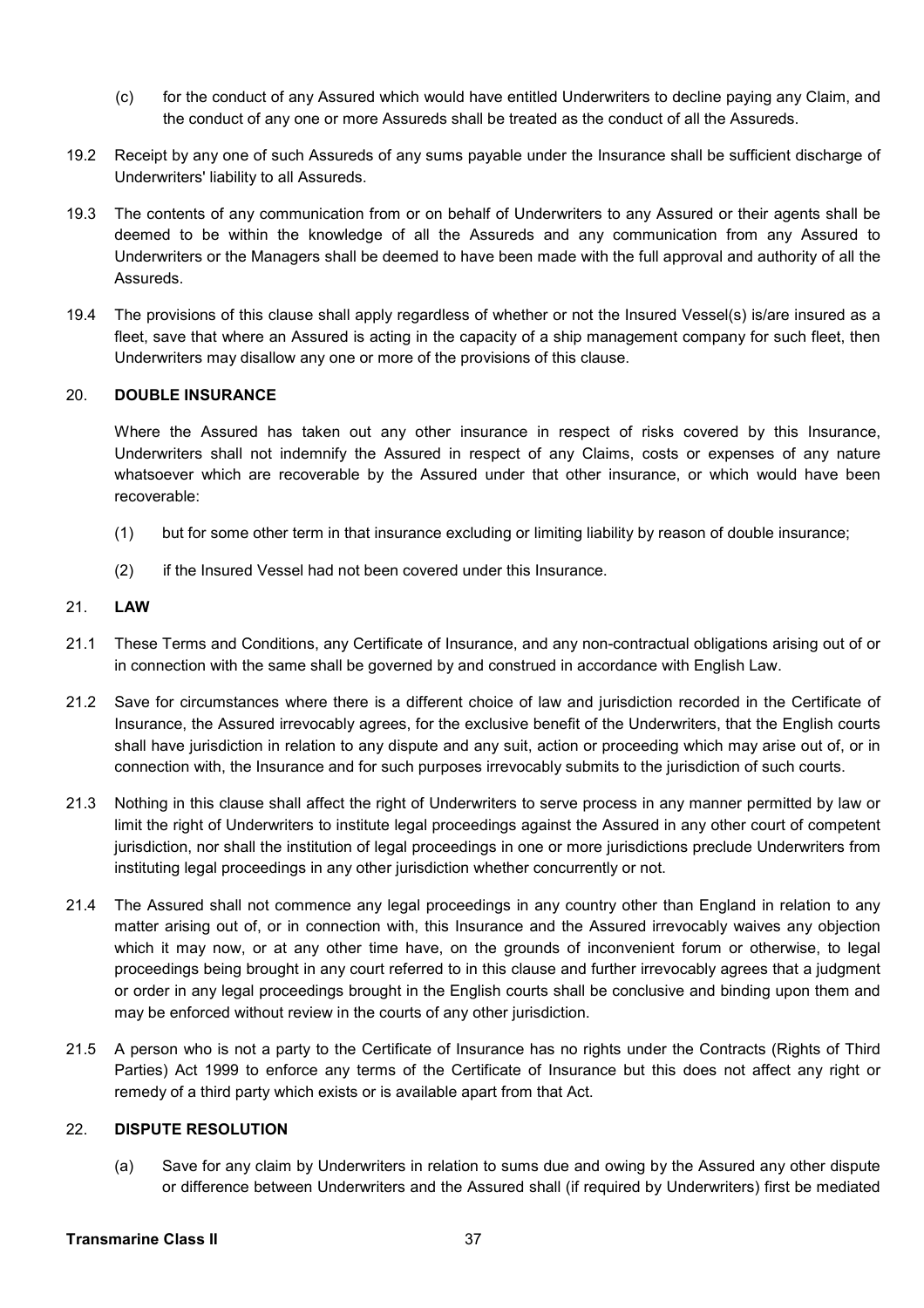in accordance with the current CEDR (The Centre for Effective Dispute Resolution–www.cedr.co.uk) Model Mediation Procedure. Unless Underwriters and the Assured agree upon a mediator, a mediator will be nominated by CEDR. To initiate the mediation either Underwriters or the Assured must give notice in writing to the other requesting a mediation. A copy of this notice should be sent to CEDR at the same time. Where Underwriters call for mediation in accordance with this clause the Assured irrevocably agrees not to commence any court proceedings or arbitration until they have attempted to settle the dispute by mediation and either the mediation has terminated or Underwriters or the Assured has failed to participate in the mediation.

- (b) Should mediation as required by clause 22(a) fail to resolve, or not apply to, any dispute or difference between Underwriters and the Assured then notwithstanding the provisions of clause 21 Underwriters shall be entitled to direct that any such remaining dispute or difference shall be referred to arbitration in London before an arbitrator to be appointed by agreement between the parties.
- (c) In the absence of agreement within fourteen Days of a request by either party to agree to a sole arbitrator, an arbitrator who is a Member of the London Maritime Arbitrators Association shall be appointed by the President for the time being of the London Maritime Arbitrators Association at the request of either party, who shall thereafter conduct the arbitration proceedings as sole arbitrator.
- (d) The submission to arbitration and all proceedings shall be subject to the provisions of the Arbitration Acts 1950 to 1996 or any statutory re-enactment or modification thereto.
- (e) The arbitrator shall have power to admit any evidence whether legally admissible or not.
- (f) The obtaining of an arbitration award shall be a condition precedent to the right of any Assured to bring or maintain any action, suit or other legal proceedings against Underwriters including but not limited to seeking security for their claim.
- (g) Notwithstanding the provisions of sub clauses (a)–(f) above Underwriters may at any time prior to the service of claim submissions in arbitration have the right to have any dispute determined by reference to the High Court in London. Should Underwriters make such a determination then any dispute resolution procedures under way at the time shall immediately be discontinued with each party bearing their own costs incurred up to such date and the costs of any mediator or arbitrator being divided equally between them.

#### 23. **CORRESPONDENCE**

All communications should be addressed to Michael Else and Company Limited of 65 Leadenhall Street, London EC3A 2AD as the Managers for Underwriters in all matters connected with this Insurance.

#### 24. **NOTICES**

- 24.1 Notices or any other communications required by these Terms and Conditions shall in the case of Underwriters be served to them by letter or courier addressed to Underwriters c/o Michael Else and Company Limited, 65 Leadenhall Street, London EC3A 2AD and in the case of any Assured or their successors be served to them by letter, courier, or email at the address which is the last known and used address of the Assured or upon any party or agent acting on their behalf to their registered office address.
- 24.2 In the case of joint Assureds the notice need only be served on the party first named in the Certificate of Insurance.
- 24.3 Service shall be effective in the case of post on the Day following the Day on which the letter was posted or dispatched by courier and if by electronic means the Day on which the message was transmitted.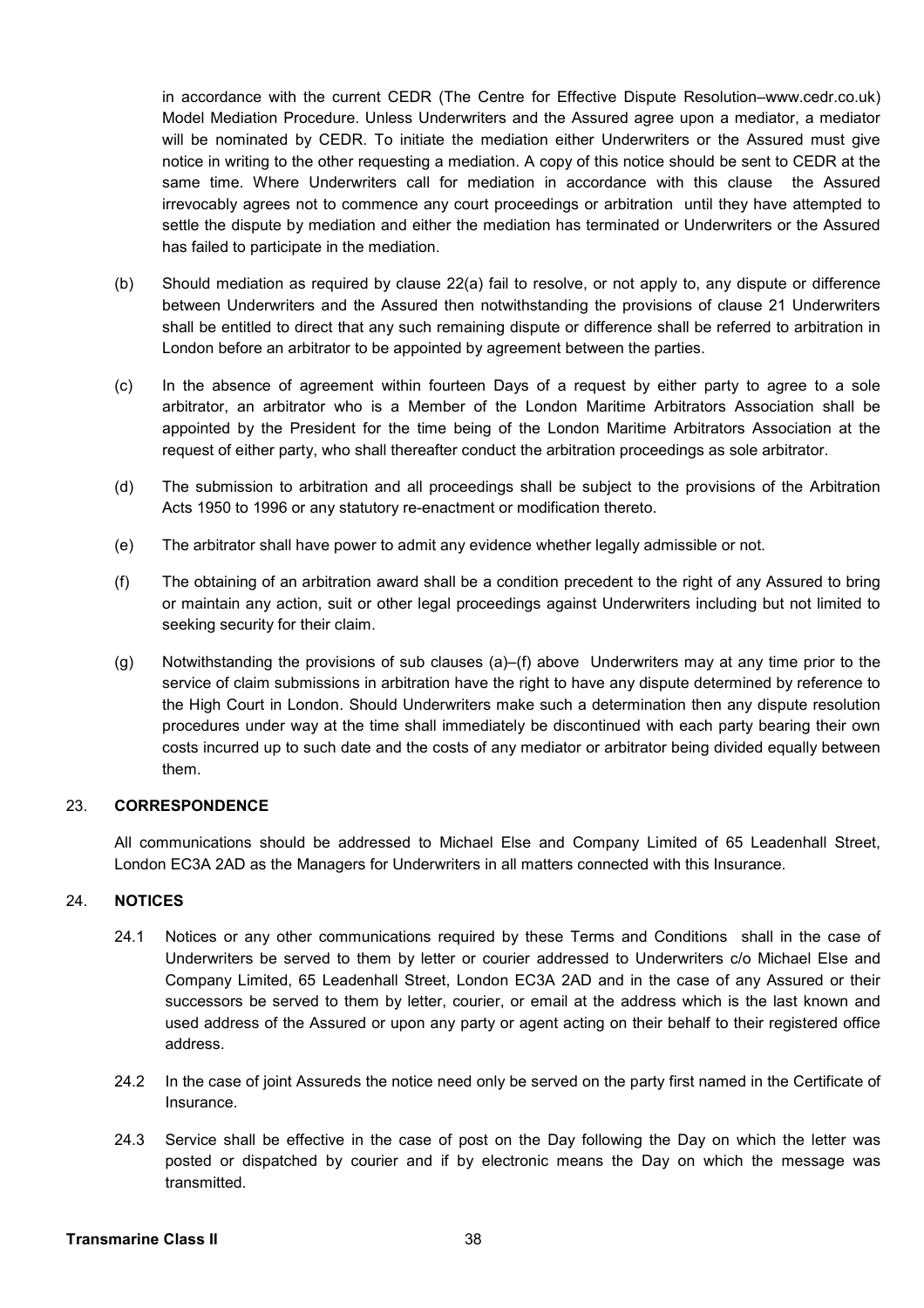# 25. **DEFINITIONS**

In these Terms and Conditions the following expressions shall, unless the context or subject matter otherwise requires, have the following meanings:

| Assured(s)                                                                             | The person or party who is insured in accordance with the Terms and Conditions and<br>named as Assured or Co-Assured in the Certificate of Insurance.                                                       |  |
|----------------------------------------------------------------------------------------|-------------------------------------------------------------------------------------------------------------------------------------------------------------------------------------------------------------|--|
| <b>Certificate of Insurance</b>                                                        | Any document issued by Underwriters evidencing the terms and conditions of insurance<br>with Underwriters, including any endorsement evidencing any change in or addition to<br>such terms and conditions.  |  |
| Claim(s)                                                                               | Any claim or claims brought by an Assured for payment from Underwriters in accordance<br>with the Insurance.                                                                                                |  |
| Cover                                                                                  | Insurance cover taken out by the Assured in respect of the Insured Vessel in accordance<br>with the Terms and Conditions and Certificate of Insurance.                                                      |  |
| Day                                                                                    | A period of twenty-four hours from Midnight to Midnight.                                                                                                                                                    |  |
| Epidemic<br><b>Disease</b>                                                             | Any disease which in the opinion of the Underwriters is an epidemic disease by reference<br>to the time and place where it occurred.                                                                        |  |
| <b>Excess</b>                                                                          | The period as specified in the Certificate of Insurance and which shall apply to each and<br>every Claim (of which there may be more than one) arising as a result of any single<br>accident or occurrence. |  |
| <b>Extraordinary Weather</b>                                                           | Any weather which in the opinion of Underwriters is extraordinary by reference to the time<br>and place where it occurred.                                                                                  |  |
| <b>Hull War, Strikes</b><br><b>Terrorism and Related</b><br><b>Perils Listed Areas</b> | The Hull War, Strikes, Terrorism and Related Perils Listed Areas as issued by the Joint<br>War Committee of the International Underwriting Association of London and the Lloyd's<br>Market Association.     |  |
| <b>Insurance</b>                                                                       | Cover provided to an Assured in accordance with the Terms and Conditions and the<br>Certificate of Insurance.                                                                                               |  |
| <b>Insured Disruption to</b><br><b>Trade</b>                                           | Any disruption covered under the provisions of clauses 1.1 and 11 hereof.                                                                                                                                   |  |
| <b>Insured Vessel</b>                                                                  | A vessel insured under these Terms and Conditions and identified as such in the<br>Certificate of Insurance.                                                                                                |  |
| <b>Managers</b>                                                                        | Michael Else and Company Limited of 65 Leadenhall Street, London, EC3A 2AD.                                                                                                                                 |  |
| <b>Midnight</b>                                                                        | Midnight Greenwich Mean Time.                                                                                                                                                                               |  |
| <b>Month</b>                                                                           | Calendar month.                                                                                                                                                                                             |  |
| <b>Period of Cover</b>                                                                 | The period for which an Assured or Insured Vessel is insured as set out in the Certificate<br>of Insurance or any subsequent endorsements.                                                                  |  |
| <b>Policy Year</b>                                                                     | The year as stated in the Certificate of Insurance.                                                                                                                                                         |  |
| Premium                                                                                | Any Premium or other sum or sums payable to the Underwriters pursuant to the provisions<br>of the Insurance.                                                                                                |  |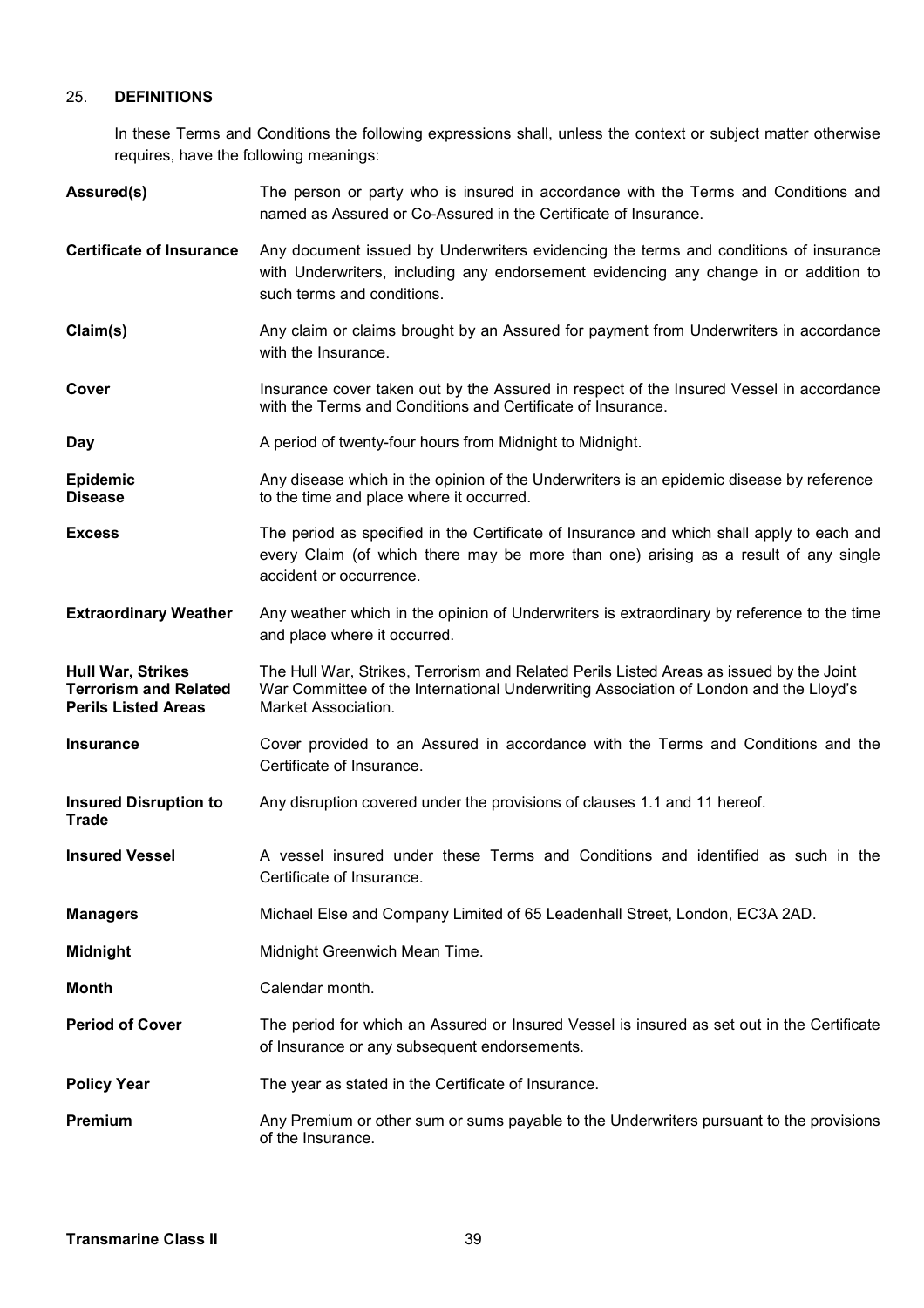- **Re-insurers Any organisation who provides re-insurance facilities of whatsoever nature to the** Underwriters.
- **Sanctions** Any sanction, prohibition, restriction, or any other embargo or limitation of any kind whatsoever, whether in relation to the Insured Vessel or otherwise, imposed by a competent authority, or government under United Nations resolutions, or the trade or economic sanctions, laws or regulations of the European Union, United Kingdom or United States of America.
- **Terms and Conditions** The terms and conditions of Transmarine Class II for the time being in force and which are incorporated by reference into the Certificate of Insurance.
- **Underwriters** Underwriters at Lloyd's.

**War Risks** Shall mean any one or more of the following:

- (a) war, warlike act, civil war, act of national defence, revolution, rebellion, insurrection, or civil strife arising therefrom, or any hostile act by or against a belligerent power;
- (b) capture, seizure, arrest, restraint or detainment, and the consequences thereof or any attempt thereat;
- (c) derelict mines, torpedoes, bombs or other derelict weapons of war;
- (d) strikers, locked-out workmen, or persons (in each case, other than servants or agents of the Assured) taking part in labour disturbances, riots or civil commotions;
- (e) any terrorist or any person acting maliciously or from a political motive;
- (f) confiscation or expropriation;
- (g) violent theft by persons from outside the Insured Vessel;
- (h) piracy;
- (i) war risks as covered in any international marine hull and/or war and strikes clauses which have been incorporated into this Insurance by agreement with Underwriters.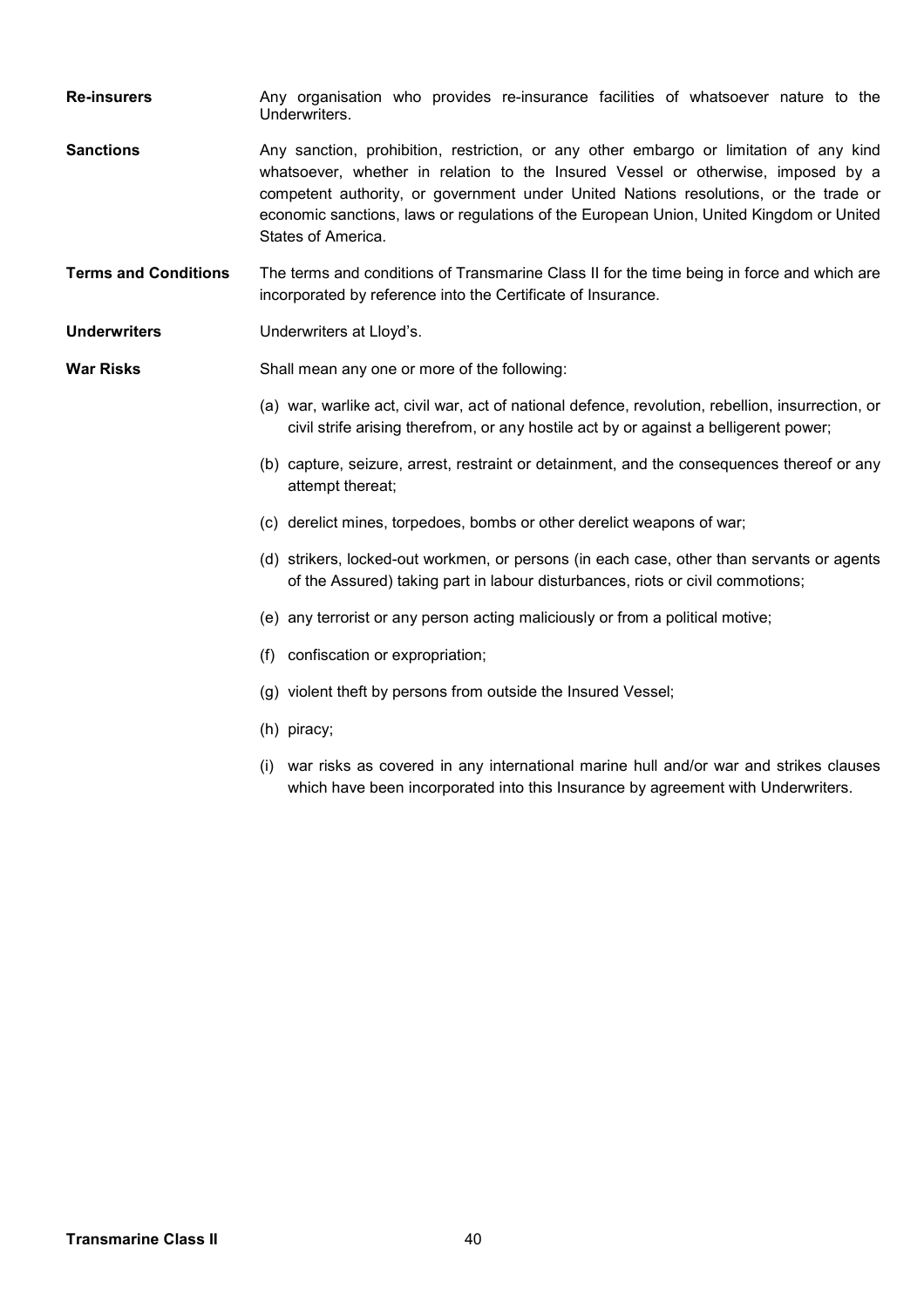#### **CLASS III - TRADE DISRUPTION INSURANCE**

#### **FOR THE CRUISE AND PASSENGER VESSEL INDUSTRY**

#### 1. **TRADE DISRUPTION INSURANCE**

#### 1.1 **Risks Insured**

An Assured shall be entitled to compensation for one or more of the following disruptions to trade, subject to the terms specified in the Certificate of Insurance:

- (a) (1) delayed arrival or non-arrival of an Insured Vessel at a port of embarkation, transhipment or disembarkation (for the purpose of this sub-clause, "delayed" means occurring later than would otherwise have been the case, based on the reasonably calculated estimated time of arrival of the Insured Vessel at the relevant port or place);
	- (2) delayed embarkation, transhipment or disembarkation of passengers on or from an Insured Vessel (for the purpose of this sub-clause, "delayed" means occurring later than would otherwise have been the case, based on the reasonably calculated estimated time of embarkation, transhipment or disembarkation of passengers on or from the Insured Vessel at the relevant port or place);
	- (3) inability to embark, tranship or disembark passengers on or from an Insured Vessel;
	- (4) cancellation, abandonment or curtailment of voyage(s);
	- (5) such other disruption to trade as may be expressly agreed by Underwriters and endorsed to that effect in the Certificate of Insurance.

#### PROVIDED ALWAYS that:

- (b) the disruption to trade is caused by one or more of the following insured perils:
	- (1) fire or explosion on land, not causing any physical loss or damage to the Insured Vessel;
	- (2) Extraordinary Weather, not causing any physical loss or damage to the Insured Vessel;
	- (3) earthquake, heave, landslip, subsidence or volcanic eruption, not causing any physical loss or damage to the Insured Vessel;
	- (4) contact with aircraft, helicopters or similar objects, or objects falling therefrom, not causing any physical loss or damage to the Insured Vessel;
	- (5) emergency total or partial closure of any port, road, airport or navigable waterway by or under the lawful order of any authority having jurisdiction to make such an order;
	- (6) physical damage to the Insured Vessel caused by:
		- (i) the perils set out below or by other international marine hull clauses that may be agreed by Underwriters and endorsed to that effect in the Certificate of Insurance:
			- (1.1) perils of the seas, rivers, lakes or other navigable waters;
			- (1.2) fire, explosion;
			- (1.4) jettison;
			- (1.6) contact with land conveyance, dock or harbour equipment or installation;
			- (1.7) earthquake, volcanic eruption or lightning;

#### **Transmarine Class III** 41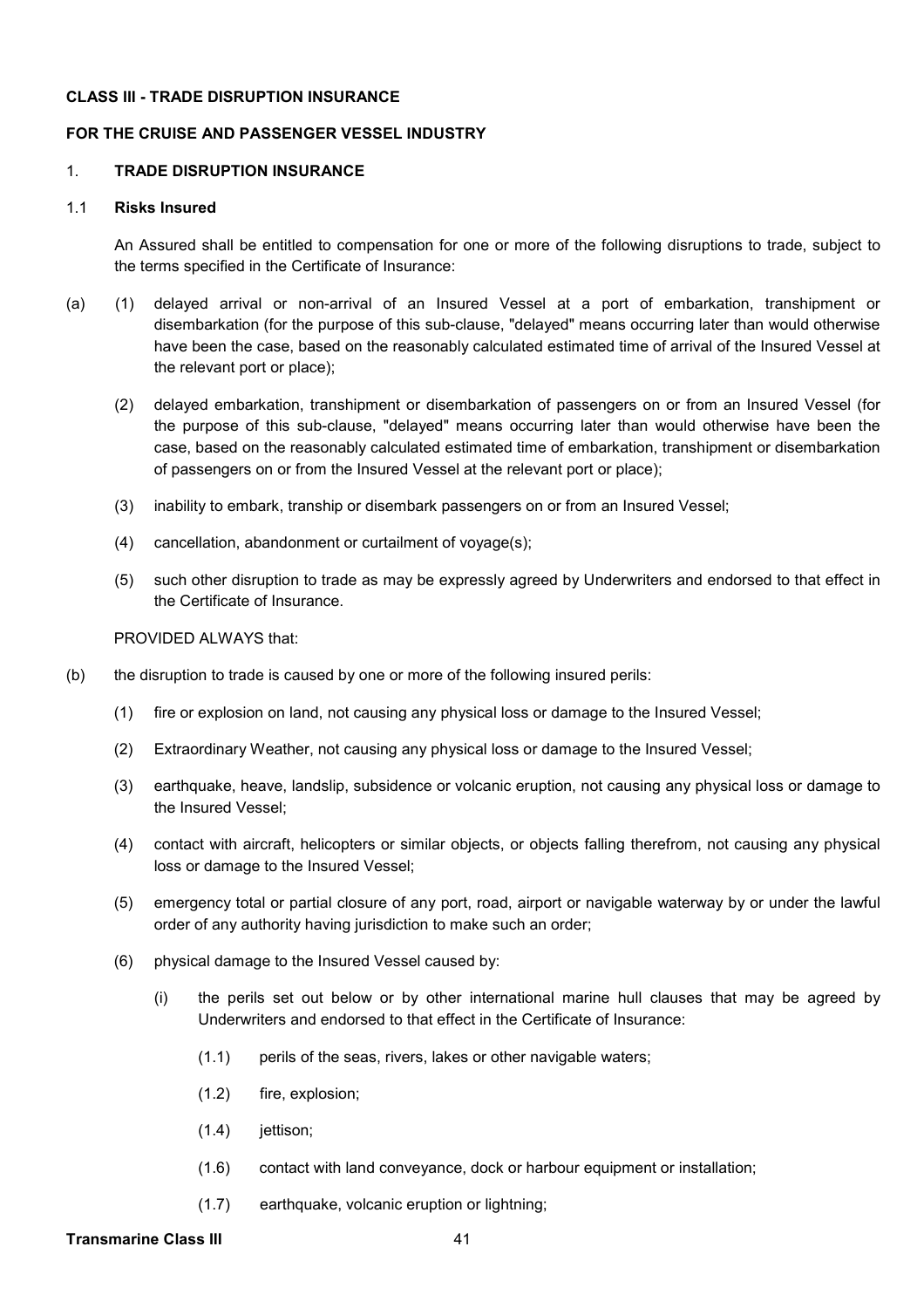- (1.8) accidents in loading, discharging or shifting of cargo or fuel;
- (1.9) bursting of boilers, breakage of shafts or any latent defect in the machinery or hull;
- (2.0) negligence of master, officers, crew, stevedores, fuel suppliers, or pilots;
- (2.1) negligence of repairers or charterers, provided such repairers or charterers are not an Assured hereunder;
- (2.2) barratry of master, officers, crew or pilots;
- (2.3) contact with aircraft, helicopters or similar objects, or objects falling therefrom;
- (2.4) breakdown of machinery, including electrical machinery, provided such breakdown has not resulted from wear and tear.

Provided that such physical damage to the Insured Vessel has not resulted from want of due diligence by the Assured, owners, charterers, managers or superintendents or any of their onshore management, in which case there is no Insurance for any resulting disruption to trade.

Masters, officers, crew or pilots not to be considered owners within the meaning of this clause should they hold shares in the Insured Vessel.

- (ii) the perils set out below or by other war and strikes clauses that may be agreed by Underwriters and endorsed to that effect in the Certificate of Insurance (subject always to clause 2.6):
	- (a) war, civil war, revolution, rebellion, insurrection, or civil strife arising therefrom, or any hostile act by or against a belligerent power;
	- (b) capture, seizure, arrest, restraint or detainment, and the consequences thereof or any attempt thereat;
	- (c) derelict mines, torpedoes, bombs or other derelict weapons of war;
	- (d) strikers, locked-out workmen, or persons (in each case, other than servants or agents of the Assured) taking part in labour disturbances, riots or civil commotions;
	- (e) any terrorist or any person acting maliciously or from a political motive;
	- (f) confiscation or expropriation;
	- (g) violent theft by persons from outside the Insured Vessel;
	- (h) piracy.
- (7) any abnormal physical obstruction of a berth at the port of embarkation, transhipment, disembarkation or of the approaches thereof which prevents the use of the berth by the Insured Vessel, provided that this peril shall not include:
	- (i) inaccessibility of a berth due to port congestion or routine operations of maintenance or dredging;
	- (ii) any obstruction which could reasonably have been foreseen by the Assured or his agent at the time of entering into the contract of affreightment;
	- (iii) use or occupation of the berth by another vessel provided that if the other vessel is incapable of vacating the berth solely as a result of physical damage such circumstances will be regarded as an insured peril;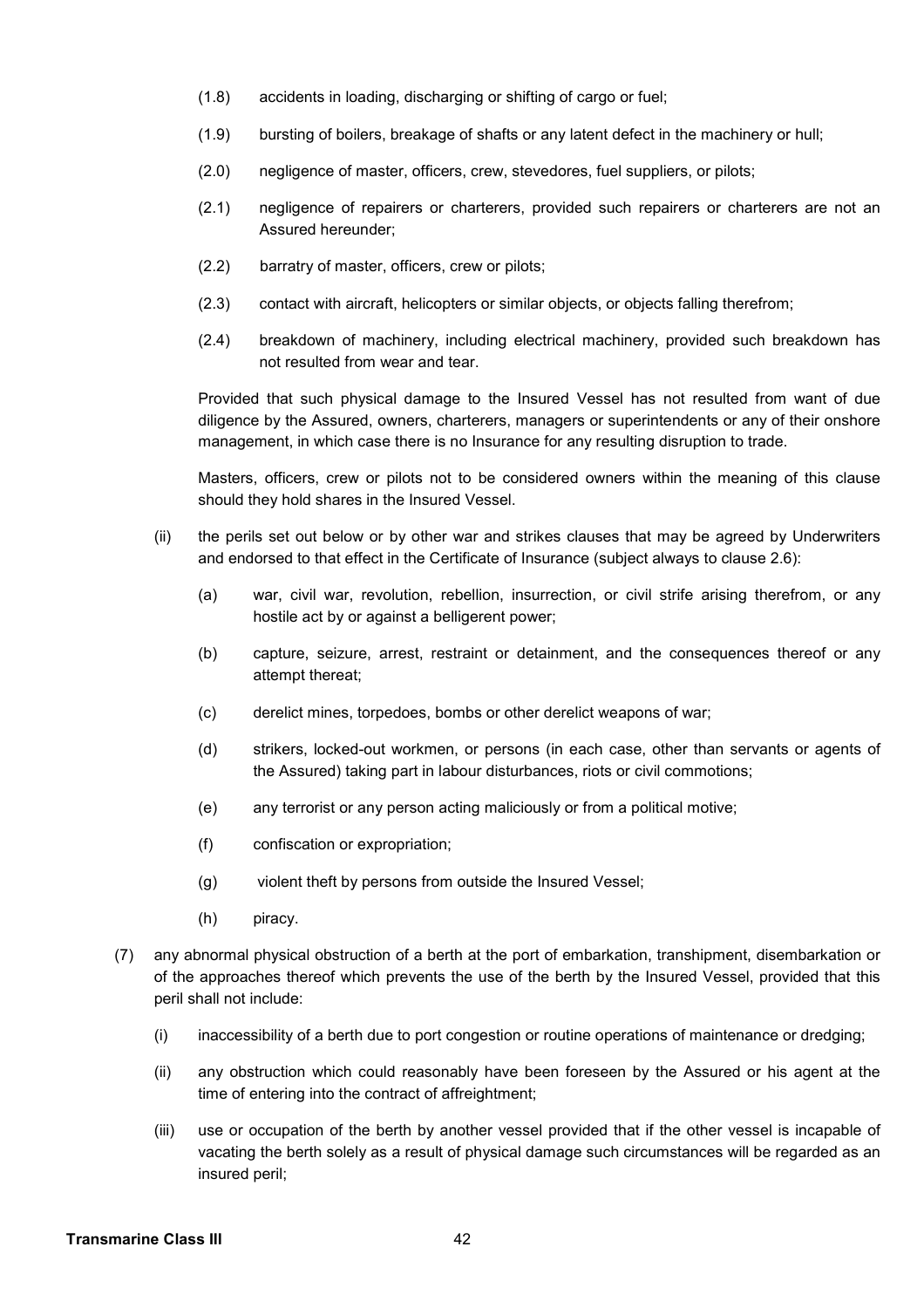- (8) any reasonable refusal by the master of the Insured Vessel to proceed through any areas through which she must pass in order to reach the port or place of embarkation, transhipment or disembarkation on the grounds that such area, port or place is dangerous;
- (9) subject to clause 2.6 and save as provided in clause  $1.1(b)(6)(ii)(h)$ , acts of piracy and any consequences thereof or any attempt thereat directly targeted at, involving and affecting the Insured Vessel, excluding any physical loss or damage to the Insured Vessel, or the consequences of loss or damage to the property of the Assured on land;
- (10) closure of borders (whether national or regional) for political purposes which restricts or prohibits the Insured Vessel from sailing from or to a country within the intended cruise schedule;
- (11) the rescuing of refugees or life saving, salvage or other assistance given by the Insured Vessel;
- (12) save as provided by clause 1.1(b)(19), expropriation, confiscation, seizure or requisition for title or use of the Insured Vessel (provided no physical loss or damage is caused thereby) by or under the order of the government of any country other than the flag state (whether civil, military or de facto) or any public or local authority in any such country;
- (13) the imposition, or official and public announcement, of travel restrictions by the authorities of any country in which passengers or crew are to be embarked/disembarked on or from the Insured Vessel;
- (14) arrest, restraint or detainment of the Insured Vessel under quarantine regulations;
- (15) infectious diseases or poisoning on board the Insured Vessel;
- (16) illness, death or injury to persons on board the Insured Vessel;
- (17) the discovery of stowaways on board the Insured Vessel;
- (18) detention of the Insured Vessel following actual or alleged pollution emanating from the Insured Vessel;
- (19) detention of the Insured Vessel following the infringement of any customs law or regulation, arising out of the discovery on board the Insured Vessel of, or the suspicion of the presence on board the Insured Vessel of illegal narcotics or drugs but excluding any Claim caused by the confiscation of the Insured Vessel by any party whatsoever, as a consequence of the aforesaid infringement, and, provided always that the Assured neither knew or ought to have known of the said presence or suspected presence on board of illegal narcotics or drugs:
- (20) oil or chemical pollution emanating from any vessel (other than the Insured Vessel) or property whether on land or water following a sudden, unexpected and accidental incident;
- (21) accidental injury or death to passengers whilst travelling by rail, coach or plane to the Insured Vessel's port of embarkation, where the Assured, charterer of the Insured Vessel or the relevant tour operator has arranged or provided the aforesaid means of transportation to the port of embarkation;
- (22) subject to clause 2.6 hereof inability of the Insured Vessel to sail from any port, canal, waterway or other place to the high seas as a result of the closure of the connecting channel to all vessels of such size or draft provided that such closure was caused by the blockage of the waterways because of a warlike act, or act of national defence and irrespective of whether or not there is physical damage to the Insured Vessel.
- (c) Cover for those perils contained in clause 1.1(b)(19) and (22) hereof shall only be available to the Assured in the event those perils are expressly referred to as being covered in the Certificate of Insurance for the Insured Vessel.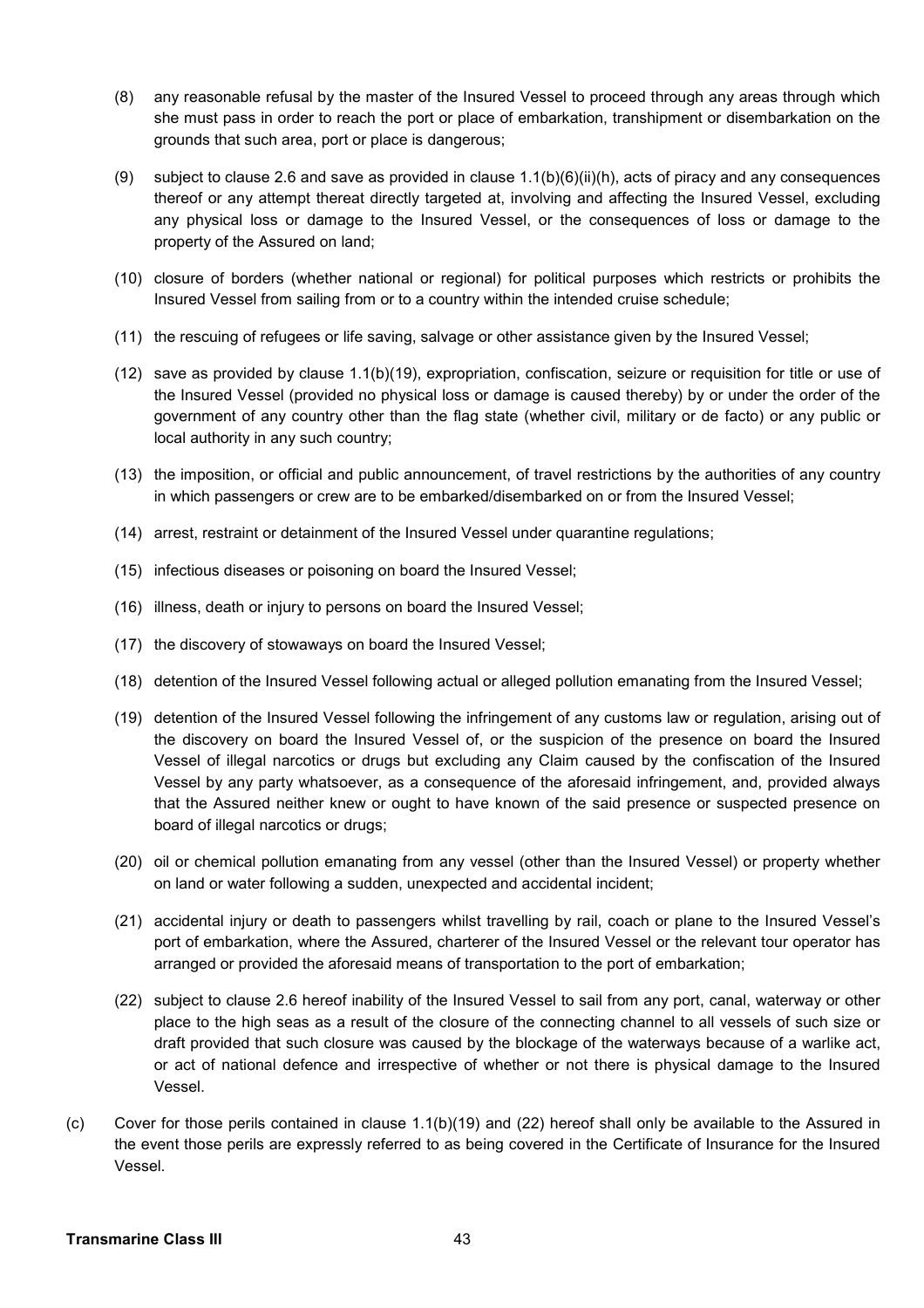(d) Where the perils insured against under clause 1.1(b)(6) are amended by the substitution of perils contained in and as limited and/or restricted and/or excluded by other international marine hull or war and strikes clauses, such amendment shall be limited to such perils only and as specified in the Certificate of Insurance. All other provisions of these Terms and Conditions shall remain in full force and effect unless expressly agreed in writing by Underwriters and endorsed to that effect in the Certificate of Insurance.

#### 1.2 **Amount of Compensation**

- (a) Subject to these Terms and Conditions and subject also to any terms set out in the Certificate of Insurance, the Assured may recover one or more of the following amounts in respect of any Insured Disruption to Trade:
	- (1) the net loss of earnings suffered by the Assured whether or not the Insured Vessel is on charter;
	- (2) additional costs and expenses in respect of storage, warehousing, handling, freight, labour, deadfreight, demurrage, detention, insurance, chartering or (subject to Underwriters' prior approval) legal services, or other expenses of a similar nature, which are reasonably and necessarily incurred for the purpose of enabling the Insured Vessel or passengers to proceed to their intended destination or of avoiding or reducing loss by procuring one or more alternative vessels. Additional types of expenses may be agreed and will be defined in the Certificate of Insurance;
	- (3) contractual liability under an express term or terms for any Insured Disruption to Trade to the extent that such liability would not otherwise have arisen but for such term and could not be avoided or reduced by reasonable action on the part of the Assured, provided that such term or terms have been approved by Underwriters and endorsed to that effect in the Certificate of Insurance and Cover for liability has been agreed between the Assured and Underwriters on such terms as Underwriters shall require;
	- (4) extraordinary costs and expenses incurred by the Assured with Underwriters' prior written confirmation relating to any one or more of the following events arising as a direct consequence of an insured peril:
		- (i) extraordinary marketing costs reasonably incurred prior to and in anticipation of the occurrence of an insured peril;
		- (ii) marketing costs reasonably incurred after the occurrence of the insured peril;
		- (iii) non-refundable advanced costs for ports, terminals, pilots, canals or other waterways;
		- (iv) cancellation of ship service contracts which are pre-paid or guaranteed by the Assured but limited to medical services, food services and entertainers engaged by the Assured.
- (b) Unless otherwise expressly agreed by Underwriters and endorsed to that effect in the Certificate of Insurance, all losses, additional and extraordinary costs and expenses and liability recovered under clause 1.2(a) above must be incurred by the Assured and will be indemnified on a proven loss basis only.
- (c) The amount recoverable under clause 1.2(a) shall be subject to the following limits:
	- (1) the daily amount of any recovery in respect of net loss of earnings under clause 1.2(a)(1) shall not exceed the amount of the daily insured sum for each Day (and pro rata for any part of a Day) as stated in the Certificate of Insurance over the period of the Insured Disruption to Trade.

"Net loss of earnings" shall be calculated on the basis of the amount of direct passenger revenue lost as a result of the Insured Disruption to Trade less the amount of normal operating costs and expenses not incurred as a result of the circumstances giving rise to the Claim (for the purposes of calculating direct revenue from passengers, both committed and anticipated passenger bookings are included).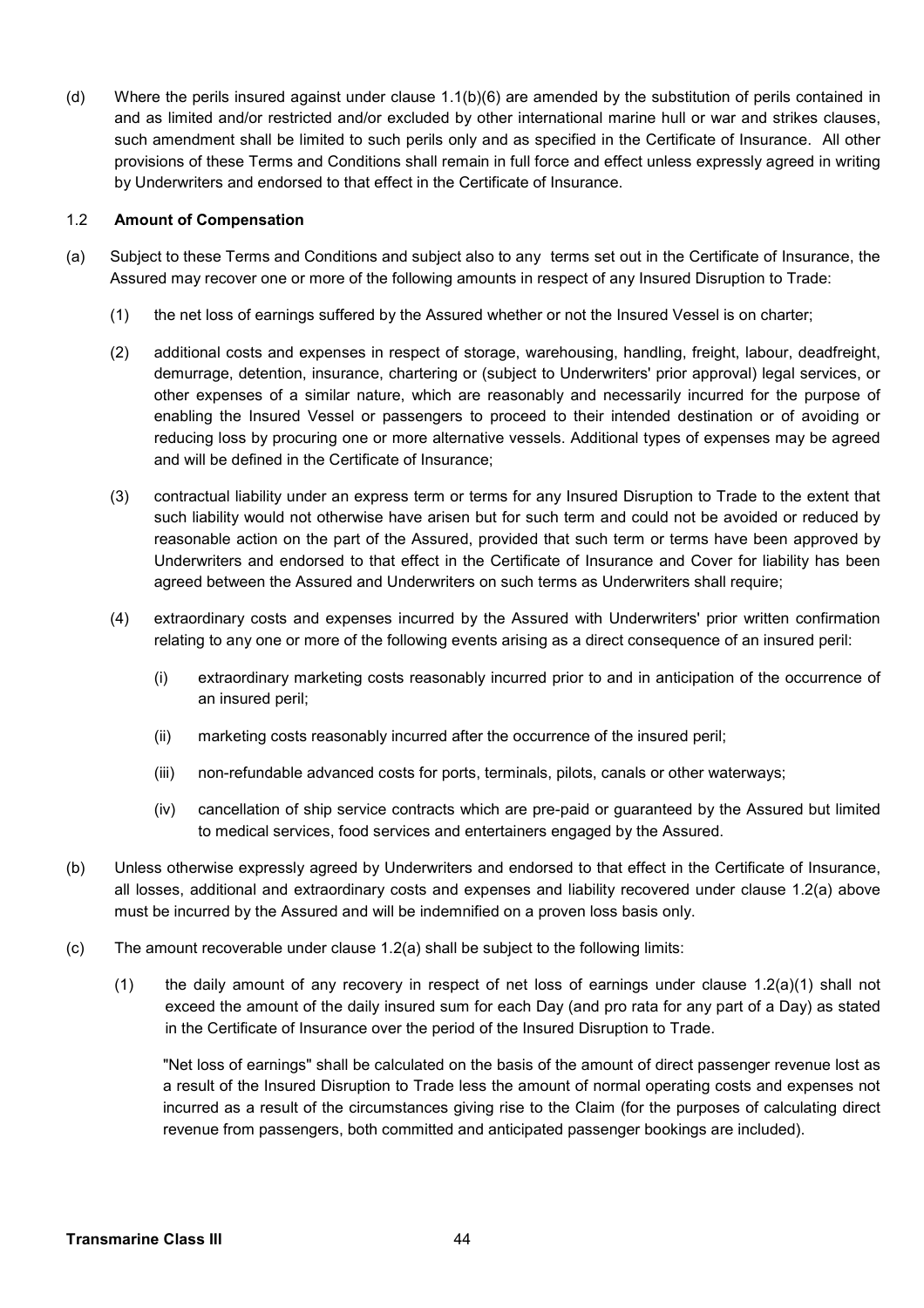- (2) unless otherwise specified in the Certificate of Insurance the total amount of any recovery for additional costs and expenses under clause 1.2(a)(2) and extraordinary costs and expenses under clause 1.2(a)(4) shall not exceed USD ten thousand in total.
- (d) This Insurance concerns only Insured Disruption to Trade which begins within the Period of Cover save for claims under clause 1.1(b)(6) where the disruption to trade to the Insured Vessel may occur at any time up until the expiry of the period set out in clause 2.5.
- (e) Unless otherwise specified in the Certificate of Insurance compensation under clause 1.2(a) shall not exceed sixty Days (after application of the Excess period) after the relevant Insured Disruption to Trade begins.

# 2. **LIMITATIONS OF COVER**

# **THE FOLLOWING RISKS ARE NOT COVERED BY THIS INSURANCE**

# 2.1 **Scope of Disruption to Trade Cover**

There is no Insurance, unless:

- (a) the relevant insured peril or perils occurred during the Period of Cover; and
- (b) save as set out in clause 1.1(b)(6) the relevant insured peril or perils occurred in circumstances outside the control of the Assured, his agents and/or his servants; and
- (c) the relevant insured peril or perils prevented or hindered:
	- (1) the transport of passengers to or from the Insured Vessel by the route which the Assured or Assured's customer has reasonably arranged or was reasonably intending to use, or in the absence of any specific arrangement or intention, the customary or reasonable route; or
	- (2) the passage of the Insured Vessel to a port of embarkation, transhipment or disembarkation by the route which the Assured has arranged or was intending to use or, in the absence of any specific arrangement or intention, the customary or reasonable route; or
	- (3) the actual embarkation, transhipment or disembarkation of passengers to or from the Insured Vessel;

and then in each case only for the period of such prevention or hindrance.

#### 2.2 **War, Piracy and Terrorism**

Save as expressly set out in clause 1.1(b) there is no Insurance for any disruption to trade or any other Claim whatsoever arising out of, from or directly or indirectly caused or contributed to, by or consequent upon:

- (1) war, civil war, revolution, rebellion, insurrection, or civil strife arising therefrom, or any hostile act by or against a belligerent power, or arising out of or relating to warlike events or operations or acts of national defence and irrespective of whether or not any loss or damage is caused to the Insured Vessel or any other property;
- (2) the act of any terrorist or of any person acting maliciously or from a political, religious, ethnic or other motive;
- (3) derelict mines, torpedoes, bombs or other derelict weapons of war;
- (4) the outbreak of war (whether there be a declaration of war or not) between any of the following countries: United Kingdom, United States of America, France, Russian Federation, the People's Republic of China;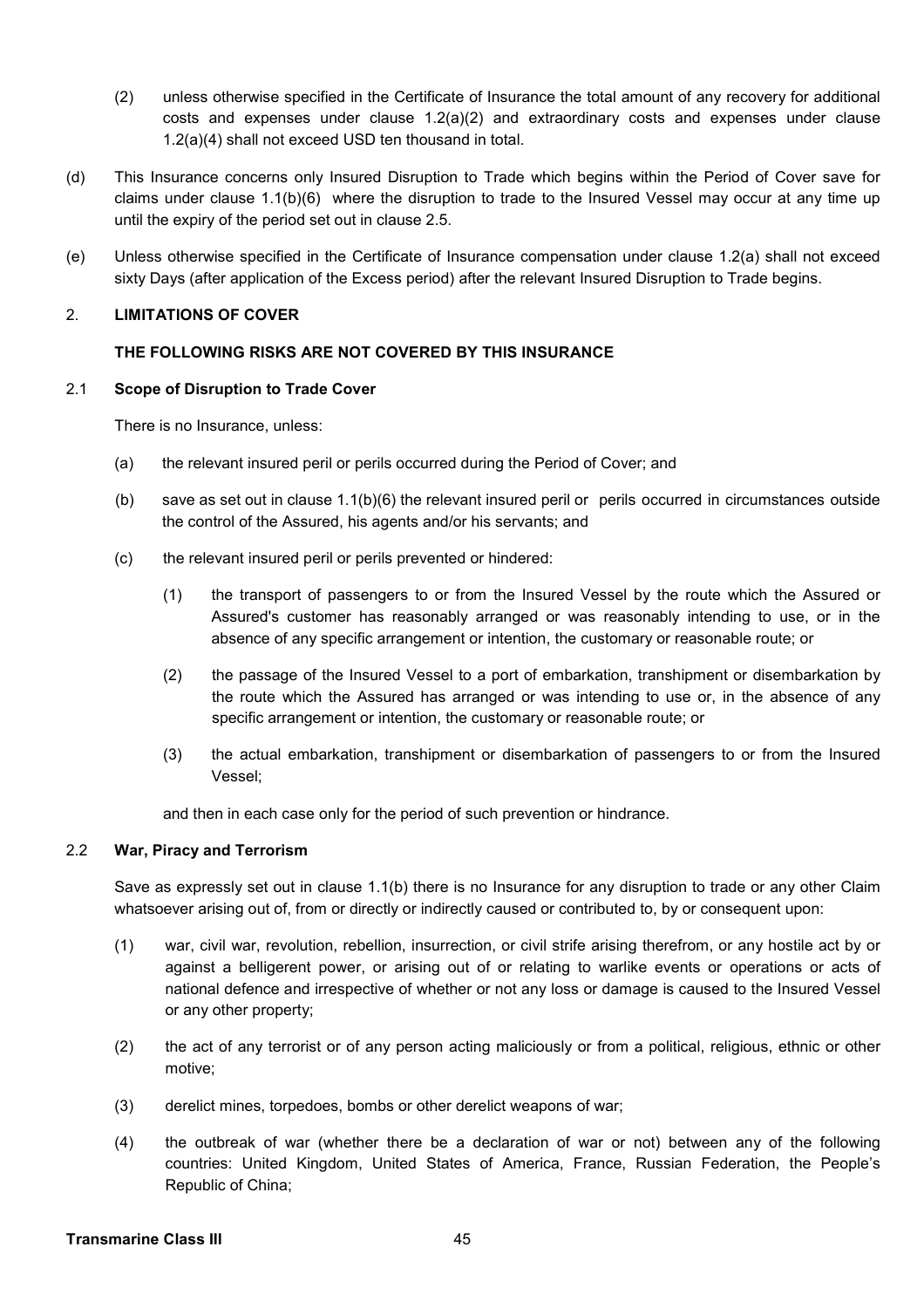- (5) arrest, restraint, detainment, confiscation or expropriation by reason of infringement of any customs or trading regulations;
- (6) violent theft by persons from outside the Insured Vessel;
- (7) piracy.

#### 2.3 **Prevailing and Pre-existing Circumstances, Conduct and Failure to Comply**

There is no Insurance for actual physical loss of or damage to the Insured Vessel or injury to or death of passengers, or any disruption to trade or any other Claim whatsoever arising out of, from, or directly or indirectly caused or contributed to, by, or consequent upon:

- (1) the trade, voyage or operation upon which the Insured Vessel was engaged being unduly hazardous or otherwise imprudent;
- (2) loss arising from the operation of ordinary judicial process, any debt, insolvency, failure to pay any fine or penalty, failure to provide any bond or security (whether under court order or otherwise), or any other financial cause;
- (3) loss arising from any failure of the Assured or of his agent(s) to comply with the laws of any jurisdiction in which such Assured or agent(s) is incorporated or has a place of business or in which the passenger(s) or the Insured Vessel is at any time located;
- (4) loss arising from any failure of the Assured or his agent(s) to obtain all necessary permits and authorisations;
- (5) loss arising out of or in any way contributed to by the wrongful act, negligence or wilful misconduct of the Assured or his agent(s) (other than negligence referred to in clause  $1.1(b)(6)$ );
- (6) any delay in dry-docking or repairs or redelivery of the Insured Vessel from dry-docking or repairs, unless specifically agreed by Underwriters;
- (7) loss where the circumstances giving rise to the Claim existed before or at the time the Insurance attached other than latent defect as referred to in clause 1.1(b)(6)(i)(1.9);
- (8) loss where the Insured Vessel was carrying contraband or was involved in blockade-running;
- (9) loss where the Insured Vessel was employed in any unlawful trade or used in any unlawful manner;
- (10) any delay caused by disputes arising out of any contract with the Assured;
- (11) cancellation, abandonment or curtailment of consecutive voyages due to insufficient financial resource, financial default or insolvency of the Assured;
- (12) any disruption to trade other than the disruption to trade caused directly by the relevant insured peril(s) under clauses 1.1(b) and 11;
- (13) any delay in delivery of a new building or delays incurred as a result of construction, conversion or upgrade of the Insured Vessel, unless specifically agreed by Underwriters;
- (14) the Assured failing to comply with his obligations under this Insurance;
- (15) any occurrence or series of occurrences resulting in the Insured Vessel becoming a total loss, actual or constructive, and irrespective of whether or not the notice of abandonment of the Insured Vessel has been given by any person to the hull or other underwriters; provided always that for the purpose of this exclusion the question of whether or not the Insured Vessel has become a constructive total loss shall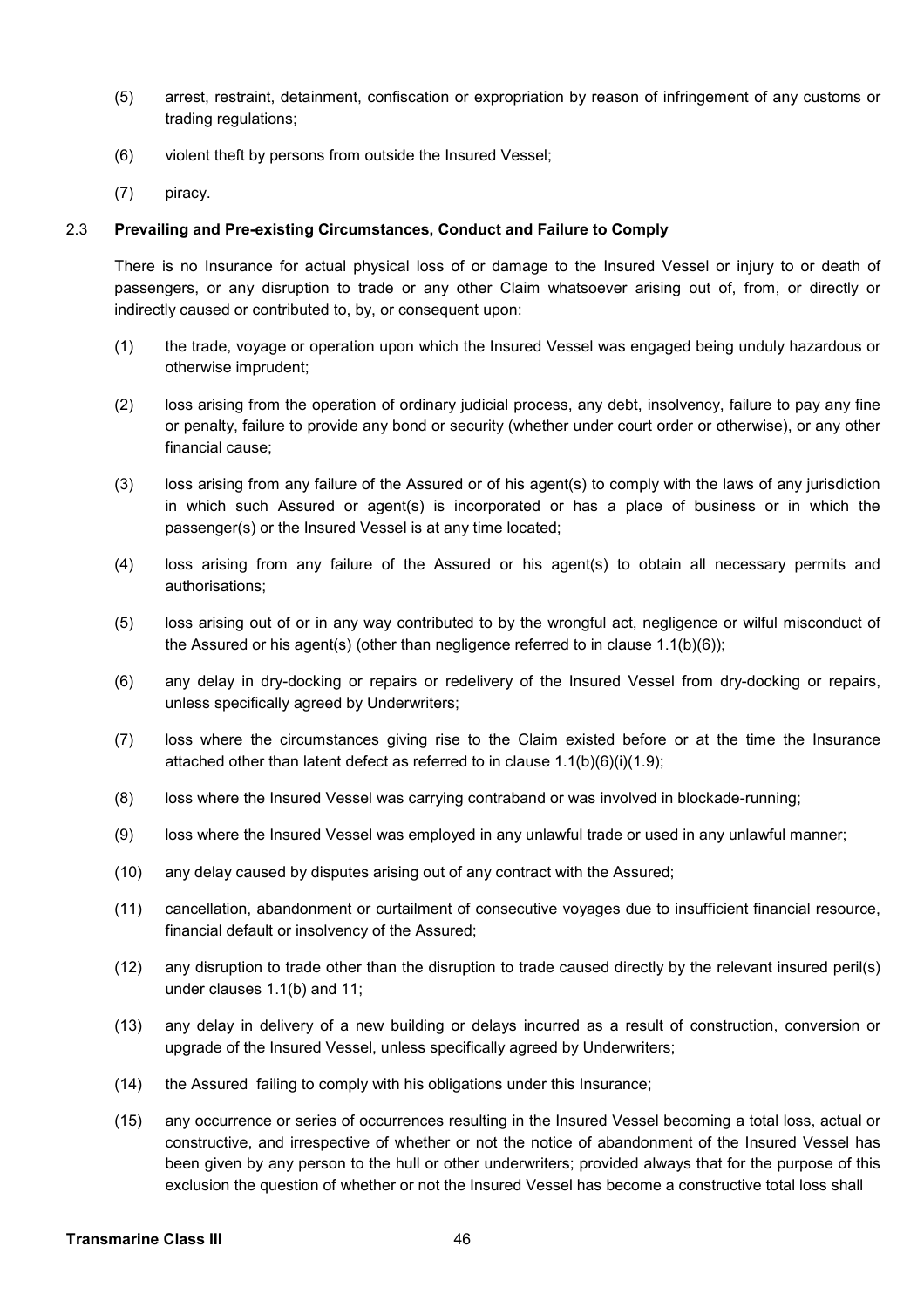be determined by reference to her market value (plus fifteen per cent thereof) or insured value, whichever is the lesser, at the time when the occurrence (or the first in a series of occurrences) causing her to become a total loss took place;

- (16) any occurrence or series of occurrences resulting in the Insured Vessel being considered an arranged loss or compromise total loss or compromise constructive total loss;
- (17) the Assured and/or his agent(s) having failed to take such steps, including but not limited to the making of and acting upon all reasonable inquiries, as could reasonably be expected to be taken by a competent and prudent uninsured operator in the same or similar circumstances;
- (18) the actual, potential, alleged or threatened formation, growth, presence, release or dispersal of any fungi, moulds, spores or mycotoxins of any kind, or any action taken by any party in response to any of the above, including but not limited to investigating, testing for, detection of, monitoring of, treating, remediating or removing such fungi, moulds, spores or mycotoxins;
- (19) the issue of any governmental or regulatory order, requirement, directive, mandate, decree or other direction that any party take action in response to the actual, potential, alleged or threatened formation, growth, presence, release or dispersal of any fungi, moulds, spores or mycotoxins of any kind;
- (20) the Assured having failed to comply with any recommendations, conditions, restrictions or requirements following any port state investigation or inspection;
- (21) failure of passengers travelling on the Insured Vessel to obtain the necessary passports, visas, immigration, emigration or similar documentation regulating entry or exit to or from a country on the itinerary of the Insured Vessel.

#### 2.4 **Radioactive**

There is no Insurance for any disruption to trade or any other Claim whatsoever arising out of, from, or directly or indirectly caused or contributed to, by or consequent upon:

- (1) ionising radiations from or contamination by radioactivity from any nuclear fuel or from any nuclear waste or from the combustion of nuclear fuel;
- (2) the radioactive, toxic, explosive or other hazardous or contaminating properties of any nuclear installation, reactor or other nuclear assembly or nuclear component thereof;
- (3) any weapon or device employing atomic or nuclear fission and/or fusion or other like reaction or radioactive force or matter;
- (4) the radioactive, toxic, explosive or other hazardous or contaminating properties of any radioactive matter. The exclusion in this sub-clause 2.4(4) does not extend to radioactive isotopes, other than nuclear fuel, when such isotopes are being prepared, carried, stored, or used for commercial, agricultural, medical, scientific or other similar peaceful purposes;
- (5) any chemical, biological, bio-chemical, or electromagnetic weapon.

#### 2.5 **Disruption to Trade After the Period of Cover**

Where the insured peril under clause 1.1(b)(6) hereof occurs within the Period of Cover but gives rise to a disruption to trade to the Insured Vessel after the Period of Cover has ended then there is no Insurance for any disruption to trade to the Insured Vessel occurring more than eighteen Months after the Period of Cover has ended, irrespective of whether or not such disruption to trade began before the eighteen Months ended or was continuing at the time when the eighteen Months ended.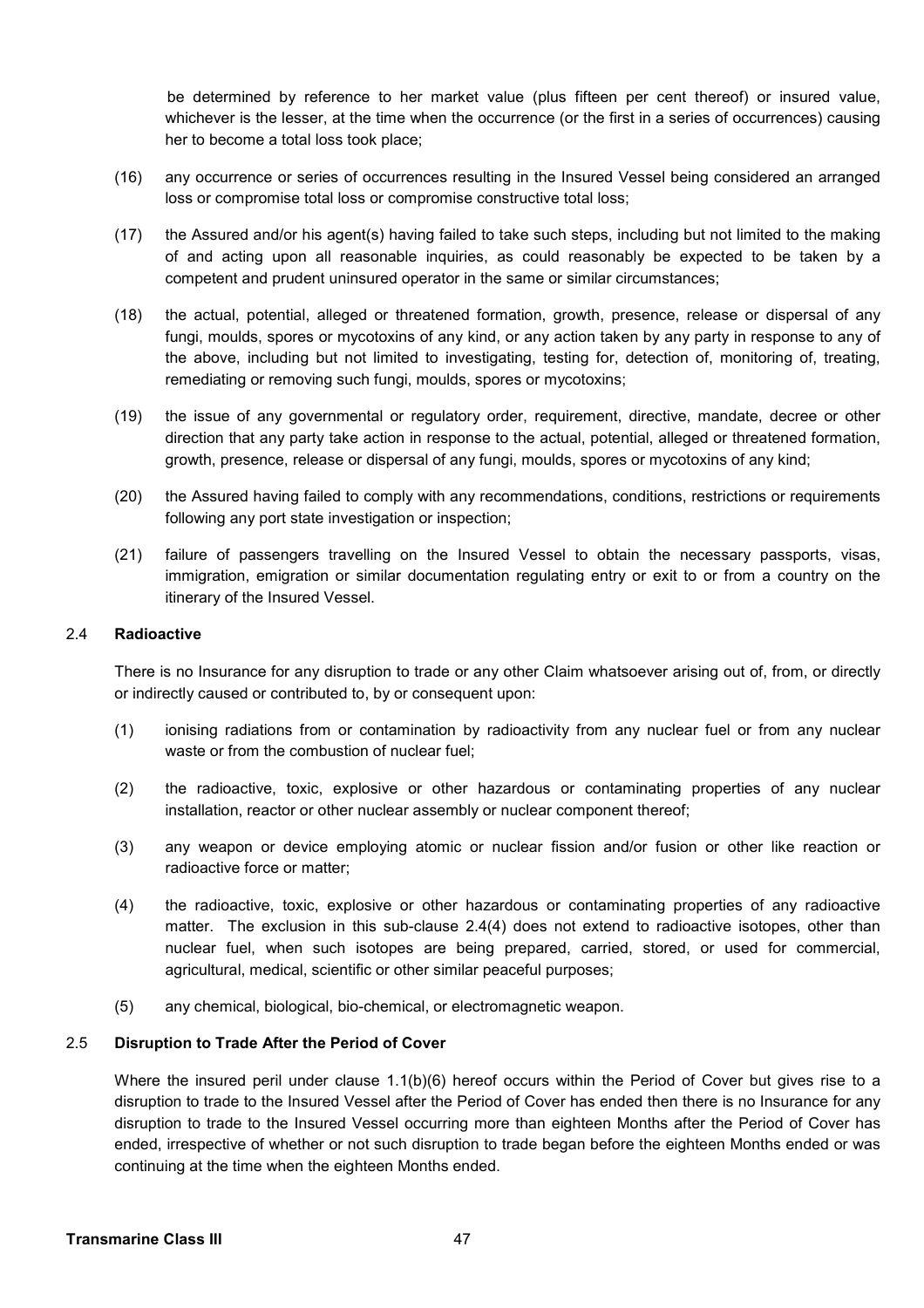#### 2.6 **Listed Areas**

Where the Insured Vessel is within the territorial waters of any countries or places which may from time to time be included in the Hull War, Strikes, Terrorism and Related Perils Listed Areas, there shall be no Cover under clauses 1.1 (b)(6)(ii), 1.1(b)(9) and 1.1(b)(22) of these Terms and Conditions unless the Assured gave notice to Underwriters that the Insured Vessel was sailing for, deviating towards or was already within (at the time of the issue of any new or extended Hull War, Strikes, Terrorism and Related Perils Listed Areas as aforesaid) the territorial waters of any countries or places which may from time to time be included in the Hull War, Strikes, Terrorism and Related Perils Listed Areas and Underwriters decide to reinstate, in whole or in part, Cover as otherwise excluded above and have charged the Assured an additional Premium in respect thereof.

#### 2.7 **Cyber and Computer Issues**

There is no Insurance for any disruption to trade or any other Claim whatsoever arising out of, from or directly or indirectly caused or contributed to, by or consequent upon the use or operation, as a means for inflicting harm, of any computer, computer system, computer software programme, malicious code, computer virus or process or any other electronic system, save for and strictly limited to Claims which:

- (a) arise from the use of any computer, computer system or computer software programme or any other electronic system in the launch and/or guidance system and/or firing mechanism of any weapon or missile; and
- (b) fall within the Cover set out in clause 1.1(b)(6)(ii) in respect of war, civil war, revolution, rebellion, insurrection, or civil strife arising therefrom, or any hostile act by or against a belligerent power, or terrorism or any person acting from a political motive, or violent theft by persons from outside the Insured Vessel, or piracy.

#### 2.8 **Sanctions**

There is no Insurance where support, assistance, involvement, payment (whether in respect of any Claim, or settlement of disbursements or accounts of any third party), or other benefit to an Assured of whatever nature, may expose Underwriters, the Re-Insurers, or Managers to Sanctions.

#### 2.9 **Repeated Breach**

There is no Insurance where the Assured has breached a provision of these Terms and Conditions on more than one occasion and has previously been put on notice of such breach by the Underwriters. In addition in such circumstances the Underwriters will be entitled to give the Assured written notice that should the same breach occur again subsequent to the service of such written notice, they will be entitled to cancel the Insurance with immediate effect and retain all Premium paid. In addition Underwriters will still remain entitled to claim from the Assured any sums due.

#### 2.10 **Classification and Statutory**

There is no Insurance where the Assured is the owner, manager or the bareboat, time, or voyage charterer of the Insured Vessel unless:

- (a) the Insured Vessel is fully classed with a classification society which is a member of the International Association of Classification Societies (IACS), approved by Underwriters; and
- (b) the Insured Vessel and the Assured (where applicable) are in compliance with all directions, provisions and requirements of the International Convention for the Safety of Life at Sea (hereinafter referred to as "SOLAS 1974"), and any amendments thereto, including but not limited to all provisions relating to the International Safety Management Code (hereinafter referred to as the "ISM Code") which pertain to the Insured Vessel and/or the Assured (which term shall include "the Company" as defined by SOLAS 1974, and any amendments thereto) and which are in force during the Period of Cover; and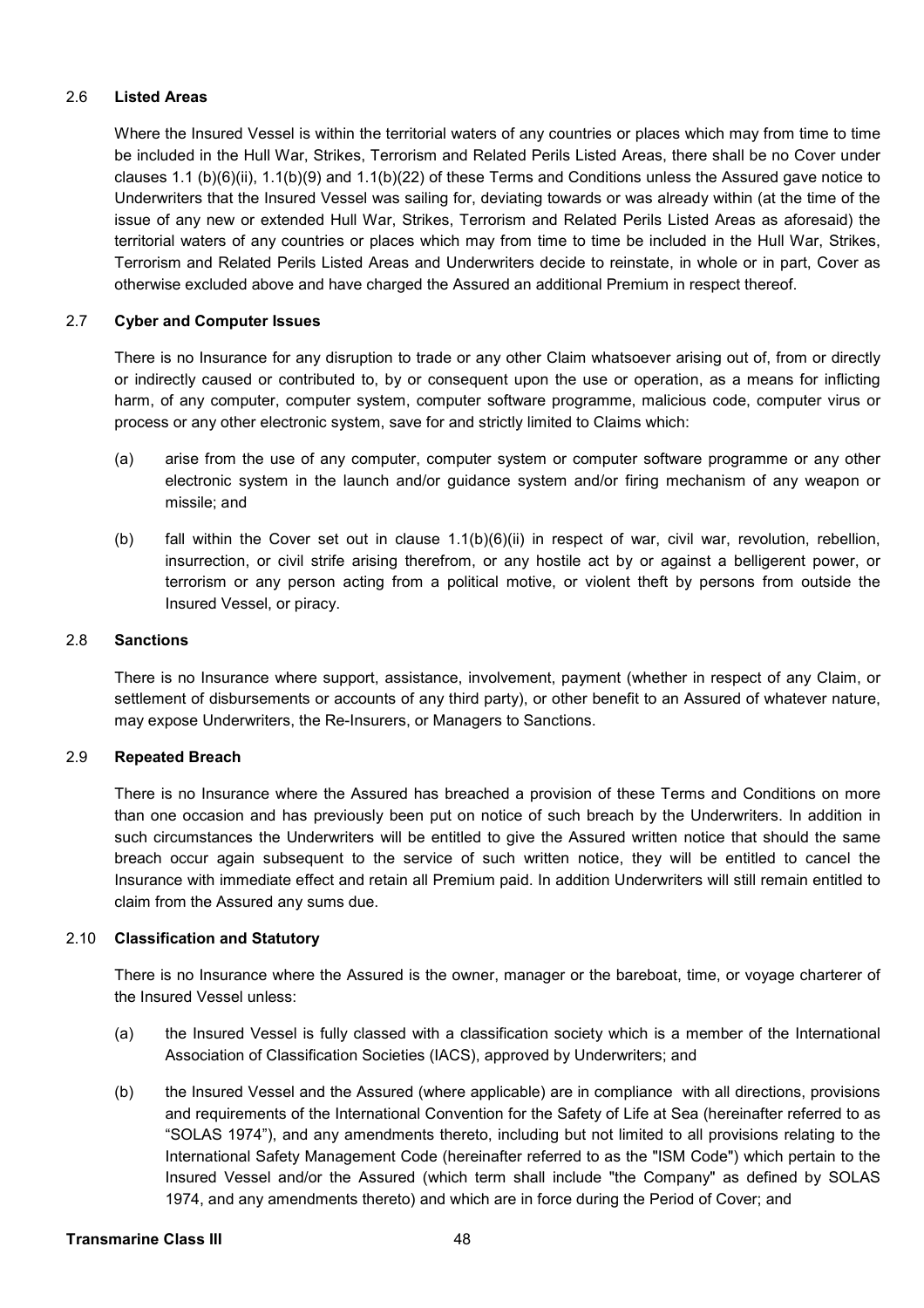- (c) the Assured promptly reports, as soon as is reasonably practicable, to the classification society any incident, condition or damage in respect of which the Assured believes, or which a reasonable and competent operator would have believed, the classification society might impose any recommendations, conditions or restrictions (or make any directions or instructions); and
- (d) the Assured complies with all and any recommendations, conditions or restrictions imposed (or any directions or instructions made) by the classification society and generally comply with its rules in respect of the Insured Vessel without delay and in any event within any time limits laid down by the classification society; and
- (e) the Assured complies with all laws promulgated, and regulations maintained, by the government of the Insured Vessel's flag state and of any state through whose waters the Insured Vessel passes in the course of being traded or operated whether for the Assured's own account or not; and
- (f) all the Insured Vessel's statutory certificates as prescribed by the Insured Vessel's flag state and by any state through whose waters the Insured Vessel passes are valid and kept maintained up to date and in good order and, in the event of an occurrence giving rise to a Claim under this Insurance, the Assured, in addition to any other documents which the Assured is required to provide to Underwriters, shall also and on request by Underwriters, provide the following:
	- (1) a copy of the current Safety Management Certificate (SMC) as referred to in the ISM Code; and
	- (2) a copy of the current Document of Compliance (DOC) as referred to in the ISM Code; and
	- (3) a statement from the "Designated Person" (as referred to in the ISM Code) confirming that all relevant aspects of the ISM Code for which he has specific responsibility have been carried out in accordance with the provisions stated therein; and
	- (4) a copy of the ISM Code system for the Assured and the Insured Vessel; and
	- (5) if the Assured is the time or voyage charterer of the Insured Vessel, in addition to any other documents which the Assured is required to provide to Underwriters on request, provide copies of any documents relating to compliance of the Insured Vessel with SOLAS 1974, and any amendments thereto and/or the ISM Code to which they are entitled under the charterparty; and
- (g) the Assured complies with all directions, recommendations, reporting requirements and procedures set out in the ISM Code documentation for the Assured and the Insured Vessel and complies with the ISM Code system in place.

# 2.11 **Epidemic Disease**

There is no Insurance for any disruption to trade or any other Claim whatsoever arising out of, from or directly or indirectly caused or contributed to, by or consequent upon any Epidemic Disease.

#### 2.12 **Electronic Date Recognition**

There is no Insurance for any disruption to trade or any other Claim whatsoever arising out of, from, or directly or indirectly caused or contributed to, by or consequent upon:

(a) the failure or anticipated failure or inability of any computer system, software, hardware, integrated circuit, microchip, operating system and/or any other electronic device or component, whether or not belonging to or in possession of the Assured or of any third party, correctly, unambiguously or completely to assign, exchange, interpret, manipulate, process, recognise, sequence or transfer any time, year, date or date-like code, data or information;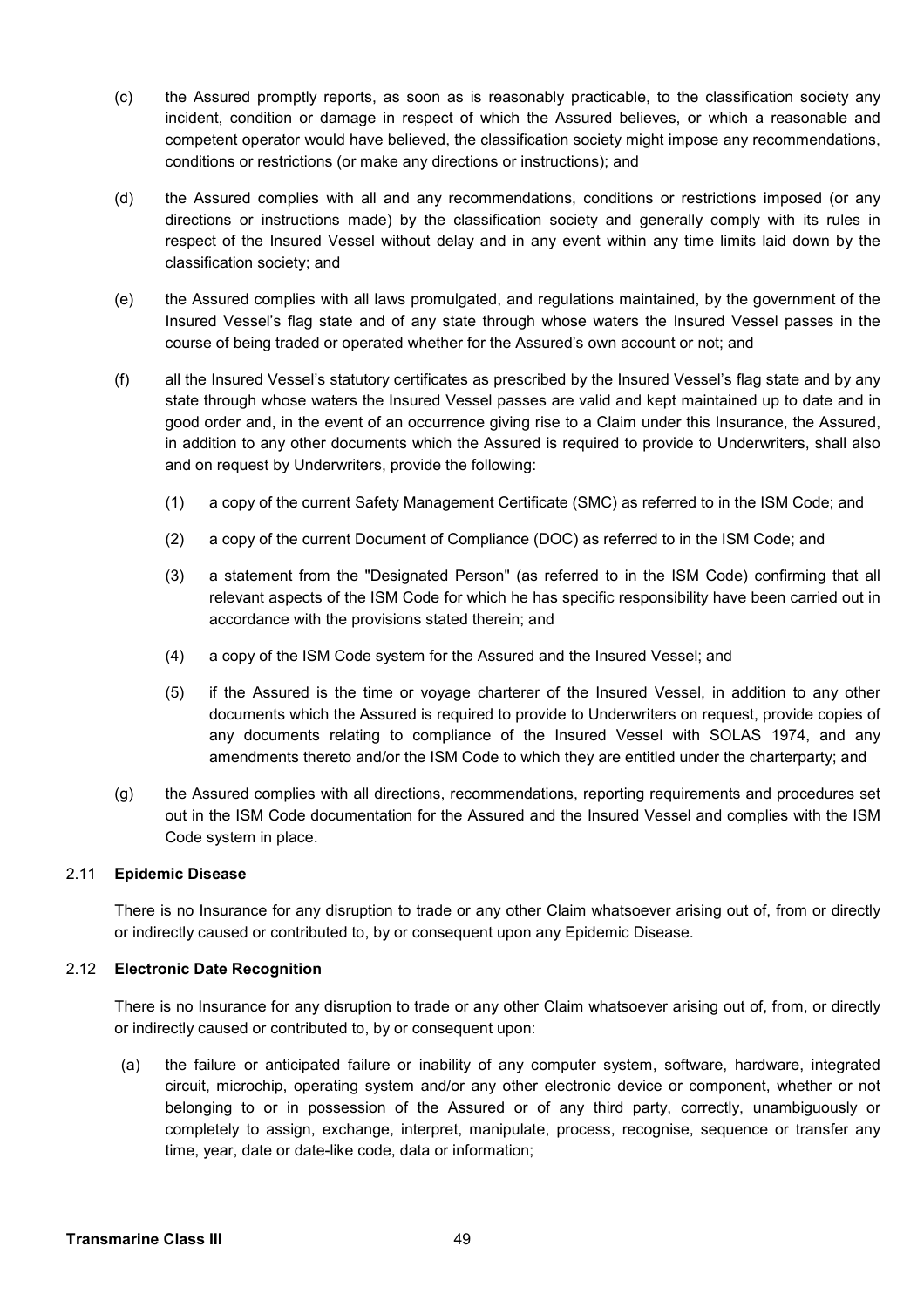- (b) any implemented or attempted change or modification or test of any computer system, software, hardware, integrated circuit, microchip, operating system and/or any other electronic device or component, whether or not belonging to or in possession of the Assured or of any third party, in anticipation of or in response to any change of year, date or time, or any advice given or services performed in connection with any such change or modification;
- (c) any non-use or unavailability for use of any property or equipment of any kind whatsoever resulting from any act, failure to act or decision of the Assured or of any third party related to (a) and/or (b) above.

#### 3. **OBLIGATIONS OF THE ASSURED IN RESPECT OF CLAIMS**

- (a) Any occurrence or circumstance which is likely to give rise to a Claim shall be immediately notified in writing to Underwriters.
- (b) The Assured shall (at their cost and expense) immediately supply and preserve all documents, information, or evidence (such terms to include all electronically stored documentation, email, text message, metadata or other such electronic documentation or records, physical evidence, samples, machinery, parts or equipment) including evidence on oath, as Underwriters may require and until they determine that any preservation is no longer required.
- (c) Following the occurrence of an event which is likely to give rise to a Claim under this Insurance the Assured must take all appropriate steps to avoid or minimise any additional costs or loss of earnings including (without limitation) having repairs carried out in good time, making alternative arrangements or obtaining replacements, and in doing so must, wherever possible and reasonable, obtain and follow instructions from Underwriters. This also applies if additional costs or loss of earnings have already been incurred.

The Assured must notify Underwriters without delay of any measures he has taken which, given the circumstances, he considered to be advisable but for which he was unable to obtain Underwriters' prior approval.

In particular the Assured shall also be obliged to safeguard any claims for compensation against third parties including but not limited to ensuring that any rights of claim are not extinguished by the operation of a time bar or passing of a limitation period and must not without Underwriters' express approval enter into any contracts which purport either expressly or by implication to exclude or limit such rights.

- (d) An Assured shall not in any circumstances make any admission, enter into any discussions or negotiations or conclude any settlement in relation to any Claim unless he has obtained prior approval in writing from Underwriters (which they may grant or refuse on such terms as they may think fit).
- (e) There is no Insurance unless the Assured has complied with their obligations under this clause 3.

#### 4. **CLAIMS HANDLING**

- 4.1 Acceptance of liability by Underwriters in respect of a Claim shall be notified to the Assured in writing by the Managers, and no admission of liability on behalf of Underwriters shall be constituted by, or inferred from, anything done, or omitted to be done, prior to the provision of such a notice.
- 4.2 Underwriters shall be entitled to authorise reimbursement to an Assured in respect of expenses reasonably incurred by him in order to prevent loss which would otherwise have resulted in a claim on Underwriters.
- 4.3 Underwriters may at any time appoint and employ, or discharge or discontinue such employment or engagement, on behalf of the Assured upon such terms as they think fit, surveyors, lawyers, adjusters or other persons, both within and outside the United Kingdom, for the purpose of investigating, handling or otherwise dealing with any matter giving rise, or liable to give rise, to a Claim and all such persons shall be under the following obligations:

#### **Transmarine Class III** 50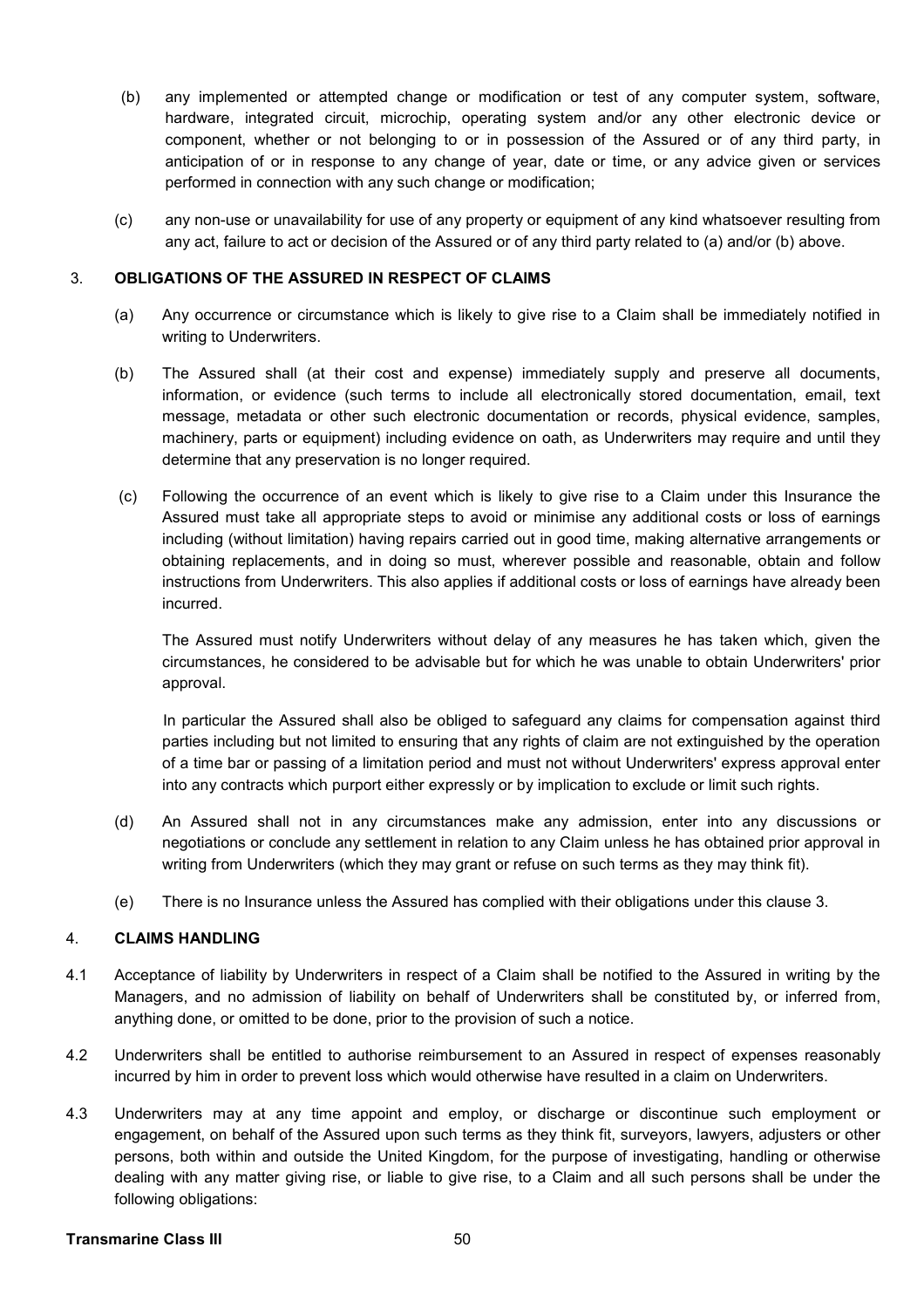- (a) to retire from a matter where they consider that a conflict of interest has arisen or may arise between the Assured and the Underwriters.
- (b) to report directly to Underwriters and produce to Underwriters any documents or information in their possession or power relating to any Claim without prior reference to the Assured, in the same manner as if they had been appointed to act and had at all times been acting on Underwriters behalf and whether or not any such documents or information would otherwise be the subject of legal or any other form of privilege which by entering into this Insurance the Assured has waived.
- 4.4 Underwriters may, upon request by the Assured, agree to make a payment on account to the Assured following an occurrence giving rise to a Claim. Under no circumstances, however, shall Underwriters be obliged to make a payment on account. Should Underwriters agree to make a payment on account, such payment will always be made strictly without prejudice and is in no way to be construed as any acceptance whatsoever of Underwriters' liability under the Insurance or in respect of the Claim. Notwithstanding any payment on account these Terms and Conditions and the Certificate of Insurance will continue to be binding and to apply.
- 4.5 Underwriters shall be entitled to withhold payment of any Claim until such time as all outstanding sums due from the Assured are fully paid and to exercise their right of set-off in accordance with clause16(b) against Claims payments in respect of sums due.
- 4.6 Section 13A of the Insurance Act 2015 is excluded and accordingly all terms of the contract of insurance between the Underwriters and any Assured shall not be subject to nor shall Underwriters be in breach of any implied term that it will pay any sums due in respect of a Claim within a reasonable time save where the breach is deliberate or reckless. This provision is without prejudice to any other rights or remedies of the Underwriters in these Terms and Conditions including rights of set off, limitation or withholding of payment.
- 4.7 It is a condition precedent of this Insurance that the Assured and any broker or other agent engaged by them have complied with their duty of fair presentation and have disclosed all the information which would influence the judgement of a prudent underwriter in determining whether to issue this Insurance on the terms set out in these Terms and Conditions and the relevant Certificate of Insurance. Should information later be disclosed or become known which shows that there was not a fair presentation, even if innocent, the Underwriter will not be bound by the terms of this Insurance the condition precedent having been breached with the result that the Insurance will be void from inception. In such circumstances the Underwriter shall be entitled to retain any Premium paid against the costs of any Claims paid and to the extent the amount of Claims paid exceeds the value of such Premium to be entitled to recover from the Assured the balance of any Claims paid. In addition Underwriters will remain entitled to claim from the Assured any sums due.

# 5. **INTEREST**

There is no Insurance for interest on the Assured's Claim whether before, after, or irrespective of whether any judgment and/or arbitration award has or will be made.

# 6. **FRAUD**

- 6.1 If an Assured makes any Claim which he knew, or ought to have known, was false or fraudulent in any respect, or where the Assured has intentionally made a false or untrue statement in support of any Claim, including but not limited to the background, factual nexus, circumstances, evidence or amount claimed, Underwriters will not be liable for the Claim and will be entitled to recover from the Assured any sums previously paid in respect of the Claim.
- 6.2 In addition to their rights under clause 6.1 Underwriters will in addition be entitled to give notice that the Insurance is terminated from the time of the fraudulent act with the result that they will be under no liability for any event occurring after the time of the fraudulent act.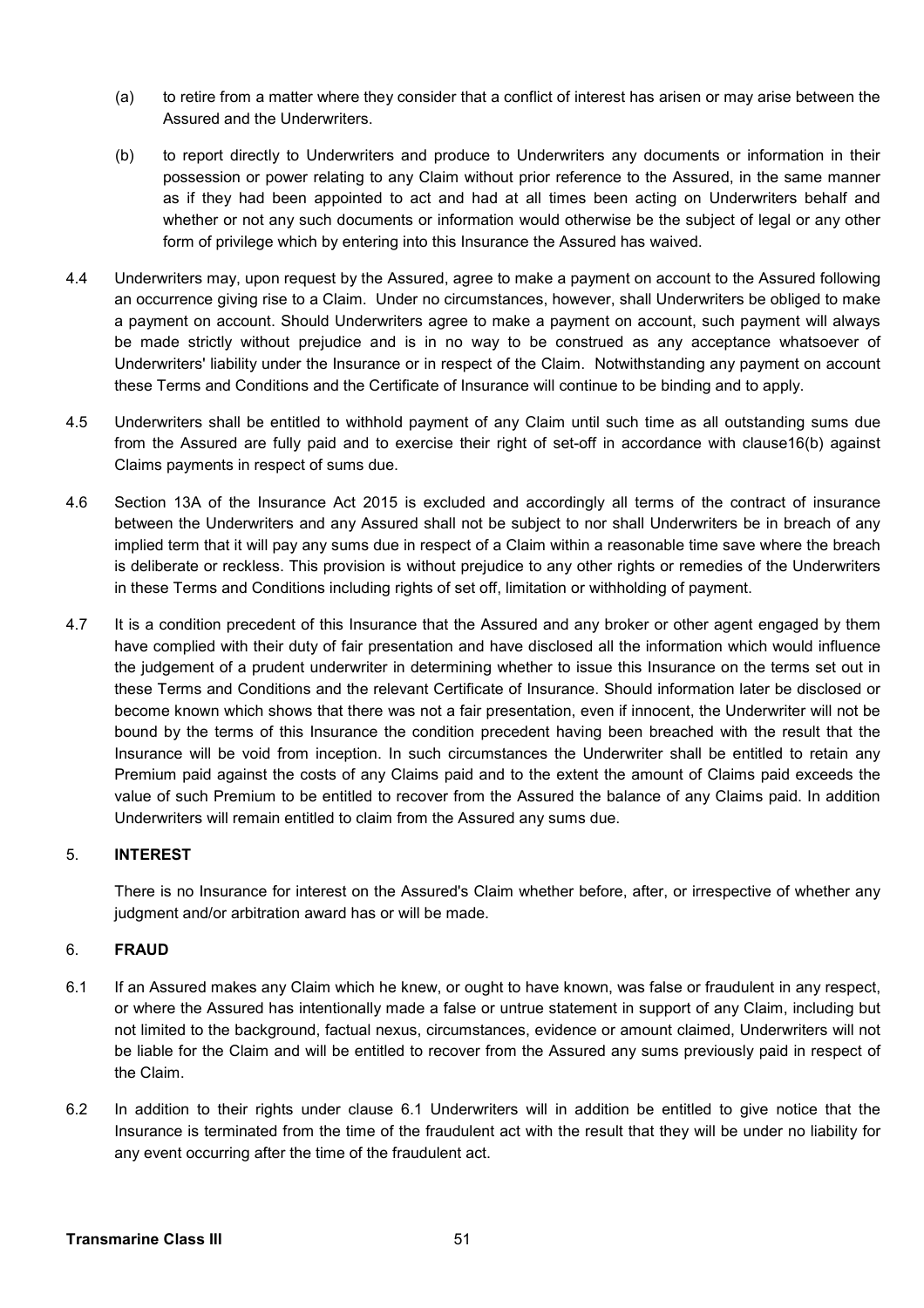6.3 Underwriters shall be under no obligation to return Premium in any circumstances covered by clauses 6.1 and 6.2.

# 7. **EXCESS**

- 7.1 No Claim shall be payable under this Insurance unless the Claim for each separate occurrence exceeds the Excess as specified in the Certificate of Insurance. There is no Insurance for the Excess.
- 7.2 The Excess shall start to count from the moment when there is an Insured Disruption to Trade irrespective of whether the insured peril which gave rise to the Insured Disruption to Trade occurred at an earlier date.

# 8. **REPAIRS OF THE INSURED VESSEL**

#### 8.1 **Deferred Repairs**

In the event that Underwriters agree to defer repairs to a mutually convenient time, such repairs are to be undertaken within one calendar year of the end of the Period of Cover.

#### 8.2 **Simultaneous Repairs**

If the Insured Vessel's trade is disrupted both by damage repairs caused by an insured peril and also the Assured's own repairs (necessary for seaworthiness or classification repairs due under periodic inspection requirements) which are not caused by an insured peril and such repairs are carried out simultaneously, then as much time as is common to both classes of work in excess of the Excess period shall be divided equally between Underwriters and the Assured.

Unless circumstances clearly indicate otherwise, all repairs are deemed to commence at the arrival of the Insured Vessel at the repair yard.

The Assured shall, with Underwriters' prior written agreement, be allowed to carry out concurrent maintenance, refitting, strengthening or any other work which would not by itself have necessitated a separate stay at a repair yard (not being work necessary for seaworthiness or in compliance with classification society requirements or recommendations) provided that such work does not interfere with and/or extend the time necessary to effect the damage repairs caused by an insured peril or if it does then the additional time shall be entirely for the Assured's account.

#### 8.3 **Scheduled Dry-Docking**

Where damage caused by an insured peril is discovered during a scheduled dry-docking then, subject to the Assured receiving Underwriters' prior written agreement, repairs to such damage may be put immediately in hand with advice to Underwriters, subject to clause 8.2, but the Excess period shall not begin until the time when the aforesaid damage repairs commence, or when the Insured Vessel suffers an Insured Disruption to Trade, whichever is the later.

# 9. **DUTY OF FAIR PRESENTATION**

- 9.1 It is the duty of the Assured and any broker retained by them to disclose all information which they ought to know and which would have been revealed by a reasonable search of information and documentation which may influence the judgement of a prudent underwriter in determining whether to accept the Insured Vessel and place the Insurance on the terms and for the amount of Premium set out in these Terms and Conditions and the relevant Certificate of Insurance.
- 9.2 The Assured's attention is specifically drawn to the queries raised during the application process concerning any special or unusual facts relating to the risks covered by the Insurance, the purpose for which the Assured seeks the Insurance and any material factors.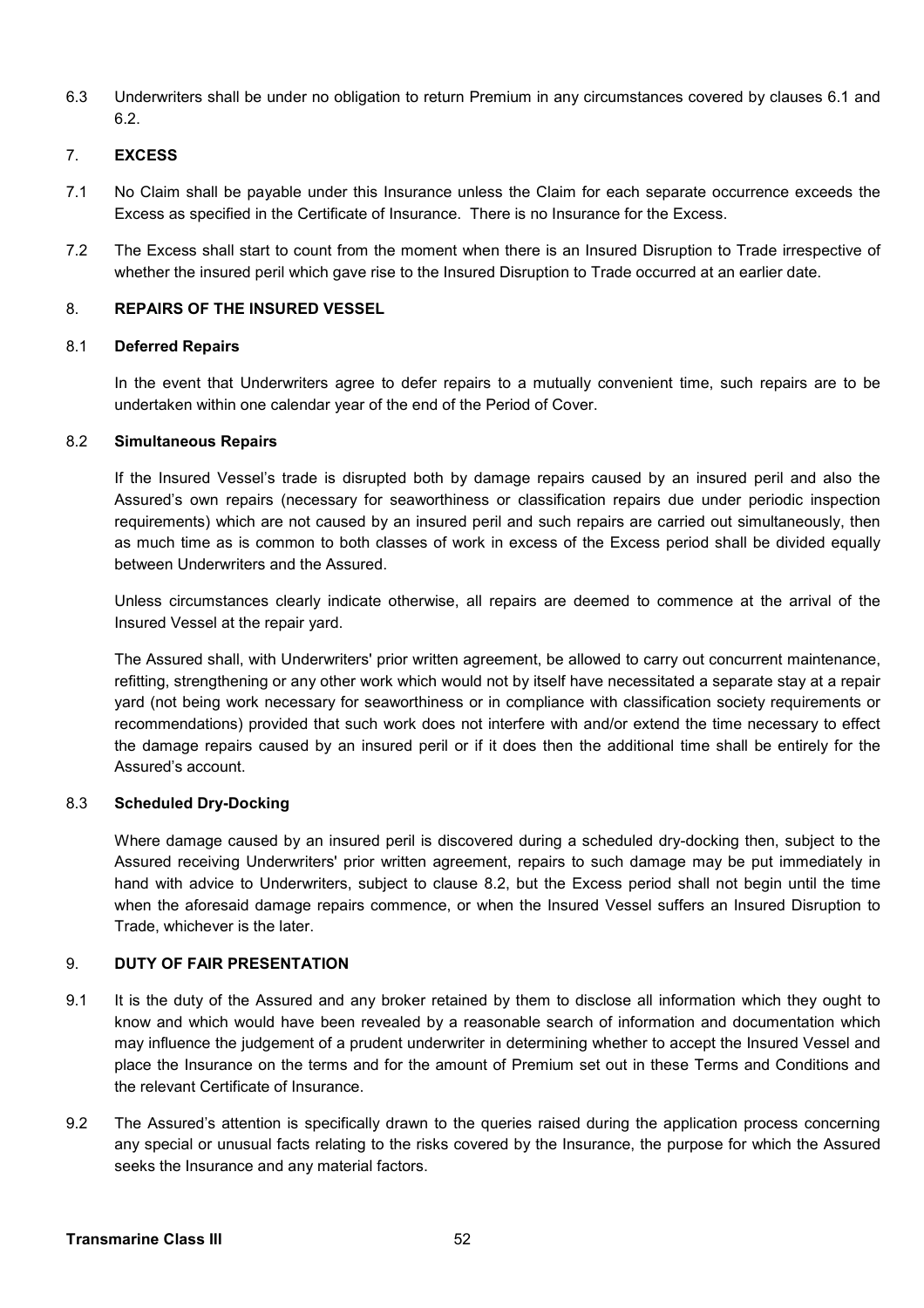- 9.3 The Insurance has been placed in reliance upon the Assured's and their broker's confirmation that they have conducted a reasonable search of all information which is available to them which includes the personal knowledge of all senior management, insurance and claim management, designated person (as set out in the ISM Code), risk management, survey, technical and operations departments.
- 9.4 The Underwriters shall be entitled to refuse any application for Insurance where the Assured or their broker have failed to comply with any of the duties set out under sub clauses  $(9.1) - (9.3)$  above and further be entitled to restrict the level of Cover provided and/or charge an additional Premium where relevant information is disclosed or discovered following the issuance of the Insurance.

#### 10. **TIME BAR**

It is a condition precedent to the Assured's right to recovery of any Claim that they have provided to Underwriters all available and necessary information concerning the Claim accompanied by all relevant documents (to include all electronically stored documentation, email, text message, metadata or other such electronic documentation or records) available to the Assured within nine Months from the date on which the relevant disruption to trade began.

#### 11**. ADDITIONAL COVER**

Underwriters may provide cover at their discretion for additional perils on terms to be agreed in writing between the Underwriters and the Assured.

#### 12. **TERMINATION OF INSURANCE**

- 12.1 An Assured shall cease to be insured and the Period of Cover shall be terminated forthwith in respect of all Insured Vessels insured by him with Underwriters upon the happening of any of the following events or circumstances:
	- (a) where an Assured is an individual, upon his death, or if a receiving order shall be made against him, or if he shall become bankrupt or make any composition or arrangement with his creditors generally, or if he shall become incapable by reason of mental disorder of managing and administering his property and affairs, or if under any system of law other than English Law there occurs an event in relation to that individual which has a similar effect to any of the aforesaid events or circumstances;
	- (b) where an Assured is a corporation, upon the passing of any resolution for voluntary winding up (other than voluntary winding up for the purpose of company or group reorganisation), or upon an order being made for compulsory winding up, or upon dissolution, or upon the appointment of an administrator, trustee, liquidator, receiver, manager or similar officer of all or part of the corporation's business or undertaking being appointed, or upon the commencement of Chapter 11 proceedings before any appropriate court in the United States of America, or upon crystallisation of and/or possession being taken by or on behalf of the holders of any debentures secured by floating charge of any property comprised in or subject to the charge, or if under any system of law other than English Law there occurs an event in relation to that corporation which has a similar effect to any of the aforesaid events or circumstances;
	- (c) if having failed to pay when due and demanded by Underwriters any sum which Underwriters consider to be due from him to Underwriters, he is served with a notice by or on behalf of Underwriters requiring him to pay such sum on or before any date which may be specified in such notice and he fails to pay such sum in full on or before the date so specified;
	- (d) in respect of War Risks:
		- (i) if there is an outbreak of war (whether there be a declaration of war or not) between any of the following countries: United Kingdom, United States of America, France, the Russian Federation, the People's Republic of China;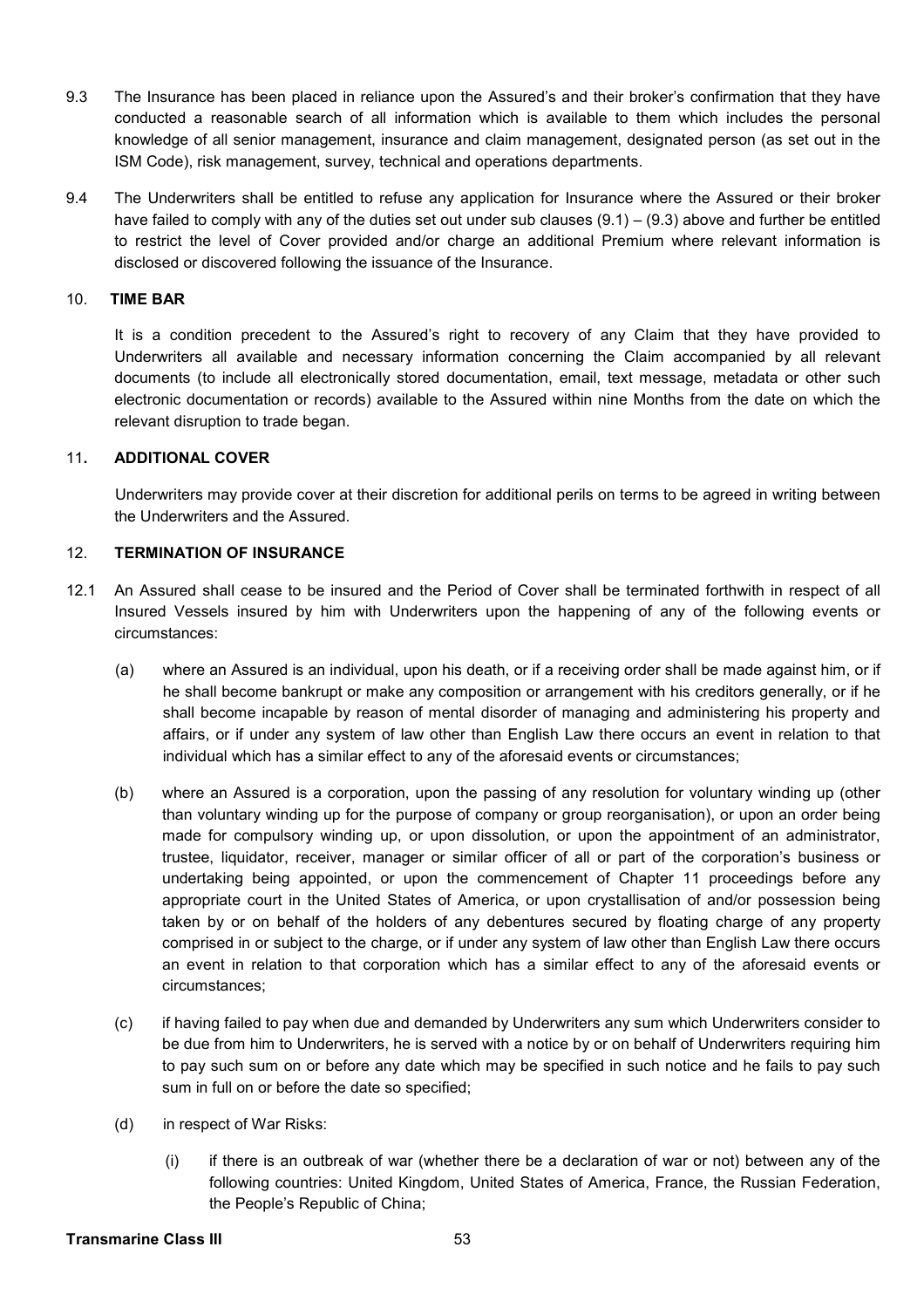- (ii) by written notice of cancellation by Underwriters, such cancellation to become effective after seven Days from Midnight at the end of the Day on which notice of cancellation was issued by Underwriters;
- (e) where in the opinion of Underwriters or Managers continuing with the Insurance of any Insured Vessel will expose either of them or the Re-Insurers to Sanctions:
- (f) where the Assured has been served with a notice in accordance with clause 2.9 and has again breached a provision of these Terms and Conditions or any Certificate of Insurance following the service of such notice.
- 12.2 An Assured shall further cease to be insured and the Period of Cover shall be terminated in the following circumstances:
	- (a) in the case of an owned Insured Vessel, at the time when the Assured was divested of his ownership or share in the Insured Vessel by transfer by bill of sale or other instrument, or was divested of control and possession of the Insured Vessel by delivery to a third party for employment on demise or bareboat charter;
	- (b) where the Insured Vessel is demise or bareboat chartered or time chartered to the Assured, immediately upon the charterparty being terminated by redelivery or otherwise;
	- (c) where the Insured Vessel is voyage chartered to the Assured, immediately upon the charterparty being terminated by completion of the voyage or otherwise;
	- (d) irrespective of the nature of the interest insured:
		- (1) on the Insured Vessel becoming an actual total loss;
		- (2) immediately on acceptance by hull underwriters (whether marine or war risks) that the Insured Vessel is a constructive total loss, or agreement between such underwriters and the Assured that the Insured Vessel shall be considered an arranged loss or compromise total loss or compromise constructive total loss;
		- (3) immediately on the Insured Vessel being missing for ten Days from the date she was last heard of, or, from her being posted at Lloyd's as missing, whichever shall be the earlier.
- 12.3 When the Insurance of the Insured Vessel terminates under clause 12.1(a),(b),(d) or (f) then Underwriters shall remain liable in respect of any Insured Vessels insured by such Assured for all Claims under these Terms and Conditions arising by reason of any event which had occurred prior to the time of termination but shall be under no liability whatsoever by reason of anything occurring after the time of termination.
- 12.4 When an Assured ceases to be insured by virtue of clause 12.1(c) or (e) then there shall be no Insurance in respect of any Insured Vessel for any Claims irrespective of whether:
	- (1) such Claims have accrued or arisen or may arise by reason of any event which had occurred before the date of termination or before the commencement of the Policy Year in which the date of termination occurred;
	- (2) such Claims may arise by reason of any event occurring on or after the date of termination;
	- (3) Underwriters may have decided to support the Assured or admitted liability for such Claims or appointed lawyers, surveyors or any other person to deal with such Claims;
	- (4) at the date of termination the Claims were likely to accrue or the event giving rise thereto was or was not known to Underwriters.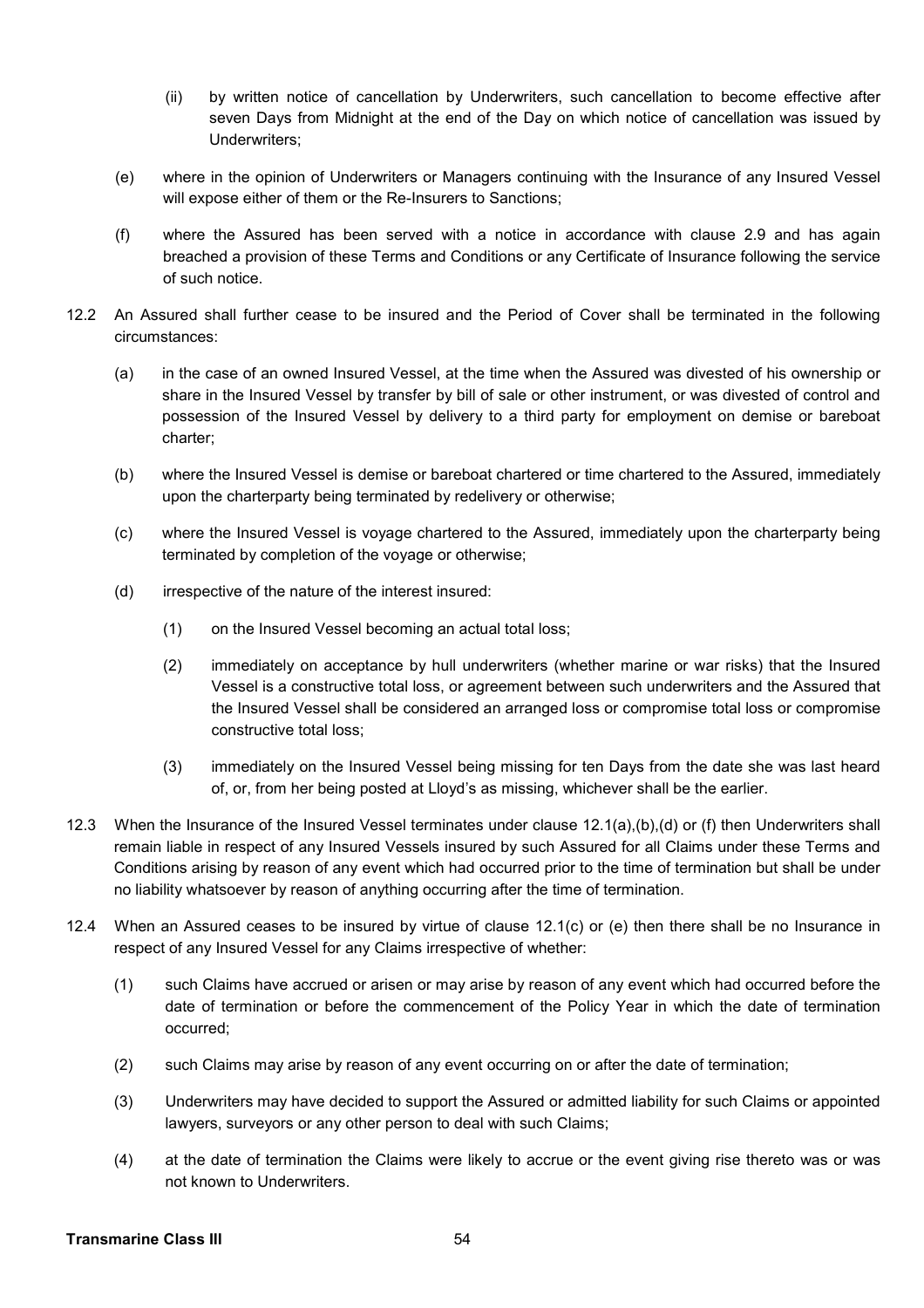- 12.5 When the Insurance of any Insured Vessel terminates under clause 12.2 then the Insurance shall be deemed to have terminated at the times respectively stated if, but only if, Underwriters are notified in writing of the relevant event within one Month of its occurrence.
- 12.6 All obligations of the Assured and rights of termination set out in clauses 12.1 (c), (e), (f), 12.3 and 12.4 above shall apply equally to each individual Assured named in the Certificate of Insurance and any joint Assured as described in clause 19 so that any default of one such Assured and/or joint Assured shall have effect over each and every other Assured and/or joint Assured.

#### 13. **LIABILITIES OF AN ASSURED FOLLOWING TERMINATION**

Following the termination of this Insurance the Assured shall remain liable to Underwriters in respect of all sums which Underwriters consider due or which become due including, but not limited to, Premiums.

#### 14. **ASSIGNMENT**

No Insurance provided by Underwriters and no other right, benefit or interest under these Terms and Conditions, or under any contract between Underwriters and any Assured may be assigned without the written consent of Underwriters on such terms as they may agree.

#### 15. **SUBROGATION**

- (a) When a Claim has been paid under these Terms and Conditions, Underwriters shall be subrogated to all rights and remedies in respect of that Claim which the Assured may have against any third party.
- (b) Underwriters shall be entitled to use the name of the Assured in bringing, defending, enforcing or settling any legal proceedings (including proceedings in any arbitration) and the Assured shall give all necessary information and assistance and produce and forward all documents to enable Underwriters to substantiate, pursue, settle or resist any claim or any legal proceedings (including proceedings in any arbitration).
- (c) All and any rights in subrogation as set out in this clause or available to Underwriters as a matter of law shall survive and remain binding upon an Assured even following a termination of the Insurance as provided for in clause 12.

# 16. **SET-OFF**

- (a) The Assured shall have no right of set-off against Underwriters. In determining for any purpose the amount due at any time from an Assured to Underwriters no account shall be taken of any amount which either is, or is alleged to be, due from Underwriters to an Assured, and in any proceedings brought by Underwriters to recover outstanding Premiums, no set-off of any kind (including one which might otherwise have arisen by reason of the bankruptcy or winding up of an Assured) shall be allowed against any amount due from an Assured to Underwriters. Underwriters may when making a demand for payment of outstanding Premiums, make allowance for any amount due from Underwriters to an Assured, but no set-off permitted at any time in the past shall constitute a waiver by Underwriters of the provisions of this clause.
- (b) Underwriters shall have a general right of set-off against an Assured.

# 17. **PAYMENTS AND RETURNS**

#### 17.1 **Payment of sums due**

(a) The Assured shall be bound to pay and shall pay to Underwriters at such time as Underwriters may determine such sums as fall due in accordance with the Terms and Conditions and Certificate of Insurance or as have been agreed with Underwriters.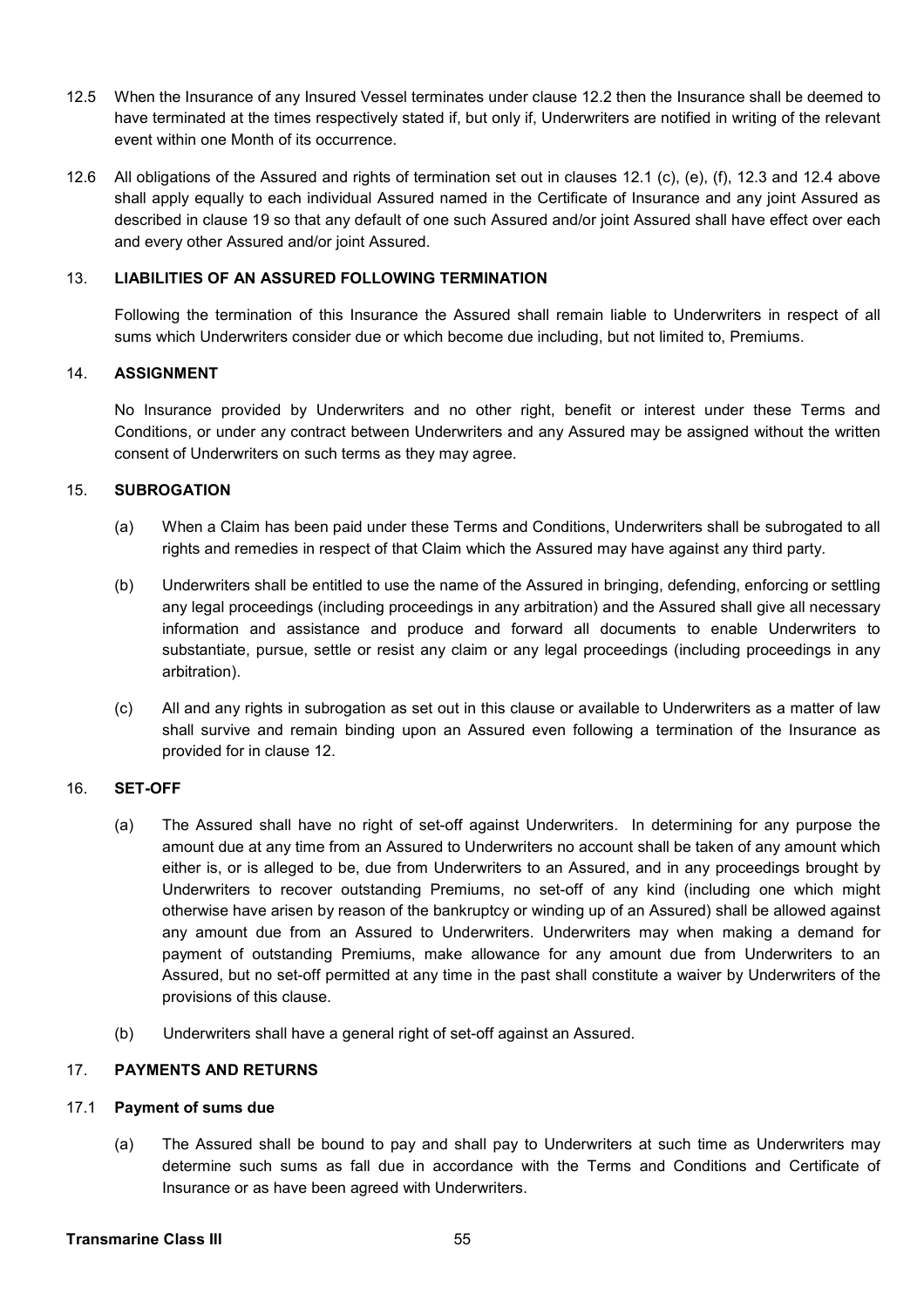- (b) Payment of any sums whatsoever due to Underwriters by the Assured shall not be treated as paid to Underwriters until such time as the sums due have been received by Underwriters as cleared funds in their account.
- (c) The Assured shall upon demand reimburse the Underwriters such sum or sums as the Underwriters have paid on his behalf, or to him, in respect of a Claim or any other liability subsequently found not to be covered by the Insurance, or where due to Underwriters subsequently becoming aware of a breach of these Terms and Conditions any such payment should not have been made.
- (d) Without prejudice to the rights and remedies of Underwriters under these Terms and Conditions including but not limited to clauses 12 and 13, if any sum whatsoever due to Underwriters from an Assured is not paid by such Assured to Underwriters on or before the date specified for payment then Underwriters shall be entitled to charge interest at a rate of two per cent over the London Interbank Offered Rate (LIBOR) from such Assured on the amount not paid for the period over which such sum remains due and unpaid.

#### 17.2 **Return of Premium**

#### (a) **Whilst the Insured Vessel is laid up and Cover is suspended**

The Assured shall be entitled to claim relief from Premiums in an amount equivalent to ninety-five per cent per annum of such portion of the Premiums paid or payable in respect of the Insurance as is attributable to any period during which the Insured Vessel is unemployed and laid up (otherwise than for repair or overhaul), provided that the Insured Vessel is so unemployed and laid up for a period of thirty or more consecutive Days. During the period of unemployment and lay-up no liability shall fall upon Underwriters in the event of the occurrence of an insured peril resulting in any disruption to trade as stated in clause  $1.1(a)(1)$  to  $(5)$ .

#### (b) **Whilst the Insured Vessel is laid up and Cover remains in force**

The Assured shall be entitled to claim relief from Premiums in an amount equivalent to fifty per cent per annum of such portion of the Premiums paid or payable in respect of the Insurance as is attributable to any period during which the Insured Vessel is unemployed and laid up (otherwise than for repair or overhaul), provided that the Insured Vessel is so unemployed and laid up for a period of thirty or more consecutive Days and provided that during this period of unemployment and lay-up the Insured Vessel shall not be involved in any commercial activities.

- (c) Relief from Premiums under sub-paragraphs (a) or (b) above may only be claimed if within seven Days of the Insured Vessel being so laid up and unemployed Underwriters are notified in writing of that circumstance and that relief from Premiums will be claimed and any Claim made in writing within six Months of the Insured Vessel ceasing to be so laid up and unemployed.
- (d) It is a condition precedent of the Assured's right to make a recovery under this section that they have notified Underwriters in writing when the period of such lay-up and unemployment ends. A provisional adjustment will be effected when the next Premium is charged and any further adjustment (if required) will be effected as soon as practicable thereafter.

#### 18. **FORBEARANCE**

 No act, omission, course of dealing, forbearance, delay or indulgence of any kind whatsoever by Underwriters or by anybody acting on Underwriters' behalf shall be treated as a waiver of any of Underwriters' rights.

#### 19. **JOINT INSURANCE**

19.1 Where one or more vessels is insured in the name of or on behalf of more than one Assured then unless otherwise agreed in writing by Underwriters all such Assureds will be jointly and severally liable:

#### **Transmarine Class III** 56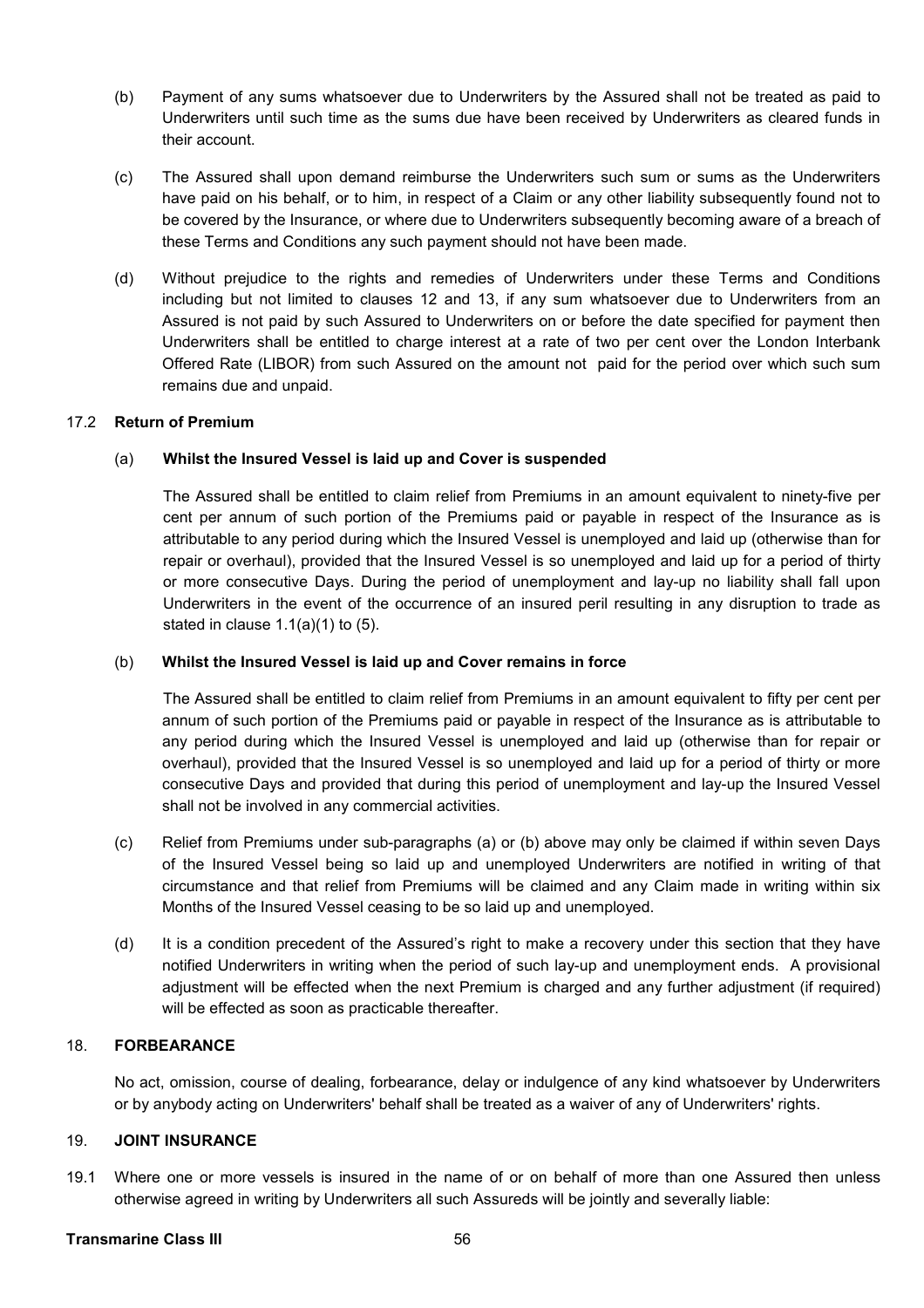- (a) to pay all Premiums or other sums due to Underwriters;
- (b) for any failure to perform the obligations of any one or more of such Assureds under this Insurance including the failure to comply with the duty of fair presentation as set out in clause 9 above and the failure of any one or more Assureds shall be treated as the failure of all the Assureds; and
- (c) for the conduct of any Assured which would have entitled Underwriters to decline paying any Claim, and the conduct of any one or more Assureds shall be treated as the conduct of all the Assureds.
- 19.2 Receipt by any one of such Assureds of any sums payable under the Insurance shall be sufficient discharge of Underwriters' liability to all Assureds.
- 19.3 The contents of any communication from or on behalf of Underwriters to any Assured or their agents shall be deemed to be within the knowledge of all the Assureds and any communication from any Assured to Underwriters or the Managers shall be deemed to have been made with the full approval and authority of all the Assureds.
- 19.4 The provisions of this clause shall apply regardless of whether or not the Insured Vessel(s) is/are insured as a fleet, save that where an Assured is acting in the capacity of a ship management company for such fleet, then Underwriters may disallow any one or more of the provisions of this clause.

# 20. **DOUBLE INSURANCE**

Where the Assured has taken out any other insurance in respect of risks covered by this Insurance, Underwriters shall not indemnify the Assured in respect of any Claims, costs or expenses of any nature whatsoever which are recoverable by the Assured under that other insurance, or which would have been recoverable:

- (1) but for some other term in that insurance excluding or limiting liability by reason of double insurance;
- (2) if the Insured Vessel had not been covered under this Insurance.

# 21. **LAW**

- 21.1 These Terms and Conditions, any Certificate of Insurance, and any non-contractual obligations arising out of or in connection with the same shall be governed by and construed in accordance with English Law.
- 21.2 Save for circumstances where there is a different choice of law and jurisdiction recorded in the Certificate of Insurance, the Assured irrevocably agrees, for the exclusive benefit of the Underwriters, that the English courts shall have jurisdiction in relation to any dispute and any suit, action or proceeding which may arise out of, or in connection with, the Insurance and for such purposes irrevocably submits to the jurisdiction of such courts.
- 21.3 Nothing in this clause shall affect the right of Underwriter's to serve process in any manner permitted by law or limit the right of Underwriter's to institute legal proceedings against the Assured in any other court of competent jurisdiction, nor shall the institution of legal proceedings in one or more jurisdictions preclude Underwriters from instituting legal proceedings in any other jurisdiction whether concurrently or not.
- 21.4 The Assured shall not commence any legal proceedings in any country other than England in relation to any matter arising out of, or in connection with, this Insurance and the Assured irrevocably waives any objection which it may now, or at any other time have, on the grounds of inconvenient forum or otherwise, to legal proceedings being brought in any court referred to in this clause and further irrevocably agrees that a judgment or order in any legal proceedings brought in the English courts shall be conclusive and binding upon them and may be enforced without review in the courts of any other jurisdiction.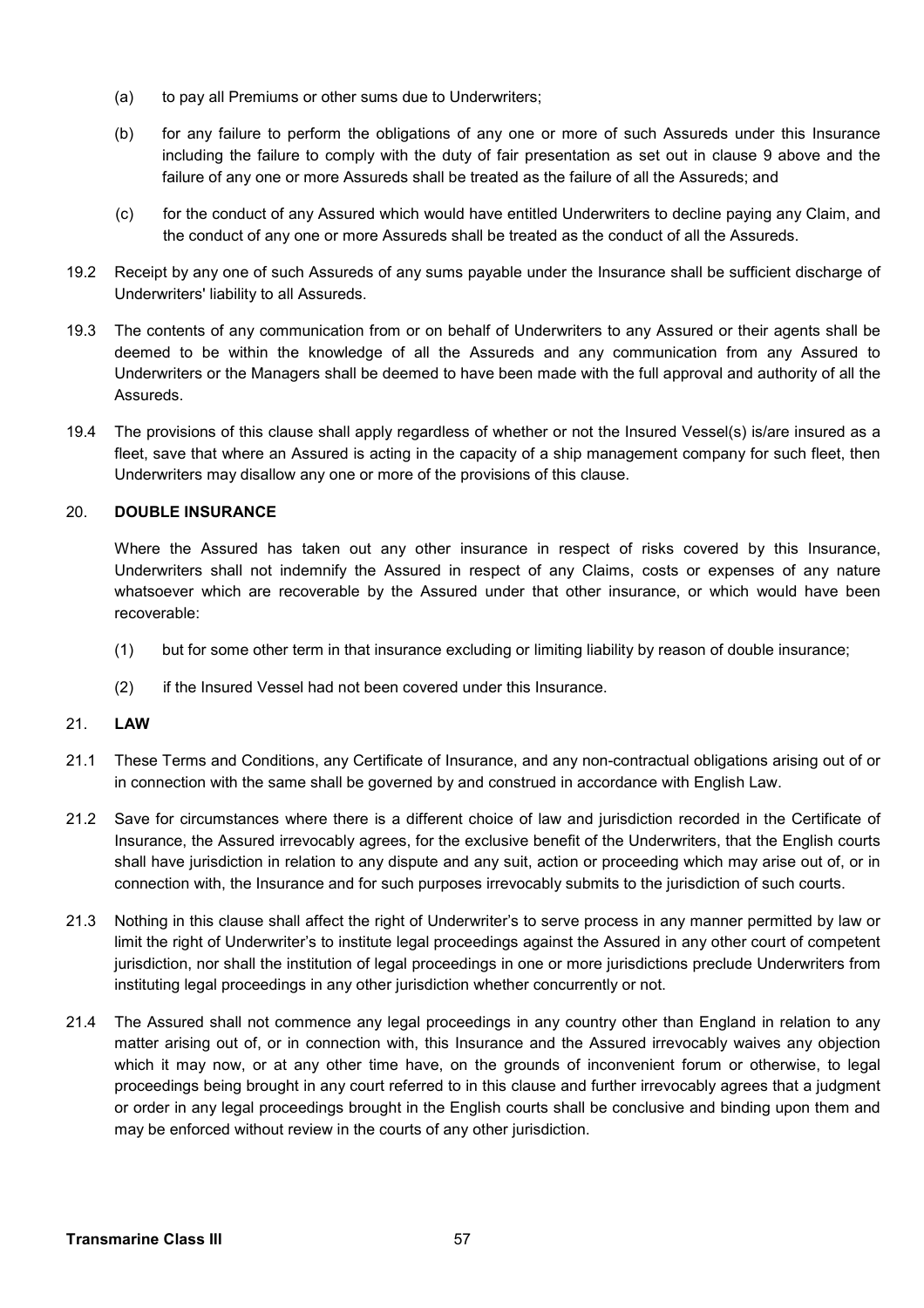21.5 A person who is not a party to the Certificate of Insurance has no rights under the Contracts (Rights of Third Parties) Act 1999 to enforce any terms of the Certificate of Insurance but this does not affect any right or remedy of a third party which exists or is available apart from that Act.

#### 22. **DISPUTE RESOLUTION**

- (a) Save for any claim by Underwriters in relation to sums due and owing by the Assured any other dispute or difference between Underwriters and the Assured shall (if required by Underwriters) first be mediated in accordance with the current CEDR (The Centre for Effective Dispute Resolution – www.cedr.co.uk) Model Mediation Procedure. Unless Underwriters and the Assured agree upon a mediator, a mediator will be nominated by CEDR. To initiate the mediation either Underwriters or the Assured must give notice in writing to the other requesting a mediation. A copy of this notice should be sent to CEDR at the same time. Where Underwriters call for mediation in accordance with this clause the Assured irrevocably agrees not to commence any court proceedings or arbitration until they have attempted to settle the dispute by mediation and either the mediation has terminated or Underwriters or the Assured has failed to participate in the mediation.
- (b) Should mediation as required by clause 22(a) fail to resolve, or not apply to, any dispute or difference between Underwriters and the Assured then notwithstanding the provisions of clause 21 Underwriters shall be entitled to direct that any such remaining dispute or difference shall be referred to arbitration in London before an arbitrator to be appointed by agreement between the parties.
- (c) In the absence of agreement within fourteen Days of a request by either party to agree to a sole arbitrator, an arbitrator who is a Member of the London Maritime Arbitrators Association shall be appointed by the President for the time being of the London Maritime Arbitrators Association at the request of either party, who shall thereafter conduct the arbitration proceedings as sole arbitrator.
- (d) The submission to arbitration and all proceedings shall be subject to the provisions of the Arbitration Acts 1950 to 1996 or any statutory re-enactment or modification thereto.
- (e) The arbitrator shall have power to admit any evidence whether legally admissible or not.
- (f) The obtaining of an arbitration award shall be a condition precedent to the right of any Assured to bring or maintain any action, suit or other legal proceedings against Underwriters including but not limited to seeking security for their claim.
- (g) Notwithstanding the provisions of sub clauses (a)–(f) above Underwriters may at any time prior to the service of claim submissions in arbitration have the right to have any dispute determined by reference to the High Court in London. Should Underwriters make such a determination then any dispute resolution procedures under way at the time shall immediately be discontinued with each party bearing their own costs incurred up to such date and the costs of any mediator or arbitrator being divided equally between them.

#### 23. **CORRESPONDENCE**

All communications should be addressed to Michael Else and Company Limited of 65 Leadenhall Street, London EC3A 2AD as the Managers for Underwriters in all matters connected with this Insurance.

#### 24**. NOTICES**

24.1 Notices or any other communications required by these Terms and Conditions shall in the case of Underwriters be served to them by letter or courier addressed to Underwriters c/o Michael Else and Company Limited, 65 Leadenhall Street, London EC3A 2AD and in the case of any Assured or their successors be served to them by letter, courier, or email at the address which is the last known and used address of the Assured or upon any party or agent acting on their behalf to their registered office address.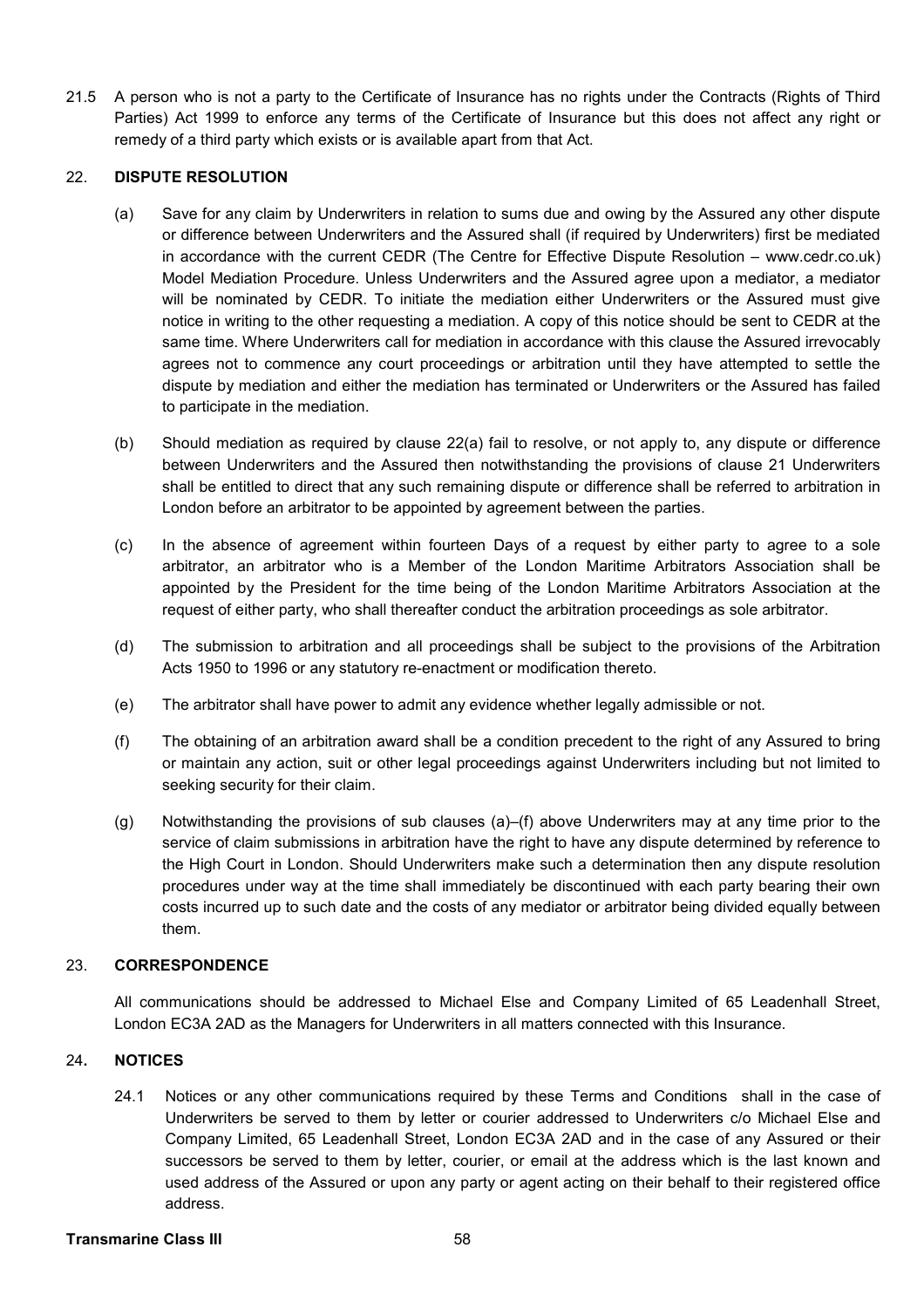- 24.2 In the case of joint Assureds the notice need only be served on the party first named in the Certificate of Insurance.
- 24.3 Service shall be effective in the case of post on the Day following the Day on which the letter was posted or dispatched by courier and if by electronic means the Day on which the message was transmitted.

# 25. **DEFINITIONS**

In these Terms and Conditions the following expressions shall, unless the context or subject matter otherwise requires, have the following meanings:

| Assured(s)                                                                             | The person or party who is insured in accordance with the Terms and Conditions and<br>named as Assured or Co-Assured in the Certificate of Insurance.                                                       |
|----------------------------------------------------------------------------------------|-------------------------------------------------------------------------------------------------------------------------------------------------------------------------------------------------------------|
| <b>Certificate of Insurance</b>                                                        | Any document issued by Underwriters evidencing the terms and conditions of insurance<br>with Underwriters, including any endorsement evidencing any change in or addition to<br>such terms and conditions.  |
| Claim(s)                                                                               | Any claim or claims brought by an Assured for payment from Underwriters in accordance<br>with the Insurance.                                                                                                |
| Cover                                                                                  | Insurance cover taken out by the Assured in respect of the Insured Vessel in accordance<br>with the Terms and Conditions and Certificate of Insurance.                                                      |
| Day                                                                                    | A period of twenty-four hours from Midnight to Midnight.                                                                                                                                                    |
| <b>Epidemic</b><br><b>Disease</b>                                                      | Any disease which in the opinion of the Underwriters is an epidemic disease by reference<br>to the time and place where it occurred.                                                                        |
| <b>Excess</b>                                                                          | The period as specified in the Certificate of Insurance and which shall apply to each and<br>every Claim (of which there may be more than one) arising as a result of any single<br>accident or occurrence. |
| <b>Extraordinary Weather</b>                                                           | Any weather which in the opinion of Underwriters is extraordinary by reference to the time<br>and place where it occurred.                                                                                  |
| <b>Hull War, Strikes</b><br><b>Terrorism and Related</b><br><b>Perils Listed Areas</b> | The Hull War, Strikes, Terrorism and Related Perils Listed Areas as issued by the Joint<br>War Committee of the International Underwriting Association of London and the Lloyd's<br>Market Association.     |
| <b>Insurance</b>                                                                       | Cover provided to an Assured in accordance with the Terms and Conditions and the<br>Certificate of Insurance.                                                                                               |
| <b>Insured Disruption to</b><br><b>Trade</b>                                           | Any disruption covered under the provisions of clauses 1.1 and 11 hereof.                                                                                                                                   |
| <b>Insured Vessel</b>                                                                  | A vessel insured under these Terms and Conditions and identified as such in the<br>Certificate of Insurance.                                                                                                |
| <b>Managers</b>                                                                        | Michael Else and Company Limited of 65 Leadenhall Street, London, EC3A 2AD.                                                                                                                                 |
| <b>Midnight</b>                                                                        | Midnight Greenwich Mean Time.                                                                                                                                                                               |
| <b>Month</b>                                                                           | Calendar month.                                                                                                                                                                                             |
| <b>Period of Cover</b>                                                                 | The period for which an Assured or Insured Vessel is insured as set out in the Certificate<br>of Insurance or any subsequent endorsements.                                                                  |